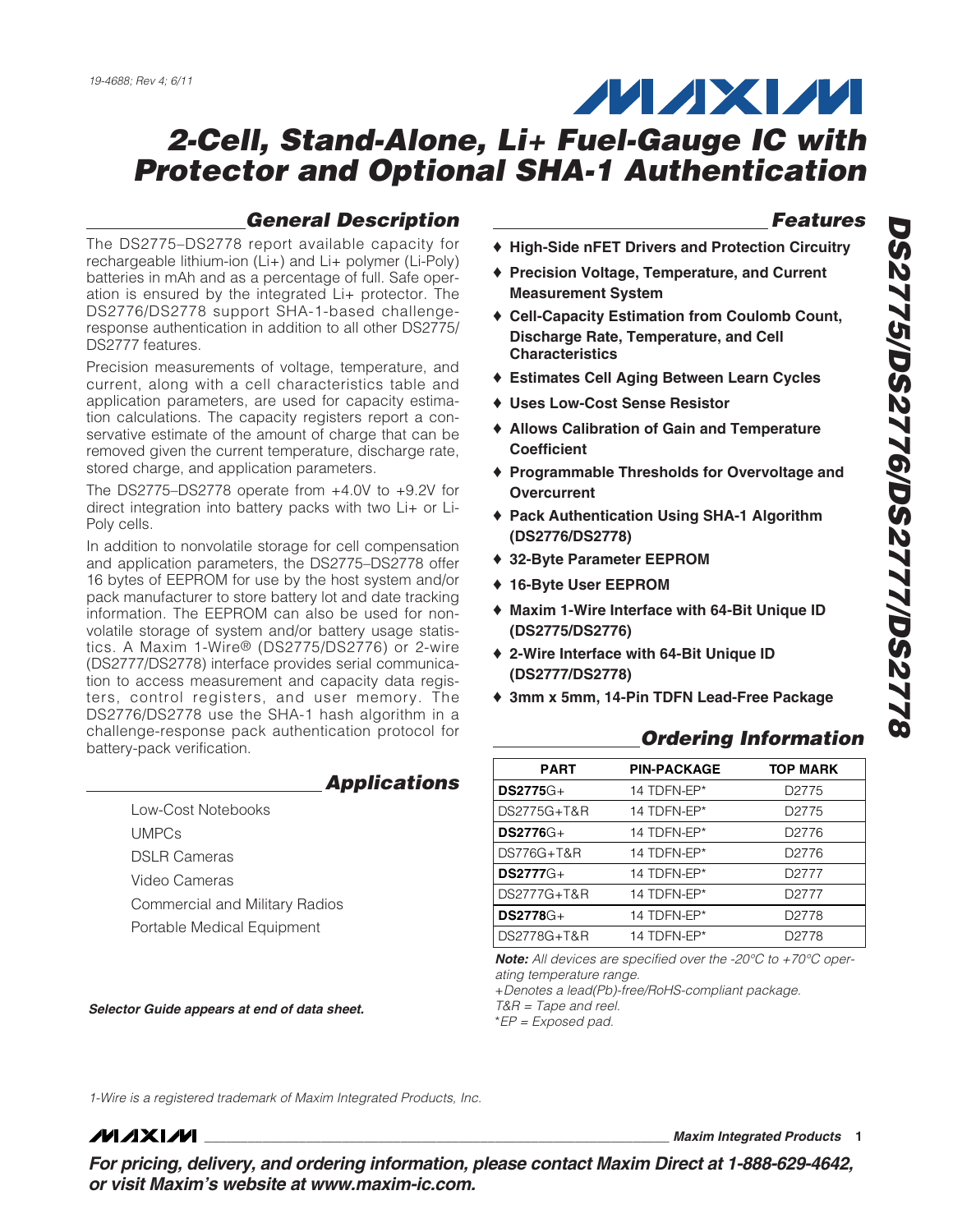### **ABSOLUTE MAXIMUM RATINGS**

Voltage Range on PLS, CP, CC, DC Pins

| Voltage Range on V <sub>DD</sub> , V <sub>IN1</sub> , V <sub>IN2</sub> , SRC Pins |                                                                       |  |
|-----------------------------------------------------------------------------------|-----------------------------------------------------------------------|--|
|                                                                                   |                                                                       |  |
|                                                                                   | Voltage Range on All Other Pins Relative to $V_{SS}$ -0.3V to $+6.0V$ |  |

| Operating Temperature Range -20°C to +70°C |  |
|--------------------------------------------|--|
| Storage Temperature Range 55°C to +125°C   |  |
| Lead Temperature (soldering, 10s)+300°C    |  |
|                                            |  |

Stresses beyond those listed under "Absolute Maximum Ratings" may cause permanent damage to the device. These are stress ratings only, and functional operation of the device at these or any other conditions beyond those indicated in the operational sections of the specifications is not implied. Exposure to absolute maximum rating conditions for extended periods may affect device reliability.

## **ELECTRICAL CHARACTERISTICS**

(V<sub>DD</sub> = +4.0V to +9.2V, T<sub>A</sub> = -20°C to +70°C, unless otherwise noted. Typical values are at T<sub>A</sub> = +25°C.)

| <b>PARAMETER</b>                                        | <b>SYMBOL</b>     | <b>CONDITIONS</b>                                                                                                 | <b>MIN</b>   | <b>TYP</b> | <b>MAX</b>             | <b>UNITS</b> |
|---------------------------------------------------------|-------------------|-------------------------------------------------------------------------------------------------------------------|--------------|------------|------------------------|--------------|
|                                                         |                   | Sleep mode, $T_A \leq +50^{\circ}C$                                                                               |              | З          | 5                      |              |
|                                                         | $I_{DD0}$         | Sleep mode, $T_A > +50^{\circ}C$                                                                                  |              |            | 10                     |              |
| <b>Supply Current</b>                                   | <b>IDD1</b>       | Active mode                                                                                                       |              | 80         | 135                    | μA           |
|                                                         | 1 <sub>DD2</sub>  | Active mode during SHA-1 computation                                                                              |              | 120        | 300                    |              |
| Temperature Accuracy                                    | TERR              |                                                                                                                   | $-3$         |            | $+3$                   | $^{\circ}$ C |
|                                                         |                   | $2.0V \le V_{IN1} \le 4.6V$ , $2.0V \le (V_{IN2} - V_{IN1}) \le$<br>4.6V, $0^{\circ}C \leq T_A \leq +50^{\circ}C$ | $-35$        |            | $+35$                  |              |
| Voltage Accuracy                                        |                   | $2.0V \le V_{IN1} \le 4.6V$ , $2.0V \le (V_{IN2} - V_{IN1}) \le$<br>4.6V, $T_A = +25^{\circ}C$                    | $-22$        |            | 22                     | mV           |
|                                                         |                   | $2.0V \le V_{IN1} \le 4.6V$ , $2.0V \le (V_{IN2} - V_{IN1}) \le 4.6V$                                             | $-50$        |            | $+50$                  |              |
| Input Resistance (V <sub>IN1</sub> , V <sub>IN2</sub> ) |                   |                                                                                                                   | 15           |            |                        | $M\Omega$    |
| <b>Current Resolution</b>                               | $I_{LSB}$         |                                                                                                                   |              | 1.56       |                        | μV           |
| <b>Current Full Scale</b>                               | <b>IFS</b>        |                                                                                                                   | $-51.2$      |            | $+51.2$                | mV           |
| <b>Current Gain Error</b>                               | <b>IGERR</b>      |                                                                                                                   | -1           |            | $+1$                   | % FS         |
| <b>Current Offset</b>                                   | <b>IOERR</b>      | $0^{\circ}C \leq T_A \leq +70^{\circ}C$ (Note 1)                                                                  | $-9.375$     |            | 9.375                  | µVh          |
| <b>Accumulated Current Offset</b>                       | <b>QOERR</b>      | $0^{\circ}C \leq T_A \leq +70^{\circ}C$ (Note 1)                                                                  | $-255$       |            | $\mathbf{0}$           | µVh/Day      |
| Time-Base Error                                         | t <sub>ERR</sub>  | $0^{\circ}C \leq T_A \leq +50^{\circ}C$                                                                           | $-2$         |            | +2                     | $\%$         |
|                                                         |                   |                                                                                                                   | $-3$         |            | $+3$                   |              |
| CP Output Voltage (V <sub>CP</sub> - V <sub>SRC</sub> ) | VGS               | $IQUT = 0.9µA$                                                                                                    | 4.4          | 4.7        | 5                      | V            |
| CP Startup Time                                         | tscp              | $CE = 0$ , $DE = 0$ , $C_{CP} = 0.1 \mu F$ , active mode                                                          |              |            | 200                    | ms           |
| Output High: CC, DC                                     | <b>VOHCP</b>      | $I_{OH} = 100 \mu A$ (Note 2)                                                                                     | $VCP - 0.4$  |            |                        | V            |
| Output Low: CC                                          | VOLCC             | $I_{OL} = 100 \mu A$                                                                                              |              |            | $V_{\text{SRC}} + 0.1$ | V            |
| Output Low: DC                                          | <b>VOLDC</b>      | $I_{OL} = 100 \mu A$                                                                                              |              |            | $V_{\text{SRC}} + 0.1$ | V            |
| DQ, PIO Voltage Range                                   |                   |                                                                                                                   | $-0.3$       |            | $+5.5$                 | V            |
| DQ, PIO, SDA, SCL Input<br>Logic-High                   | V <sub>IH</sub>   |                                                                                                                   | 1.5          |            |                        | $\vee$       |
| DQ, PIO, SDA, SCL Input<br>Logic-Low                    | $V_{\parallel L}$ |                                                                                                                   |              |            | 0.6                    | $\vee$       |
| OVD Input Logic-High                                    | V <sub>IH</sub>   |                                                                                                                   | $VBAT - 0.2$ |            |                        | $\vee$       |
| <b>OVD Input Logic-Low</b>                              | $V_{IL}$          |                                                                                                                   |              |            | $VSS + 0.2$            | V            |

/VI/IXI/VI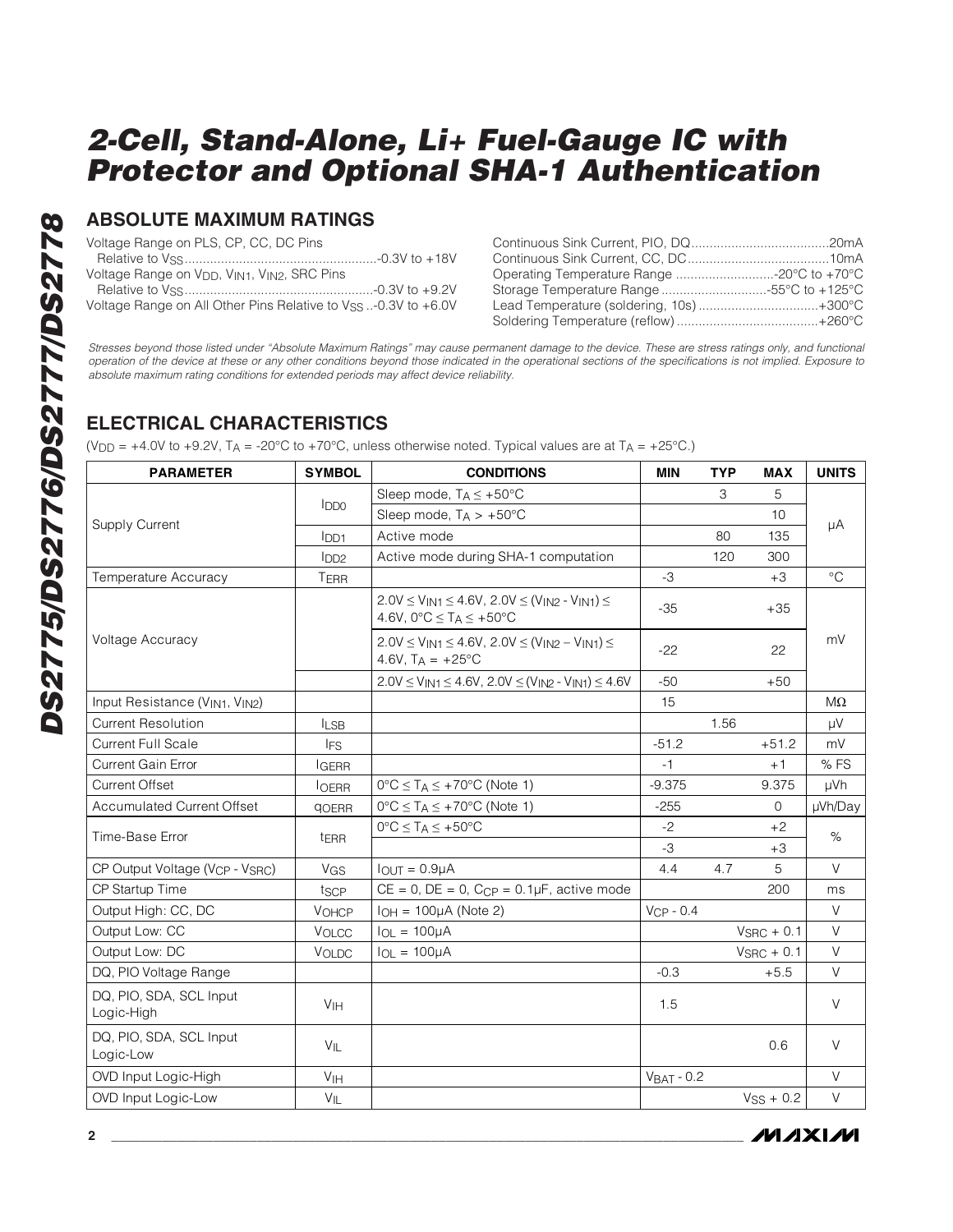## **ELECTRICAL CHARACTERISTICS (continued)**

(V<sub>DD</sub> = +4.0V to +9.2V, T<sub>A</sub> = -20°C to +70°C, unless otherwise noted. Typical values are at T<sub>A</sub> = +25°C.)

| <b>PARAMETER</b><br><b>SYMBOL</b>             |                  | <b>CONDITIONS</b>                    | MIN | <b>TYP</b> | <b>MAX</b> | <b>UNITS</b> |
|-----------------------------------------------|------------------|--------------------------------------|-----|------------|------------|--------------|
| DQ, PIO, SDA Output Logic-Low                 | Vol              | $I_{\Omega} = 4mA$                   |     |            | 0.4        |              |
| DQ, PIO Pullup Current                        | IPU              | Sleep mode, $VPIN = (VDD - 0.4V)$    | 30  | 100        | 200        | nA           |
| DQ, PIO, SDA, SCL Pulldown<br>IPD.<br>Current |                  | Active mode, $V_{\text{PIN}} = 0.4V$ | 30  | 100        | 200        | nA           |
| DQ Input Capacitance                          | $C_{\text{DO}}$  |                                      |     | 50         |            | pF           |
| DQ Sleep Timeout                              | <b>tSLEEP</b>    | $DQ < V_{II}$                        | ⌒   |            | 9          | S            |
| PIO, DQ Wake Debounce                         | tw <sub>DB</sub> | Sleep mode                           |     | 100        |            | ms           |

### **SHA-1 COMPUTATION TIMING (DS2776/DS2778 ONLY)**

(V<sub>DD</sub> = +4.0V to +9.2V, T<sub>A</sub> = 0°C to +70°C, unless otherwise noted. Typical values are at T<sub>A</sub> = +25°C.)

| <b>PARAMETER</b>   | <b>SYMBOL</b> | <b>CONDITIONS</b> | <b>MIN</b> | TYP | <b>MAX</b>   | <b>UNITS</b> |
|--------------------|---------------|-------------------|------------|-----|--------------|--------------|
| ime<br>Computation | tcomf         |                   |            |     | $\cap$<br>3U | ms           |

### **ELECTRICAL CHARACTERISTICS: PROTECTION CIRCUIT**

(V<sub>DD</sub> = +4.0V to +9.2V, T<sub>A</sub> = 0°C to +50°C, unless otherwise noted. Typical values are at T<sub>A</sub> = +25°C.)

| <b>PARAMETER</b>                    | <b>SYMBOL</b>         | <b>CONDITIONS</b>                                                                               | <b>MIN</b> | <b>TYP</b> | <b>MAX</b> | <b>UNITS</b> |
|-------------------------------------|-----------------------|-------------------------------------------------------------------------------------------------|------------|------------|------------|--------------|
|                                     |                       | $V_{\text{OV}} = 1110111b$                                                                      | 4.438      | 4.473      | 4.508      | $\vee$       |
| Overvoltage Detect                  | Vov                   | $V_{\text{OV}} = 1100011b$                                                                      | 4.242      | 4.277      | 4.312      |              |
| Charge-Enable Voltage               | <b>V<sub>CE</sub></b> | Relative to Vov                                                                                 |            | $-100$     |            | mV           |
| Undervoltage Detect                 | VUV                   | Programmable in Control register 0x60h,<br>$UV[1:0] = 10$                                       | 2.415      | 2.450      | 2.485      | $\vee$       |
| Overcurrent Detect: Charge          | V <sub>COC</sub>      | $OC = 11b$                                                                                      | $-60$      | $-75$      | $-90$      | mV           |
|                                     |                       | $OC = 00b$                                                                                      | $-12.5$    | $-25$      | $-38$      |              |
| Overcurrent Detect: Discharge       |                       | $OC = 11b$                                                                                      | 80         | 100        | 120        | mV           |
|                                     | V <sub>DOC</sub>      | $OC = 00b$                                                                                      | 25         | 38         | 50         |              |
| <b>Short-Circuit Current Detect</b> | <b>V<sub>SC</sub></b> | $SC = 1b$                                                                                       | 240        | 300        | 360        | mV           |
|                                     |                       | $SC = 0b$                                                                                       | 120        | 150        | 180        |              |
| Overvoltage Delay                   | tovp                  | (Note 3)                                                                                        | 600        |            | 1400       | ms           |
| Undervoltage Delay                  | tuvd                  | (Note 3)                                                                                        | 600        |            | 1400       | ms           |
| Overcurrent Delay                   | tocp                  |                                                                                                 | 8          | 10         | 12         | ms           |
| Short-Circuit Delay                 | tscp                  |                                                                                                 | 80         | 120        | 160        | μs           |
| Charger-Detect Hysteresis           | <b>V<sub>CD</sub></b> | V <sub>LIV</sub> condition                                                                      |            | 50         |            | mV           |
| <b>Test Threshold</b>               | VTP                   | COC, DOC condition                                                                              | 0.4        | 1.0        | 1.2        | V            |
| <b>Test Current</b>                 | <b>ITST</b>           | DOC condition                                                                                   | 20         | 40         | 80         |              |
|                                     |                       | COC condition                                                                                   | $-45$      | $-60$      | $-95$      | μA           |
| <b>PLS Pulldown Current</b>         | IPPD                  | Sleep mode                                                                                      | 200        | 400        | 630        | μA           |
| <b>Recovery Current</b>             | <b>IRC</b>            | $V_{UV}$ condition, max: $V_{PLS} = 15V$ , $V_{DD} = 1.4V$ ;<br>min: $VPLS = 4.2V$ , $VDD = 2V$ | 3.3        | 8          | 13         | mA           |

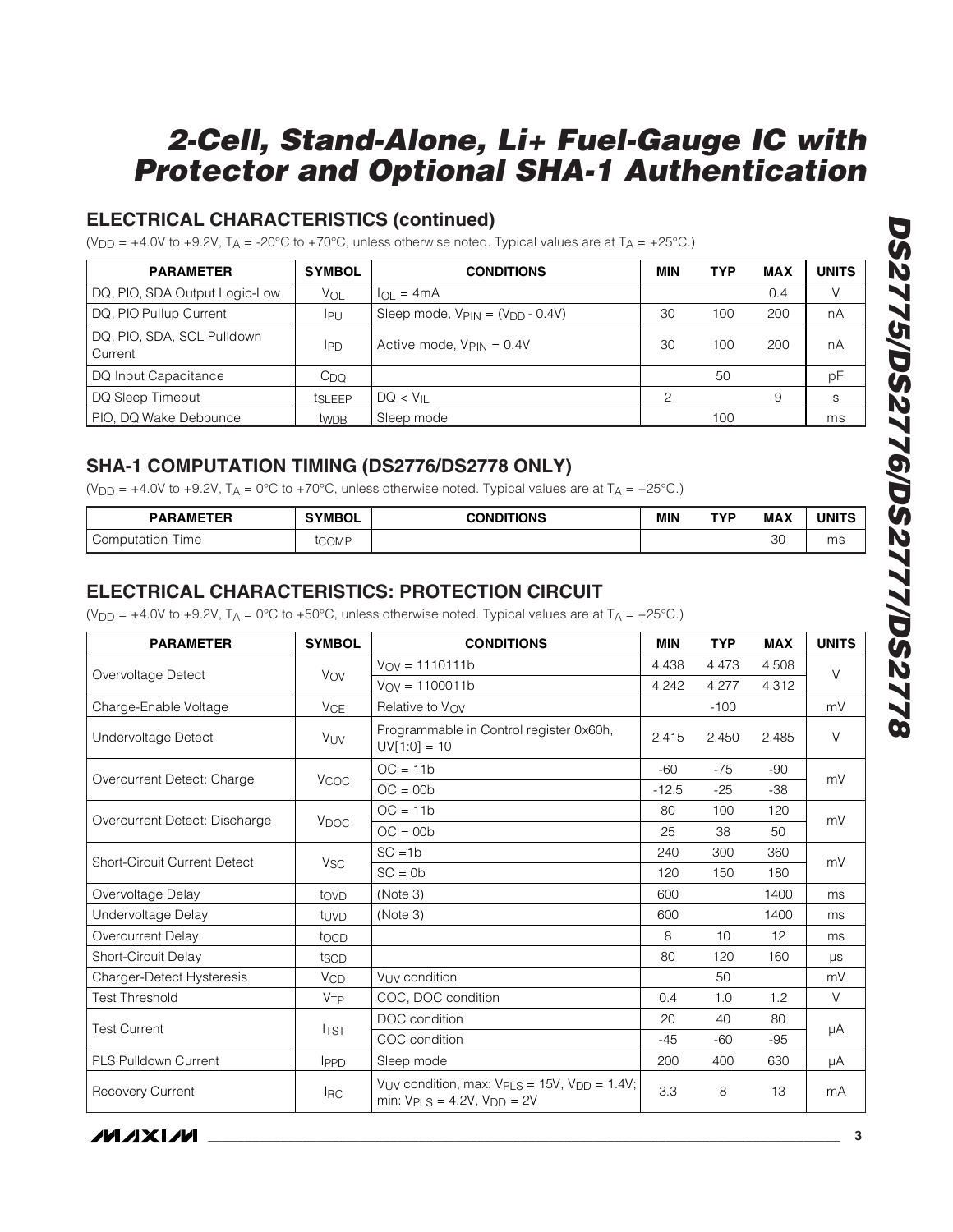### **EEPROM RELIABILITY SPECIFICATION**

( $V_{\text{DD}}$  = +4.0V to +9.2V,  $T_A$  = -20°C to +70°C, unless otherwise noted.)

| <b>PARAMETER</b>      | <b>SYMBOL</b> | <b>CONDITIONS</b> | MIN    | <b>TYP</b> | <b>MAX</b> | <b>UNITS</b> |
|-----------------------|---------------|-------------------|--------|------------|------------|--------------|
| EEPROM Copy Time      | tEEC          |                   |        |            | 10         | ms           |
| EEPROM Copy Endurance | NEEC          | $= +50^{\circ}C$  | 50,000 |            |            | Cycles       |

### **ELECTRICAL CHARACTERISTICS: 1-Wire INTERFACE, STANDARD (DS2775/DS2776 ONLY)**

 $(V_{DD} = +4.0V \text{ to } +9.2V, T_A = -20°C \text{ to } +70°C$ .

| <b>PARAMETER</b>     | <b>SYMBOL</b>     | <b>CONDITIONS</b> | <b>MIN</b> | <b>TYP</b> | <b>MAX</b> | <b>UNITS</b> |
|----------------------|-------------------|-------------------|------------|------------|------------|--------------|
| Time Slot            | tslot             |                   | 60         |            | 120        | μs           |
| Recovery Time        | t <sub>REC</sub>  |                   |            |            |            | $\mu s$      |
| Write-Zero Low Time  | t <sub>LOW0</sub> |                   | 60         |            | 120        | μs           |
| Write-One Low Time   | t <sub>LOW1</sub> |                   |            |            | 15         | μs           |
| Read Data Valid      | t <sub>RDV</sub>  |                   |            |            | 15         | μs           |
| Reset Time High      | <b>t</b> RSTH     |                   | 480        |            |            | μs           |
| Reset Time Low       | t <sub>RSTL</sub> |                   | 480        |            | 960        | μs           |
| Presence-Detect High | <b>t</b> PDH      |                   | 15         |            | 60         | μs           |
| Presence-Detect Low  | t <sub>PDL</sub>  |                   | 60         |            | 240        | $\mu s$      |

#### **ELECTRICAL CHARACTERISTICS: 1-Wire INTERFACE, OVERDRIVE (DS2775/DS2776 ONLY)**

 $(V_{DD} = +4.0V$  to  $+9.2V$ ,  $T_A = -20°C$  to  $+70°C$ .)

| <b>PARAMETER</b>      | <b>SYMBOL</b>     | <b>CONDITIONS</b> | <b>MIN</b>     | <b>TYP</b> | <b>MAX</b> | <b>UNITS</b> |
|-----------------------|-------------------|-------------------|----------------|------------|------------|--------------|
| Time Slot             | tslot             |                   | 6              |            | 16         | μs           |
| Recovery Time         | t <sub>REC</sub>  |                   |                |            |            | μs           |
| Write-Zero Low Time   | t <sub>LOW0</sub> |                   | 6              |            | 16         | μs           |
| Write-One Low Time    | t <sub>LOW1</sub> |                   |                |            | 2          | $\mu s$      |
| Read Data Valid       | t <sub>RDV</sub>  |                   |                |            | 2          | μs           |
| Reset Time High       | <b>t</b> RSTH     |                   | 48             |            |            | μs           |
| <b>Reset Time Low</b> | tristl            |                   | 48             |            | 80         | $\mu s$      |
| Presence-Detect High  | <b>t</b> PDH      |                   | $\mathfrak{p}$ |            | 6          | $\mu s$      |
| Presence-Detect Low   | t <sub>PDL</sub>  |                   | 8              |            | 24         | μs           |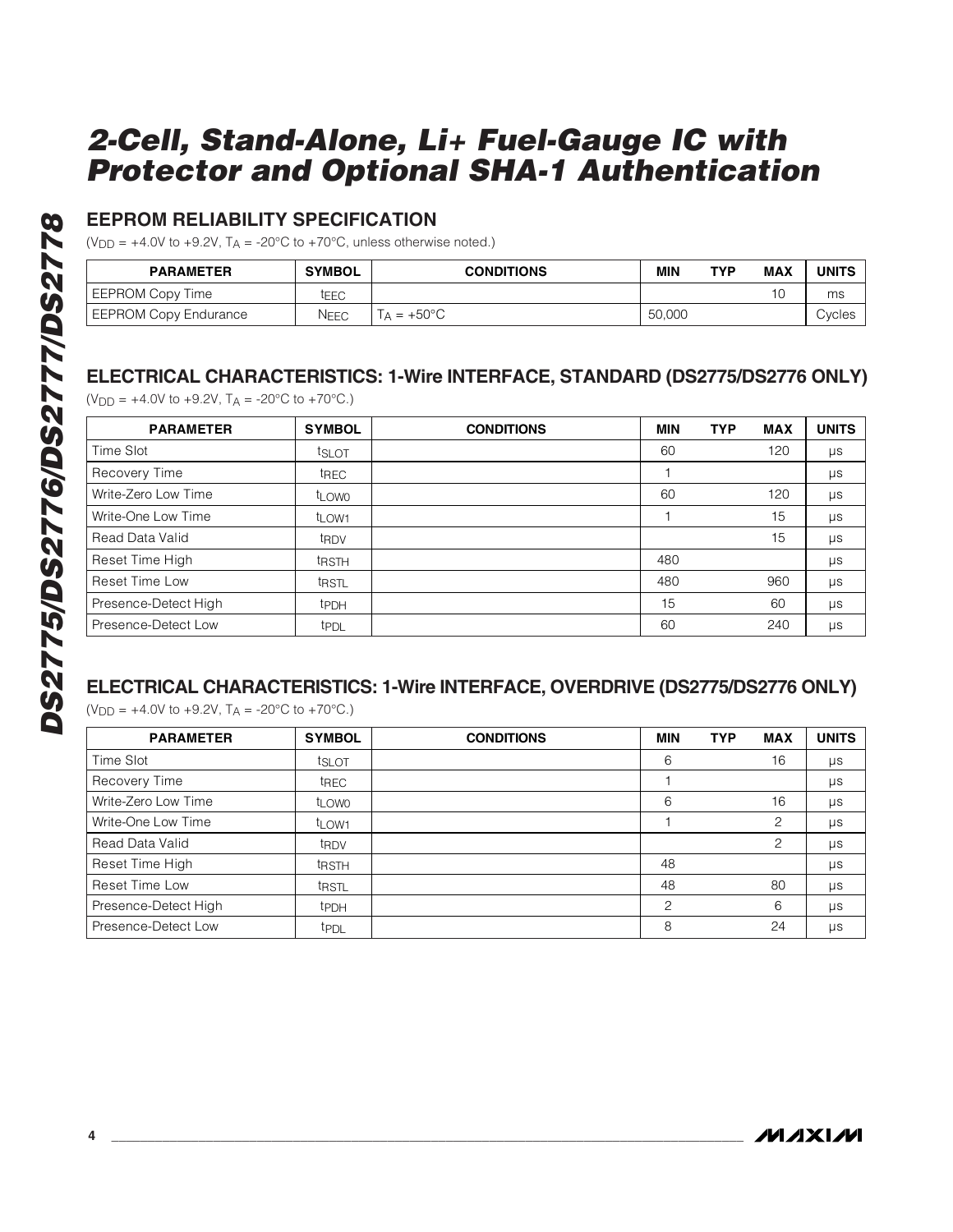### **ELECTRICAL CHARACTERISTICS: 2-WIRE INTERFACE (DS2777/DS2778 ONLY)**

 $(V_{\text{DD}} = +4.0V \text{ to } +9.2V, T_A = -20^{\circ}C \text{ to } +70^{\circ}C.$ 

| <b>PARAMETER</b>                                    | <b>SYMBOL</b>       | <b>CONDITIONS</b> | <b>MIN</b>         | <b>TYP</b> | <b>MAX</b> | <b>UNITS</b> |
|-----------------------------------------------------|---------------------|-------------------|--------------------|------------|------------|--------------|
| <b>SCL Clock Frequency</b>                          | fscl                | (Note 4)          | $\Omega$           |            | 400        | kHz          |
| Bus-Free Time Between a STOP<br>and START Condition | <b>t</b> BUF        |                   | 1.3                |            |            | $\mu s$      |
| Hold Time (Repeated) START<br>Condition             | t <sub>HD:STA</sub> | (Note 5)          | 0.6                |            |            | μs           |
| Low Period of SCL Clock                             | t <sub>LOW</sub>    |                   | 1.3                |            |            | μs           |
| High Period of SCL Clock                            | <b>THIGH</b>        |                   | 0.6                |            |            | $\mu s$      |
| Setup Time for a Repeated<br><b>START Condition</b> | tsu:STA             |                   | 0.6                |            |            | $\mu s$      |
| Data Hold Time                                      | t <sub>HD:DAT</sub> | (Notes 6, 7)      | $\Omega$           |            | 0.9        | μs           |
| Data Setup Time                                     | tsu:DAT             | (Note 6)          | 100                |            |            | ns           |
| Rise Time of Both SDA and SCL<br>Signals            | t <sub>R</sub>      |                   | $20 +$<br>$0.1C_B$ |            | 300        | ns           |
| Fall Time of Both SDA and SCL<br>Signals            | tF                  |                   | $20 +$<br>$0.1C_B$ |            | 300        | ns           |
| Setup Time for STOP Condition                       | tsu: STO            |                   | 0.6                |            |            | <b>US</b>    |
| Spike Pulse Widths Suppressed<br>by Input Filter    | tsp                 | (Note 8)          | 0                  |            | 50         | ns           |
| Capacitive Load for Each Bus<br>Line                | $C_{\mathsf{B}}$    | (Note 9)          |                    |            | 400        | pF           |
| SCL, SDA Input Capacitance                          | C <sub>BIN</sub>    |                   |                    |            | 60         | pF           |

**Note 1:** Accumulation bias and offset bias registers set to 00h. NBEN bit set to 0.

**Note 2:** Measurement made with  $V_{\text{SRC}} = +8V$ ,  $V_{\text{GS}}$  driven with external  $+4.5V$  supply.

**Note 3:** Overvoltage (OV) and undervoltage (UV) delays (t<sub>OVD</sub>, t<sub>UVD</sub>) are reduced to zero seconds if the OV or UV condition is detected within 100ms of entering active mode.

**Note 4:** Timing must be fast enough to prevent the DS2777/DS2778 from entering sleep mode due to bus low for period > tSLEEP.

**Note 5:** f<sub>SCL</sub> must meet the minimum clock low time plus the rise/fall times.

Note 6: The maximum t<sub>HD:DAT</sub> need only be met if the device does not stretch the low period (t<sub>LOW</sub>) of the SCL signal.

Note 7: This device internally provides a hold time of at least 75ns for the SDA signal (referred to the V<sub>IHMIN</sub> of the SCL signal) to bridge the undefined region of the falling edge of SCL.

**Note 8:** Filters on SDA and SCL suppress noise spikes at the input buffers and delay the sampling instant.

**Note 9:** C<sub>B</sub> is total capacitance of one bus line in pF.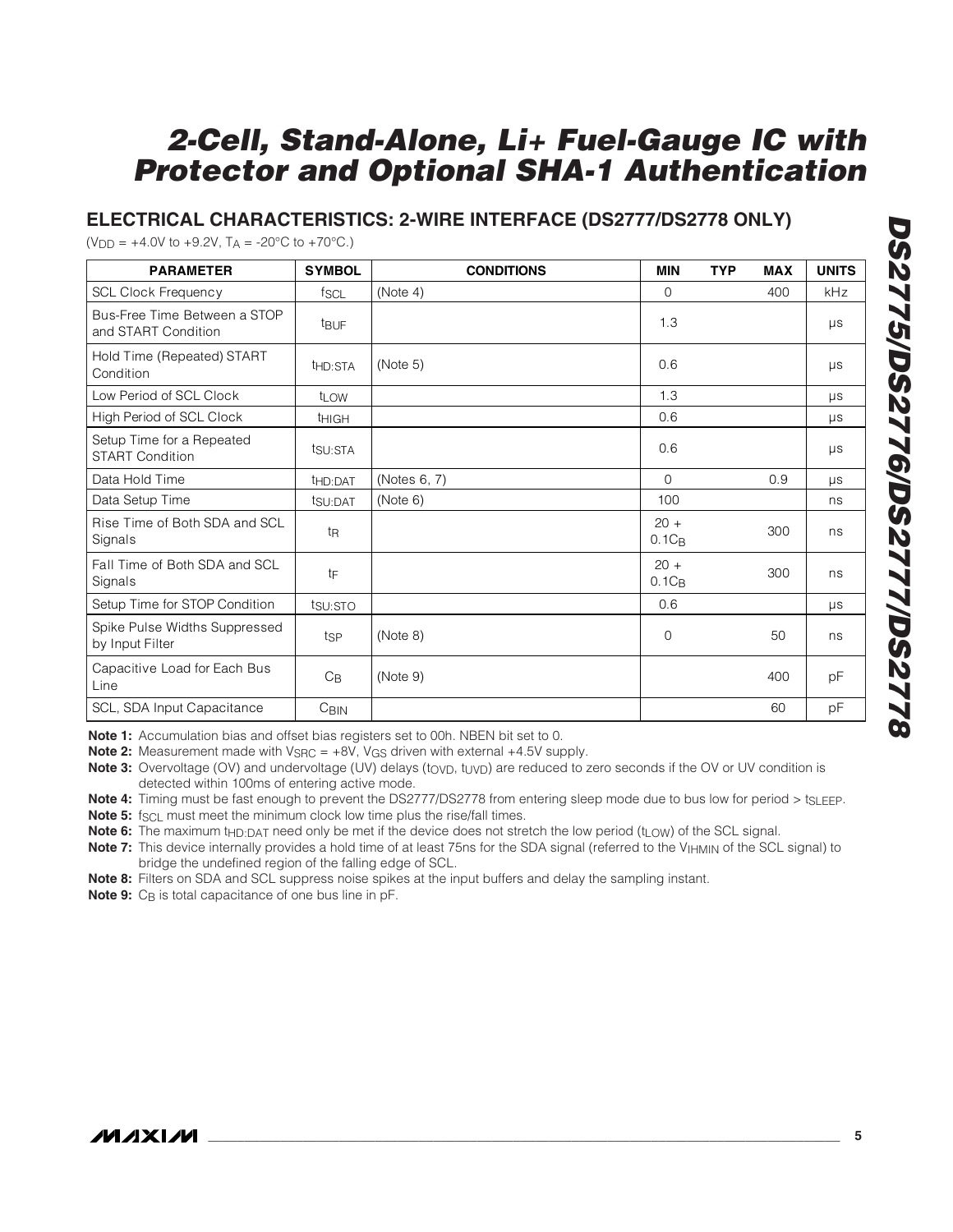

**MAXIM** 

**DS2775/DS2776/DS2777/DS2778** DS2775/DS2776/DS2777/DS2778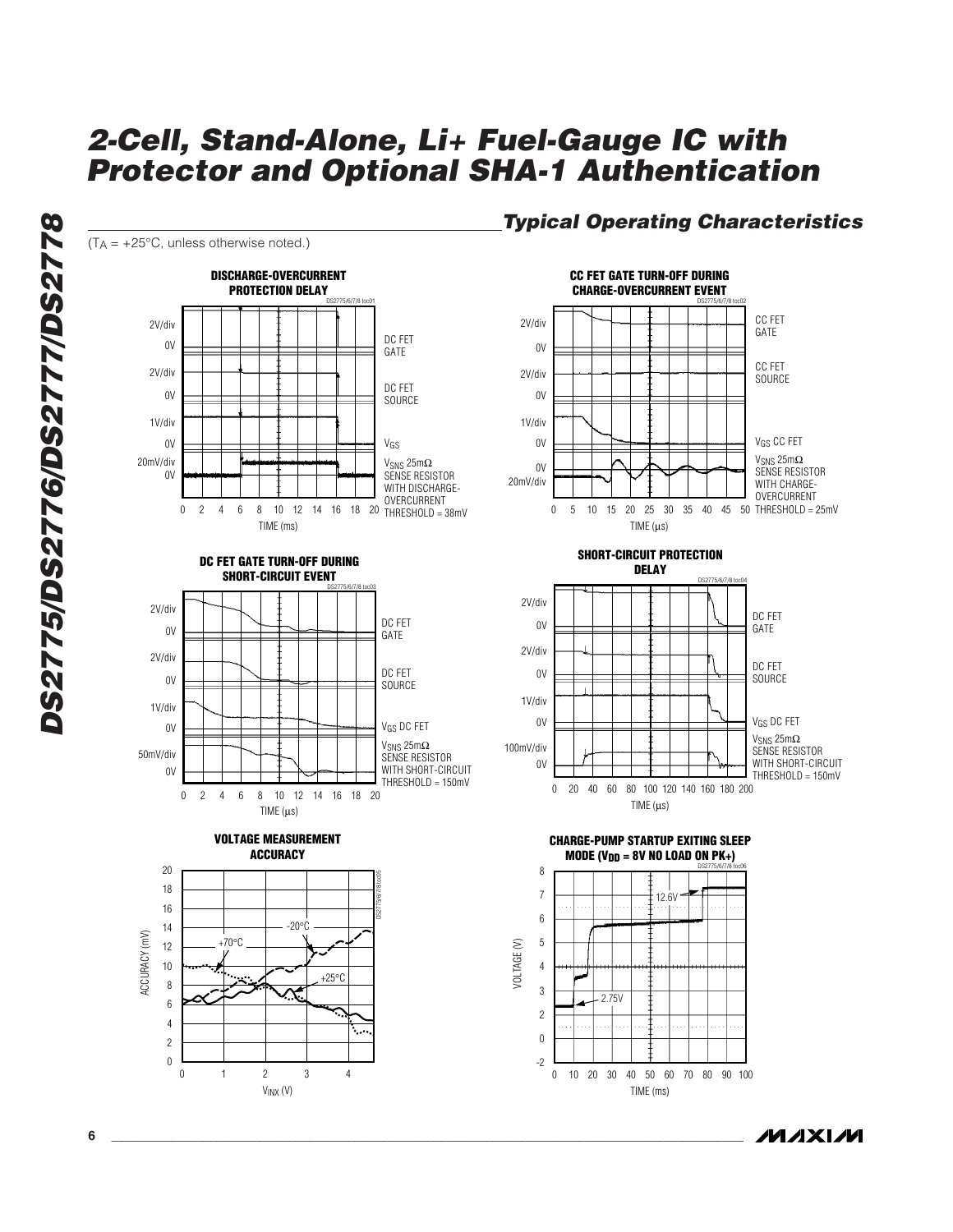## **Typical Operating Characteristics (continued)**

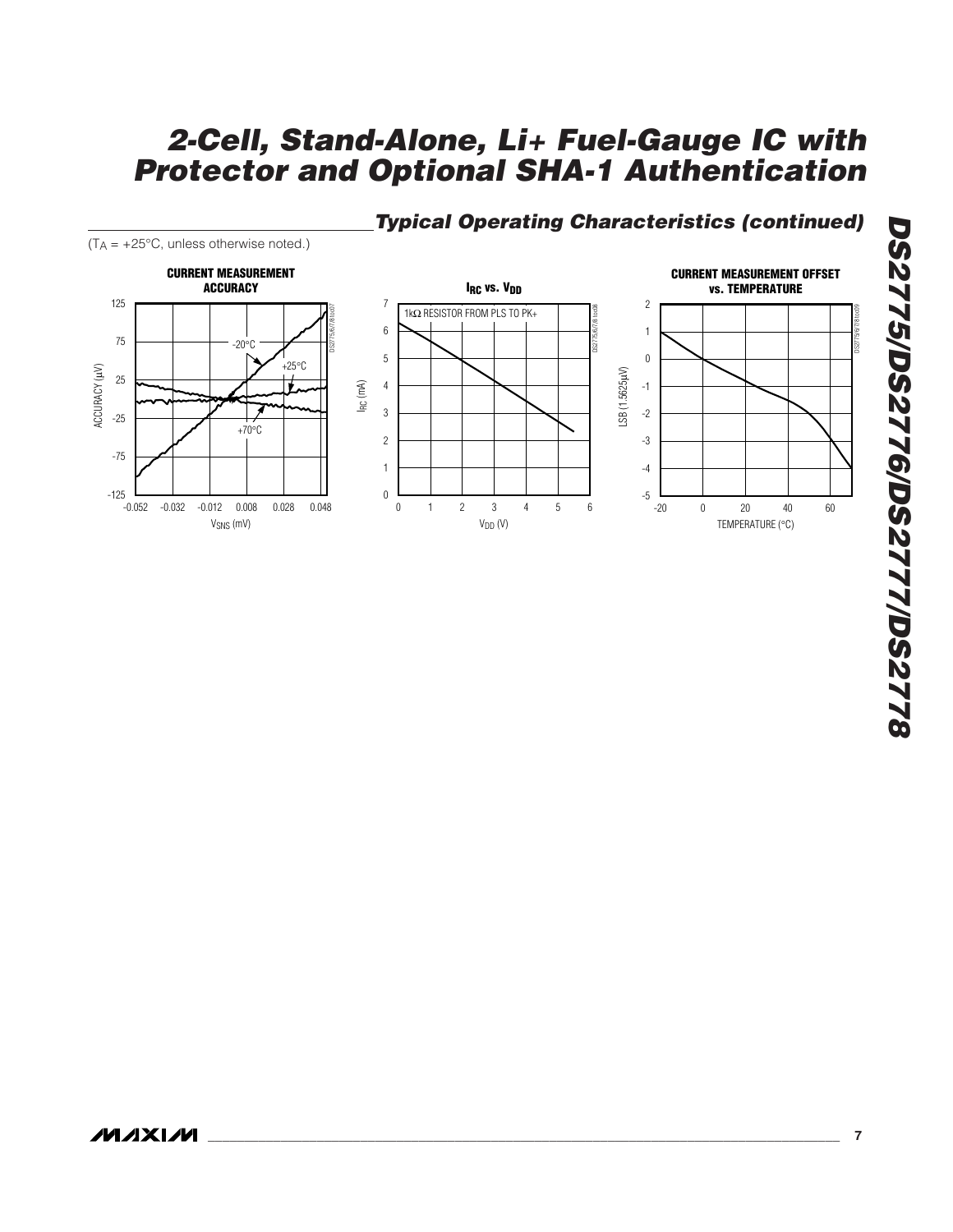### **Pin Configuration**



### **Pin Description**

| <b>PIN</b>     | <b>NAME</b>           | <b>FUNCTION</b>                                                                                                                                   |
|----------------|-----------------------|---------------------------------------------------------------------------------------------------------------------------------------------------|
| 1              | <b>CC</b>             | Charge Control. Charge FET control output.                                                                                                        |
| 2              | <b>V<sub>DD</sub></b> | Chip-Supply Input. Bypass with 0.1µF to Vss.                                                                                                      |
| 3              | DC                    | Discharge Control. Discharge FET control output.                                                                                                  |
| 4              | V <sub>IN2</sub>      | Battery Voltage Sense Input 2. Connect to highest voltage potential positive cell terminal through<br>decoupling network.                         |
| 5              | V <sub>IN1</sub>      | Battery Voltage Sense Input 1. Connect to lowest voltage potential positive cell terminal through<br>decoupling network.                          |
| 6              | <b>VB</b>             | Regulated Operating Voltage. Bypass with 0.1µF to Vss.                                                                                            |
| $\overline{7}$ | <b>V<sub>SS</sub></b> | Device Ground. Chip ground and battery-side sense resistor input.                                                                                 |
| 8              | <b>SNS</b>            | Sense Resistor Connection. Pack-side sense resistor sense input.                                                                                  |
| 9              | <b>PIO</b>            | Programmable I/O. Can be configured as wake input.                                                                                                |
| 10             | <b>PLS</b>            | Pack Plus Terminal Sense Input. Used to detect the removal of short-circuit, discharge overcurrent, and<br>charge overcurrent conditions.         |
| 11             | SDA/DQ                | Data Input/Output. Serial data I/O, includes weak pulldown to detect system disconnect and can be<br>configured as wake input for 1-Wire devices. |
| 12             | SCL/OVD               | Serial Clock Input/Overdrive Select. Communication clock for 2-wire devices/overdrive select pin for<br>1-Wire devices.                           |
| 13             | <b>SRC</b>            | Protection MOSFET Source Connection. Used as a reference for the charge pump.                                                                     |
| 14             | CP                    | Charge Pump Output. Generates gate drive voltage for protection FETs. Bypass with 0.47µF to SRC.                                                  |
|                | EP                    | Exposed Pad. Connect to ground or leave unconnected.                                                                                              |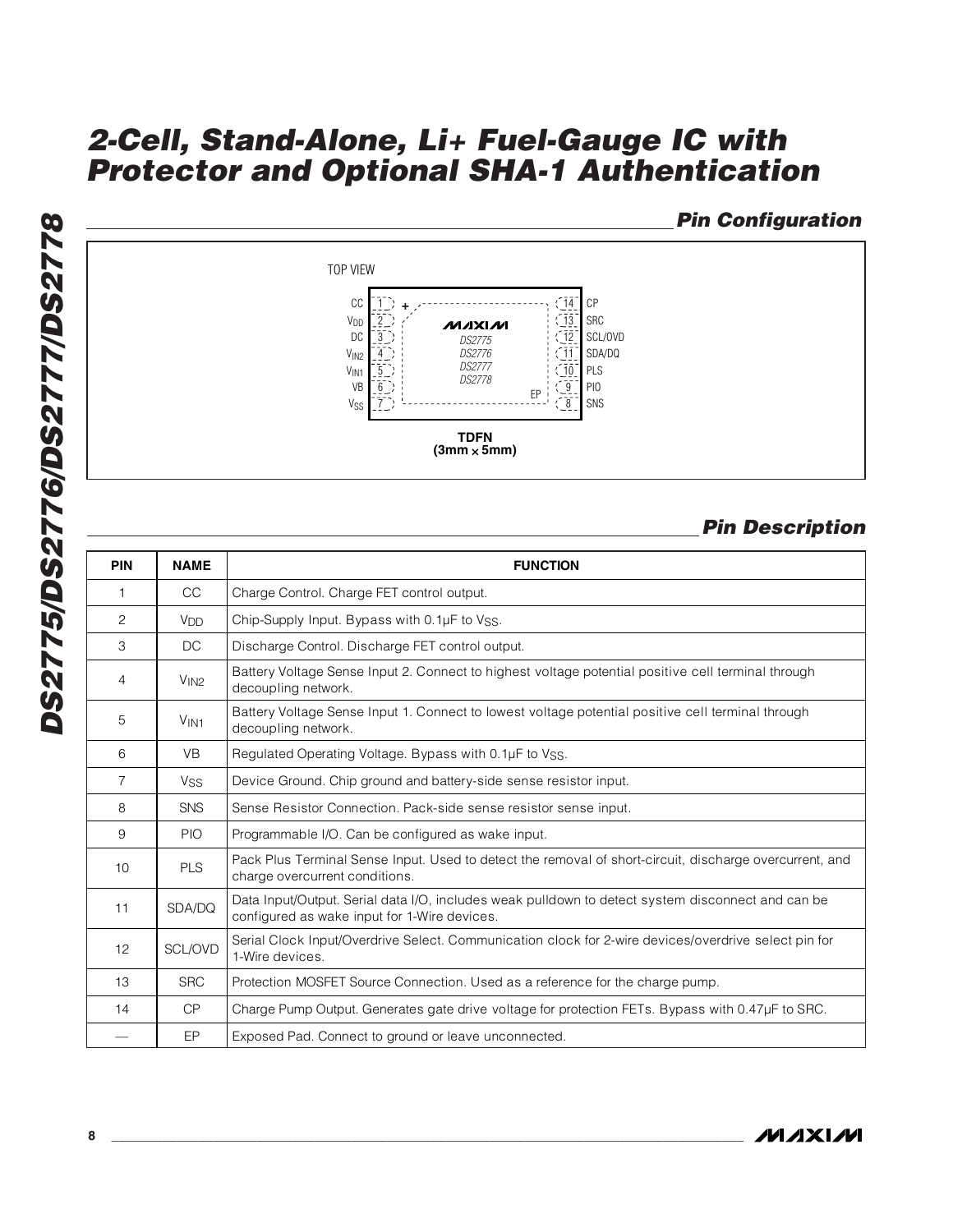

### **Block Diagram**

**DS2775/DS2776/DS2777/DS2778**

**DS2775/DS2776/DS2777/DS2778** 

FuelPack is a trademark of Maxim Integrated Products, Inc.

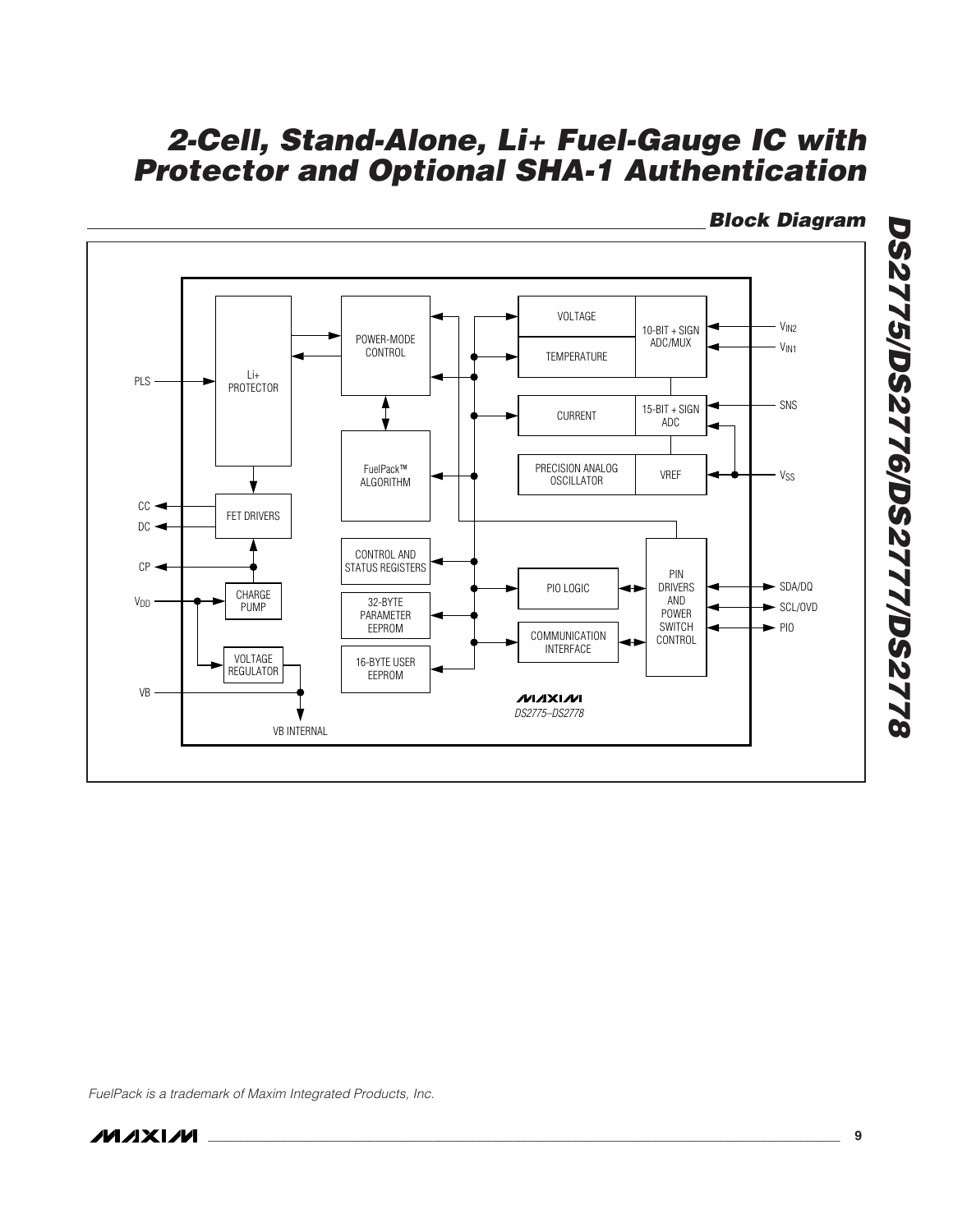

**DS2775/DS2776 Typical Application Circuit**

**DS2777/DS2778 Typical Application Circuit**

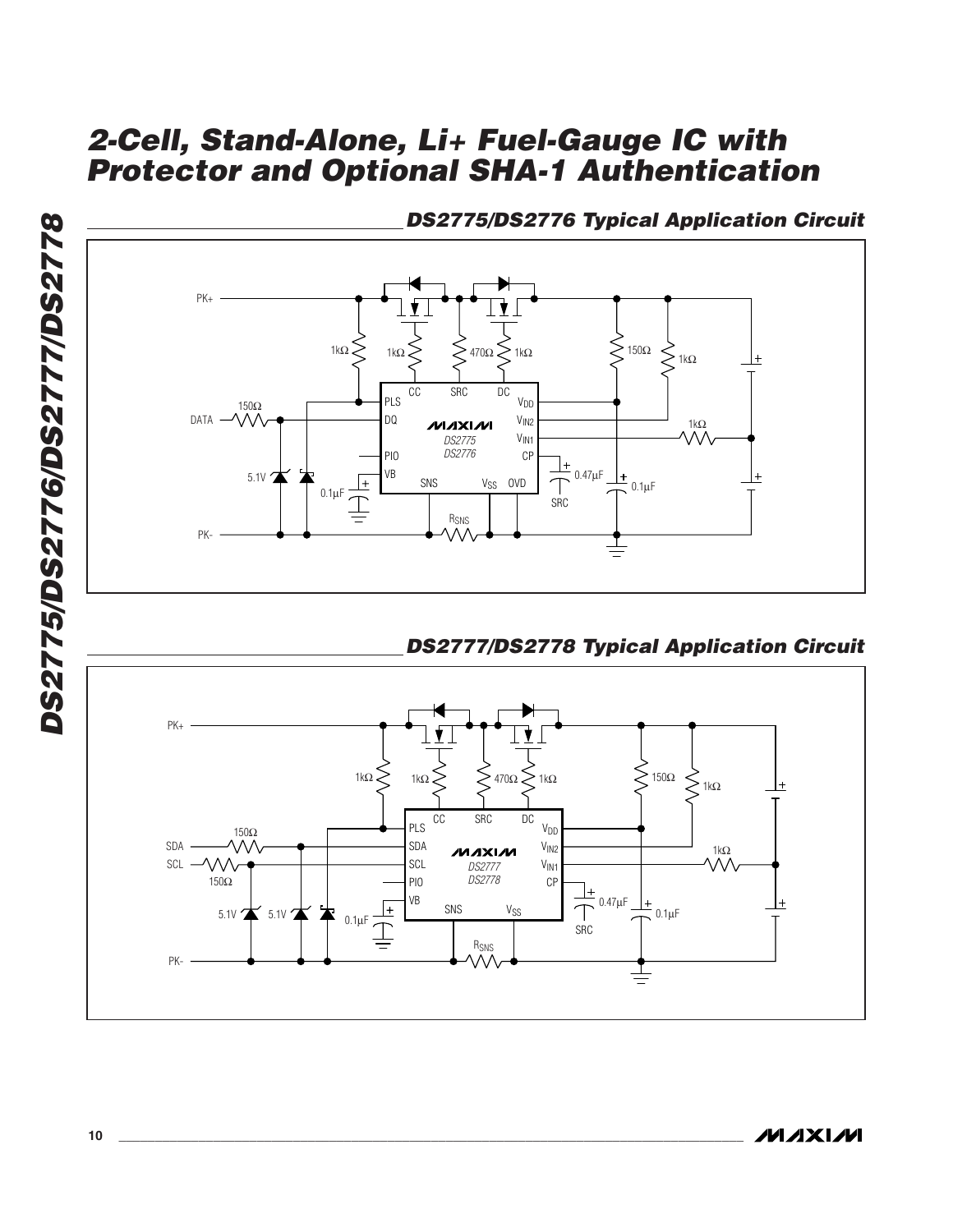#### **Detailed Description**

The DS2775–DS2778 function as an accurate fuel gauge, Li+ protector, and SHA-1-based authentication token (SHA-1-based authentication available only on the DS2776/DS2778). The fuel gauge provides accurate estimates of remaining capacity and reports timely voltage, temperature, and current measurement data. Capacity estimates are calculated from a piecewise linear model of the battery performance over load and temperature along with system parameters for charge and end-of-discharge conditions. The algorithm parameters are user programmable and can be modified within the pack. Critical capacity and aging data are periodically saved to EEPROM in case of short-circuit or deep-depletion events.

The Li+ protection function ensures safe, high-performance operation. nFET protection switches are driven with a charge pump that maintains gate drive as the cell voltage decreases. The high-side topology preserves the ground path for serial communication while eliminating the parasitic charge path formed when the fuel-gauge IC is located inside the protection FETs in a low-side configuration. The thresholds for overvoltage, undervoltage, overcurrent, and short-circuit current are user programmable for customization to each cell and application.

The 32-bit-wide SHA-1 engine with 64-bit secret and 64-bit challenge words resists brute force and other attacks with financial-level HMAC security. The challenge of managing secrets in the supply chain is addressed with the compute next secret feature. The unique serial number or ROM ID can be used to assign a unique secret to each battery.

#### **Power Modes**

The DS2775–DS2778 have two power modes: active and sleep. On initial power-up, the DS2775–DS2778 default to active mode. In active mode, the DS2775– DS2778 are fully functional with measurements and capacity estimation registers continuously updated. The protector circuit monitors battery pack, cell voltages, and battery current for safe conditions. The protection FET gate drivers are enabled when conditions are deemed safe. Also, the SHA-1 authentication function is available in active mode. When an SHA-1 computation is performed, the supply current increases to IDD2 for tSHA. In sleep mode, the DS2775–DS2778 conserve power by disabling measurement and capacity estimation functions, but preserve register contents. Gate drive to the protection FETs is disabled in sleep; the SHA-1 authentication feature is not operational.

The IC enters sleep mode under two different conditions: bus low and undervoltage. An enable bit makes entry into sleep optional for each condition. Sleep mode is not entered if a charger is connected ( $VPLS > VDD +$ VCD) or if a charge current of 1.6mV/RSNS measured from SNS to Vss. The DS2775-DS2778 exit sleep mode upon charger connection or a low-to-high transition on any communication line. The bus-low condition, where all communication lines are low for tSLEEP, indicates pack removal or system shutdown in which the bus pullup voltage, VPULLUP, is not present. The power mode (PMOD) bit must be set to enter sleep when a bus-low condition occurs. After the DS2775–DS2778 enter sleep due to a bus-low condition, it is assumed that no charge or discharge current flows and that coulomb counting is unnecessary.

The second condition to enter sleep is an undervoltage condition, which reduces battery drain due to the DS2775–DS2778 supply current and prevents overdischarging the cell. The DS2775–DS2778 transition to sleep mode if the V<sub>IN1</sub> or V<sub>IN2</sub> voltage is less than V<sub>UV</sub> and the undervoltage enable (UVEN) bit is set. The communication bus must be in a static state, that is, with DQ (SDA and SCL for 2-wire) either high or low for tSLEEP. The DS2775–DS2778 transition from sleep mode to active mode when DQ (SDA and SCL for 2-wire) changes logic state. See Figures 1 and 2 for more information on sleep-mode state.

The DS2775–DS2778 have a "power switch" capability for waking the device and enabling the protection FETs when the host system is powered down. A simple dry contact switch on the PIO pin or DQ pin can be used to wake up the battery pack. The power-switch function is enabled using the PSPIO and PSDQ configuration bits in the Control register.

When PSPIO or PSDQ are set and sleep mode is entered through the PMOD condition\*, the PIO and DQ pins pull high, respectively. Sleep mode is exited upon the detection of a low-going transition on PIO or DQ. PIO has a 100ms debounce period to filter out glitches that can be caused when a sleeping battery is inserted into a system.

\*The "power switch" feature is disabled if sleep mode is entered because of a UV condition.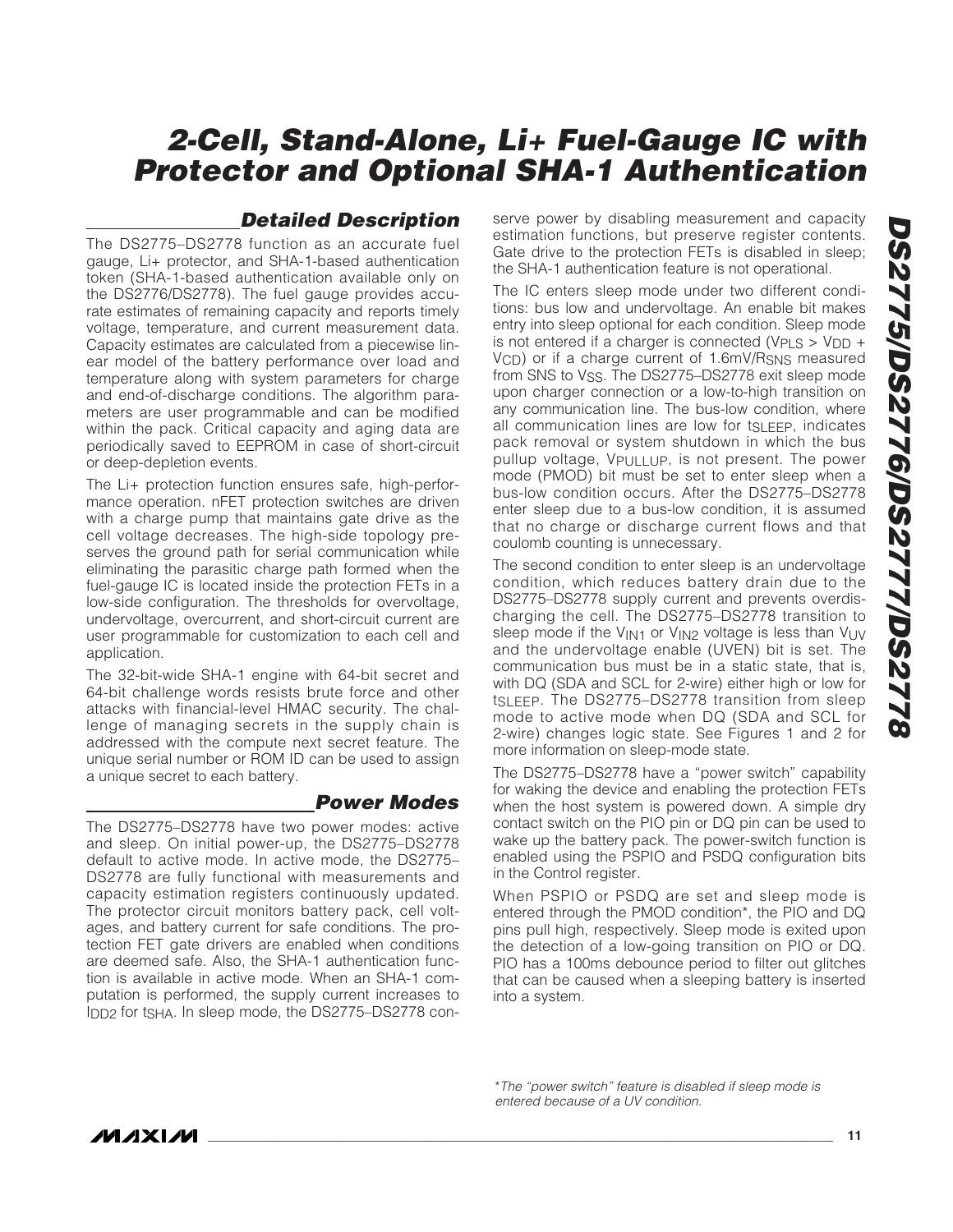**SLEEP**  $PSPIO = 0$  $PSDQ = 0$ 

**SLEEP**  $PSPIO = 0$  $PSDQ = 1$ 

**SLEEP**  $PSP10 = 1$  $PSDQ = 0$ 

**SLEEP**  $PSPIO = 1$  $PSDQ = 1$ 



Figure 1. Sleep-Mode State Diagram for DS2775/DS2776

### **Li+ Protection Circuitry**

During active mode, the DS2775–DS2778 constantly monitor SNS, VIN1, VIN2, and PLS to protect the battery from overvoltage (overcharge), undervoltage (overdischarge), and excessive charge and discharge currents (overcurrent, short circuit). Table 1 summarizes the conditions that activate the protection circuit, the response of the DS2775–DS2778, and the thresholds that release the DS2775–DS2778 from a protection state. Figure 3 shows Li+ protection circuitry example waveforms.



Figure 2. Sleep-Mode State Diagram for DS2777/DS2778

#### **Overvoltage (OV)**

If either of the voltages on (V<sub>IN2</sub> - V<sub>IN1</sub>) or (V<sub>IN1</sub> - V<sub>SS</sub>) exceeds the overvoltage threshold, V<sub>OV</sub>, for a period longer than overvoltage delay, tovp, the CC pin is driven low to shut off the external charge FET. The DC output remains high during overvoltage to allow discharging. When (V<sub>IN2</sub> - V<sub>IN1</sub>) and (V<sub>IN1</sub> - V<sub>SS</sub>) falls below the charge-enable threshold, V<sub>CE</sub>, the DS2775–DS2778 turn the charge FET on by driving CC high. The DS2775–DS2778 drive CC high before  $[(V_{IN2} - V_{IN1})$  and  $(V_{IN1} - V_{SS})] < V_{CE}$  if a discharge condition persists with  $V_{\text{SNS}} \geq 1.2 \text{mV}$  and  $[(V_{\text{IN2}} - V_{\text{IN1}})]$ and  $(V_{IN1} - V_{SS})$ ] <  $V_{OV}$ .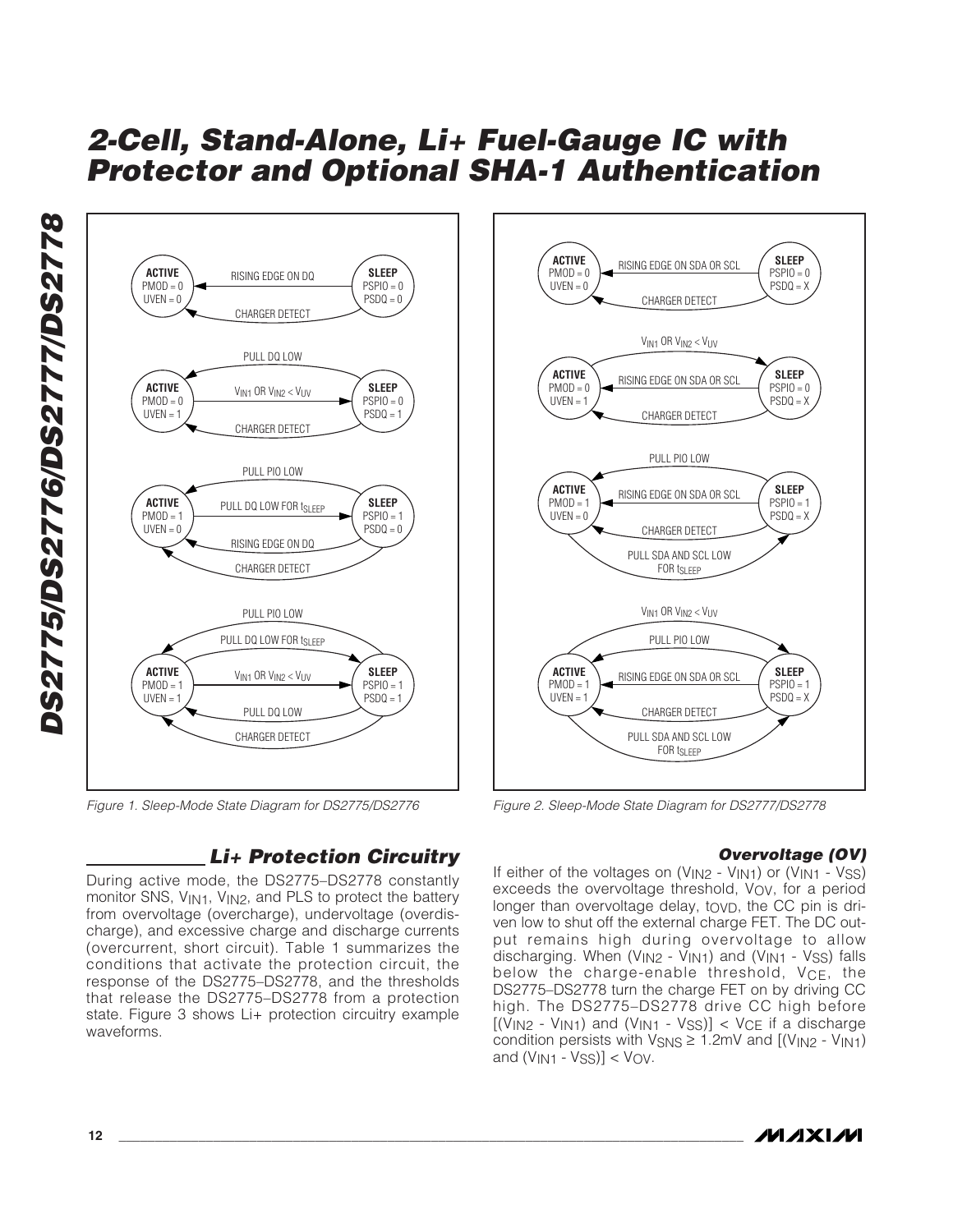### **Table 1. Li+ Protection Conditions and DS2775/DS2776 Responses**

|                                 |                                         | <b>ACTIVATION</b> |                                        |                                                                                                                        |
|---------------------------------|-----------------------------------------|-------------------|----------------------------------------|------------------------------------------------------------------------------------------------------------------------|
| <b>CONDITION</b>                | <b>THRESHOLD</b>                        | <b>DELAY</b>      | <b>RESPONSE</b>                        | <b>RELEASE THRESHOLD</b>                                                                                               |
| Overvoltage (OV) (Note 1)       | VCHI > VOV                              | tovp              | CC Off                                 | Both $V_{\text{CFII}} < V_{\text{CF}}$ or<br>( $V_{\text{SNS}} \geq 1.2 \text{mV}$ and both<br>$VCELL < VOV)$ (Note 1) |
| Undervoltage (UV) (Note 1)      | $V$ CELL < $V_{UV}$                     | tuvd              | CC Off, DC Off,<br>Sleep Mode (Note 2) | $V_{PI, S} > V_{IN2}$ (charger connected)<br>or (both $V_{\text{CFII}} > V_{\text{UV}}$ and<br>$UVEN = 0$ ) (Note 3)   |
| Overcurrent, Charge (COC)       | $V$ <sub>SNS</sub> < $V$ <sub>COC</sub> | tocp              | CC Off, DC Off                         | $VPI S < VDD - VTP$<br>(charger removed) (Note 4)                                                                      |
| Overcurrent, Discharge<br>(DOC) | $V$ <sub>SNS</sub> > $V$ <sub>DOC</sub> | tocp              | DC Off                                 | $VPI S > VDD - VTP$<br>(load removed) (Note 5)                                                                         |
| Short Circuit (SC)              | $V$ SNS > $V$ SC                        | tscp              | DC Off                                 | $V_{PI}$ s $>$ $V_{DD}$ – $V_{TP}$ (Note 5)                                                                            |

**Note 1:** V<sub>CELL</sub> is defined as (V<sub>IN1</sub> - V<sub>SS</sub>) or (V<sub>IN2</sub> - V<sub>IN1</sub>).

**Note 2:** Sleep mode is only entered if UVEN = 1.

**Note 3:** If V<sub>CELL</sub> < V<sub>UV</sub> when a charger connection is detected, release is delayed until V<sub>CELL</sub> ≥ V<sub>UV</sub>. The recovery charge path provides an internal current limit ( $I_{RC}$ ) to safely charge the battery.

**Note 4:** With test current Ipp<sub>D</sub> flowing from PLS to V<sub>SS</sub> (pulldown on PLS) enabled.

**Note 5:** With test current I<sub>TST</sub> flowing from V<sub>DD</sub> to PLS (pullup on PLS).



Figure 3. Li+ Protection Circuitry Example Waveforms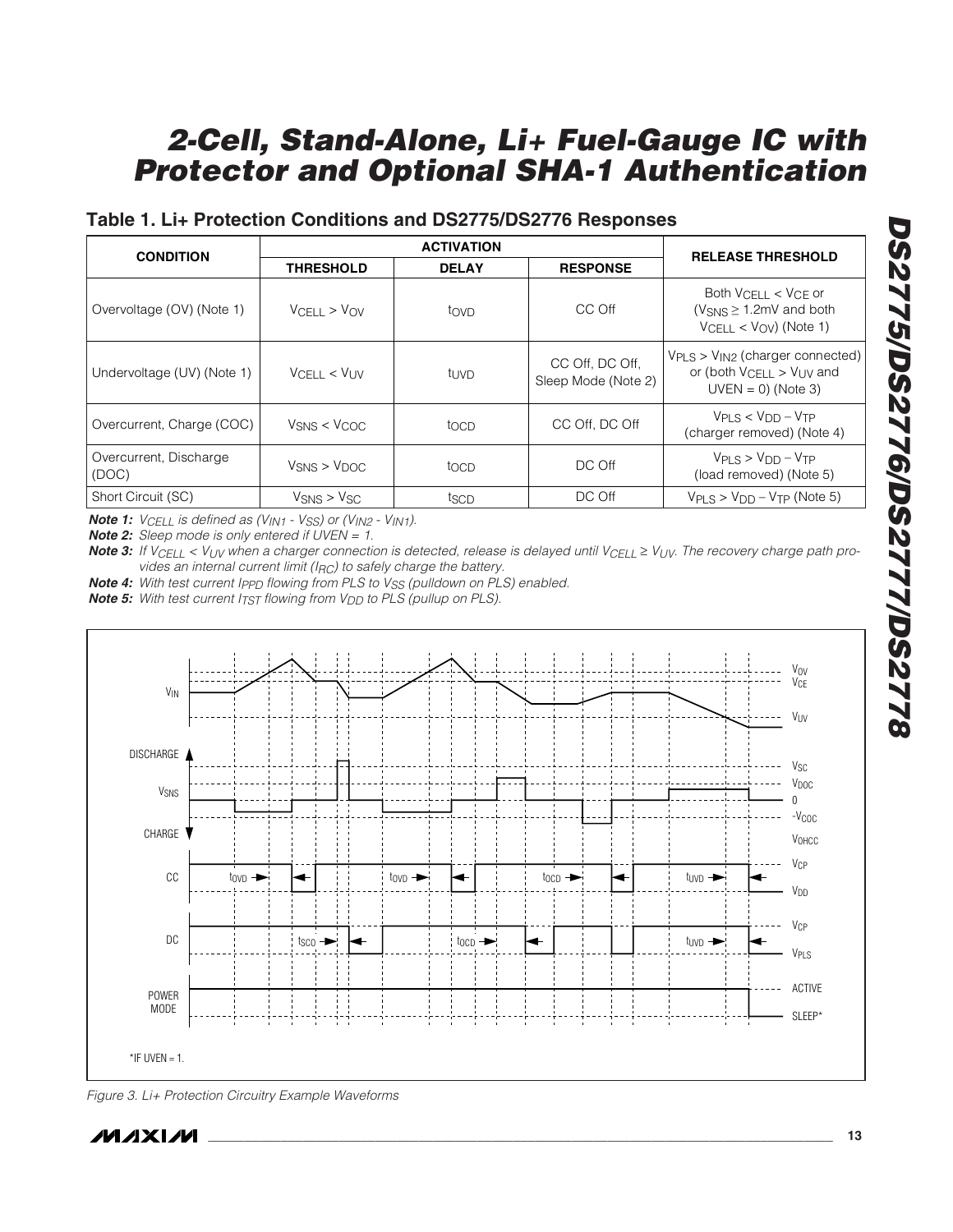#### **Undervoltage (UV)**

If the average of the voltages on  $(V_{IN2} - V_{IN1})$  or (VIN1 - VSS) drops below the undervoltage threshold, VUV, for a period longer than undervoltage delay, tUVD, the DS2775–DS2778 shut off the charge and discharge FETs. If UVEN is set, the DS2775–DS2778 also enter sleep mode. When a charger is detected and V<sub>PLS</sub> > VIN2, the DS2775–DS2778 provide a current-limited recovery charge path (IRC) from PLS to V<sub>DD</sub> to gently charge severely depleted cells. The recovery charge path is enabled when  $0 \leq [V_{IN2} - V_{IN1}]$  and  $(V_{IN1} VSS$ ] <  $VCE$ . The FETs remain off until ( $V_{IN2}$  -  $V_{IN1}$ ) and (VIN1 - VSS) exceed VUV.

**Overcurrent, Charge Direction (COC)**

Charge current develops a negative voltage on VSNS with respect to Vss. If Vsns is less than the charge overcurrent threshold, V<sub>COC</sub>, for a period longer than overcurrent delay, to  $CD$ , the DS2775–DS2778 shut off both external FETs. The charge current path is not reestablished until the voltage on the PLS pin drops below (V<sub>DD</sub> - V<sub>TP</sub>). The DS2775–DS2778 provide a test current of value Ippp from PLS to Vss, pulling PLS down, in order to detect the removal of the offending charge current source.

#### **Overcurrent, Discharge Direction (DOC)**

Discharge current develops a positive voltage on V<sub>SNS</sub> with respect to Vss. If Vsns exceeds the discharge overcurrent threshold, V<sub>DOC</sub>, for a period longer than tocp, the DS2775-DS2778 shut off the external discharge FET. The discharge current path is not reestablished until the voltage on PLS rises above  $(V_{DD} - V_{TP})$ .

The DS2775–DS2778 provide a test current of value ITST from V<sub>DD</sub> to PLS, pulling PLS up, in order to detect the removal of the offending low-impedance load.

#### **Short Circuit (SC)**

If V<sub>SNS</sub> exceeds short-circuit threshold, V<sub>SC</sub>, for a period longer than short-circuit delay, tscp, the DS2775–DS2778 shut off the external discharge FET. The discharge current path is not reestablished until the voltage on PLS rises above  $(V_{DD} - V_{TP})$ . The DS2775–DS2778 provide a test current of value ITST from V<sub>DD</sub> to PLS, pulling PLS up, in order to detect the removal of the short circuit.

All the protection conditions described are logic ANDed to affect the CC and DC outputs.

CC = (overvoltage) AND (undervoltage) AND (overcurrent, charge direction) AND (Protection register bit  $CE = 0$ )

DC = (undervoltage) AND (overcurrent, either direction) AND (short circuit) AND (Protection register bit  $DE = 0$ 

#### **Voltage Measurements**

Cell voltages are measured every 440ms. The lowest potential cell, V<sub>IN1</sub>, is measured with respect to Vss. The highest potential cell,  $V_{IN2}$ , is measured with respect to V<sub>IN1</sub>. Battery voltages are measured with a range of -5V to +4.9951V and a resolution of 4.8828mV and placed in the Result register in two's complement form. Voltages above the maximum register value are reported as 7FE0h.

|                                 |    |    |               |    | MSB - ADDRESS 0Ch, V <sub>IN1</sub> - V <sub>SS</sub> |          |     |            |                |                |  | $LSB - ADDRESS$ ODh, $V_{IN1} - V_{SS}$ |     |
|---------------------------------|----|----|---------------|----|-------------------------------------------------------|----------|-----|------------|----------------|----------------|--|-----------------------------------------|-----|
| MSB - ADDRESS 1Ch, VIN2 - VIN1  |    |    |               |    |                                                       |          |     |            |                |                |  | LSB - ADDRESS 1Dh, VIN2 - VIN1          |     |
| S                               | 29 | 28 | $\mathcal{Q}$ | 26 | つつ                                                    | $\Omega$ | 23  | 20         | C.             | 2 <sup>0</sup> |  |                                         |     |
| <b>MSb</b>                      |    |    |               |    |                                                       |          | _Sb | <b>MSb</b> |                |                |  |                                         | _Sb |
| "S": SIGN BIT(S), "X": RESERVED |    |    |               |    |                                                       |          |     |            | UNITS: 4.883mV |                |  |                                         |     |

Figure 4. Voltage Register Format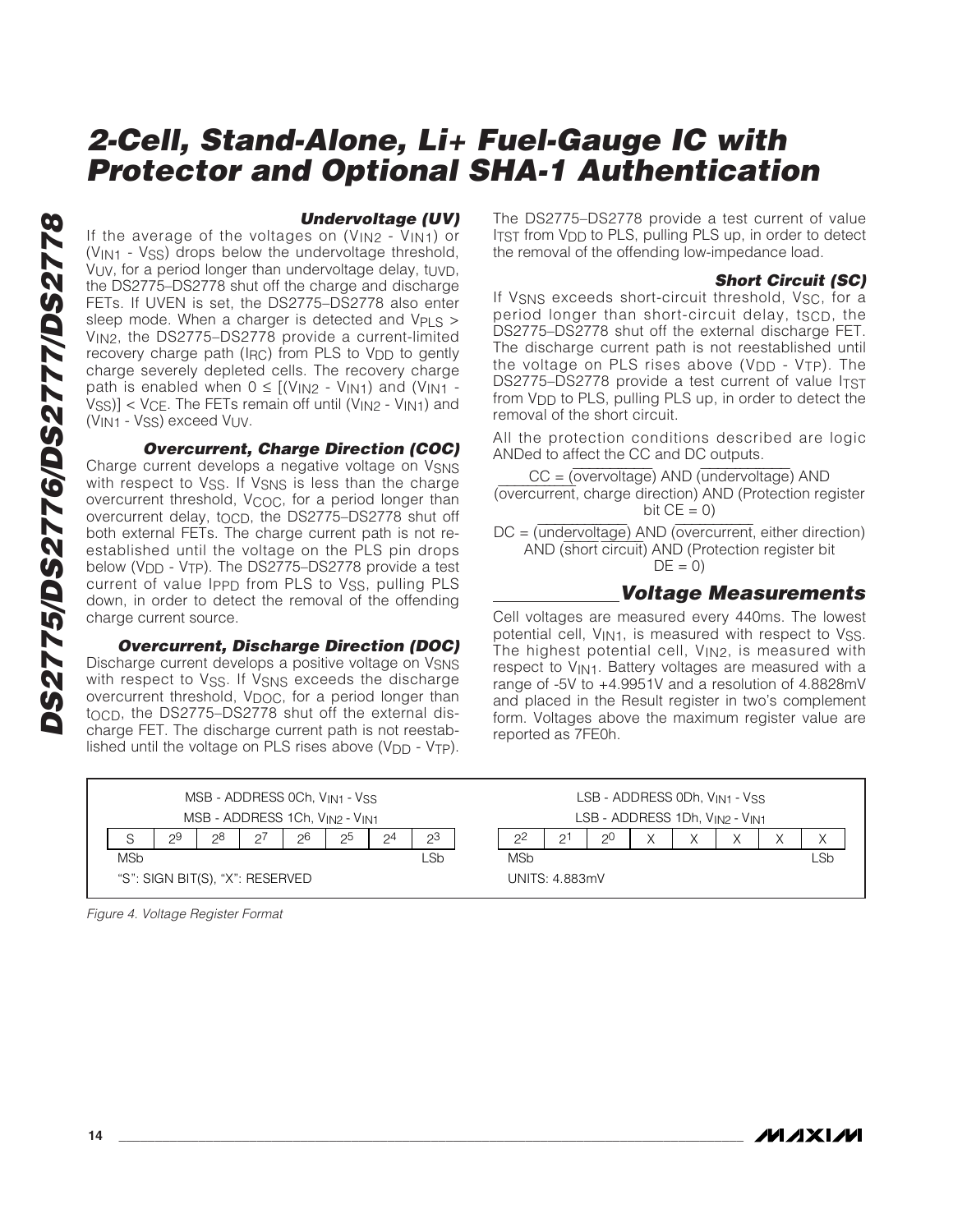### **Temperature Measurement**

The DS2775–DS2778 use an integrated temperature sensor to measure battery temperature with a resolution of 0.125°C. Temperature measurements are updated every 440ms and placed in the Temperature register in two's complement form.

### **Current Measurement**

In active mode, the DS2775–DS2778 continuously measure the current flow into and out of the battery by measuring the voltage drop across a low-value current-sense resistor, RSNS. The voltage-sense range between SNS and Vss is  $\pm 51.2$ mV with a least significant bit (LSb) of

1.5625µV. The input linearly converts peak signal amplitudes up to 102.4mV as long as the continuous signal level (average over the conversion cycle period) does not exceed ±51.2mV. The ADC samples the input differentially at 18.6kHz and updates the Current register at the completion of each conversion cycle (3.52s). Charge currents above the maximum register value are reported as 7FFFh. Discharge currents below the minimum register value are reported as 8000h.

The Average Current register reports an average current level over the preceding 28.16s. The register value is updated every 28.16s in two's complement form and represents an average of the eight preceding Current register values.





Figure 6. Current Register Format

|            |                  |     |     | MSB-ADDRESS 08h |     |    |     |            |                      |    | LSB-ADDRESS 09h |                |             |     |
|------------|------------------|-----|-----|-----------------|-----|----|-----|------------|----------------------|----|-----------------|----------------|-------------|-----|
| C          | ኃ14              | 213 | 212 | ົດ11            | っ10 | 29 | 28  | $\sim$     | 26                   | 25 | $\mathcal{D}^4$ | 2 <sup>3</sup> | $2^{\circ}$ | っし  |
| <b>MSb</b> |                  |     |     |                 |     |    | _Sb | <b>MSb</b> |                      |    |                 |                |             | _Sb |
|            | "S": SIGN BIT(S) |     |     |                 |     |    |     |            | UNITS: 1.5625µV/RSNS |    |                 |                |             |     |

Figure 7. Average Current Register Format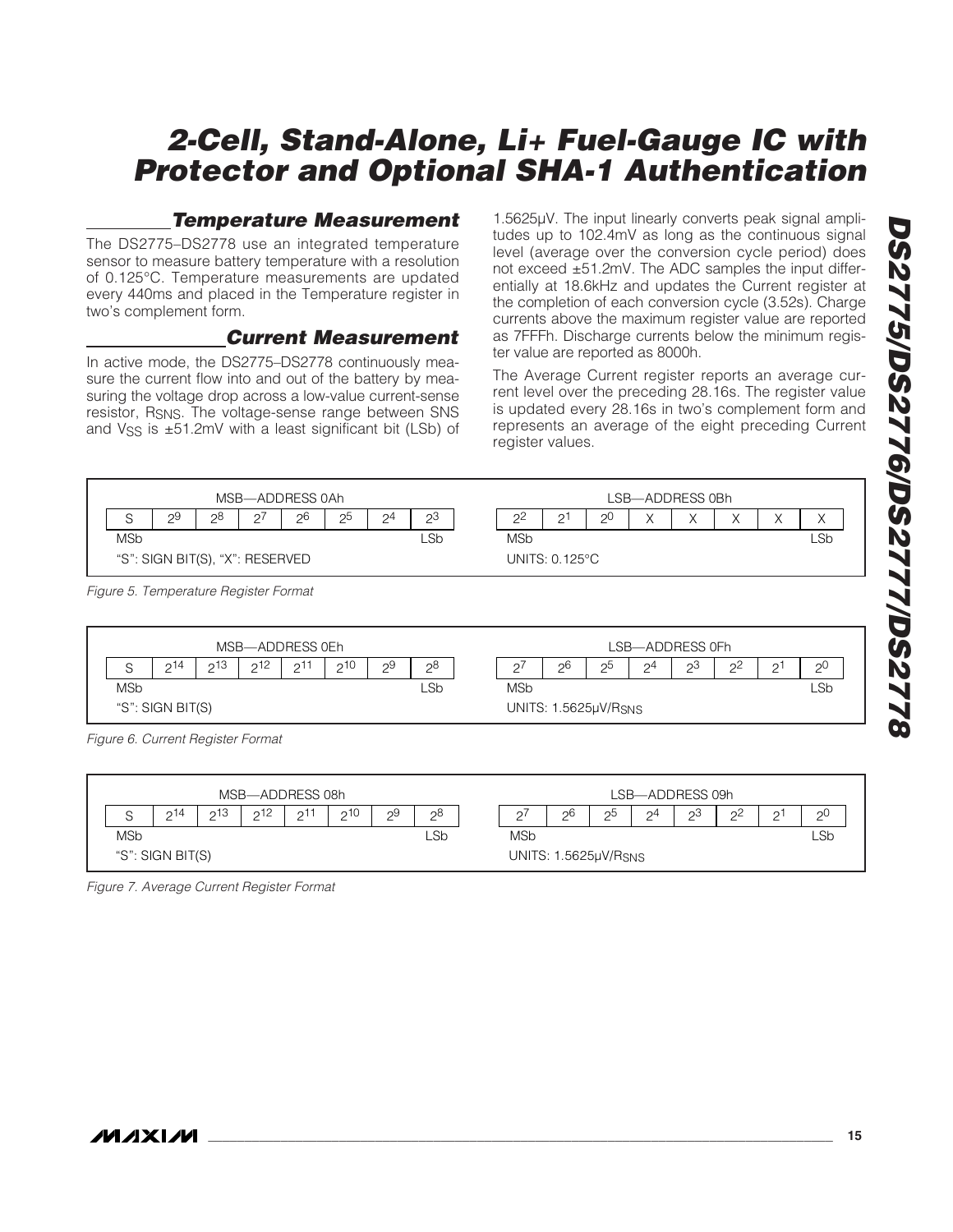## **Current Offset Correction**

Every 1024th conversion, the ADC measures its input offset to facilitate offset correction. Offset correction occurs approximately once per hour. The resulting correction factor is applied to the subsequent 1023 measurements. During the offset correction conversion, the ADC does not measure the sense resistor signal. A maximum error of 1/1024 in the Accumulated Current register (ACR) is possible; however, to reduce the error, the current measurement made just prior to the offset conversion is retained in the Current register and is substituted for the dropped current measurement in the current accumulation process. Therefore the accumulated current error due to offset correction is typically much less than 1/1024.

### **Current Offset Bias**

The current offset bias value (COB) allows a programmable offset value to be added to raw current measurements. The result of the raw current measurement plus COB is displayed as the current measurement result in the Current register and is used for current accumulation. COB can be used to correct for a static offset error or can be used to intentionally skew the current results and therefore the current accumulation. Read and write access is allowed to COB. Whenever the COB is written, the new value is applied to all subsequent current measurements. COB can be programmed in 1.56µV steps to any value between -199.7µV and +198.1µV. The COBR value is stored as a two's complement value in volatile memory and must be initialized through the interface on power-up. The factory default value is 00h.

### **Current Blanking**

The current blanking feature modifies current measurement result prior to being accumulated in the ACR. Current blanking occurs conditionally when a current measurement (raw current and COBR) falls in one of two defined ranges. The first range prevents charge currents less than 100µV from being accumulated. The second range prevents discharge currents less than 25µV in magnitude from being accumulated. Charge current blanking is always performed; however, discharge current blanking must be enabled by setting the NBEN bit in the Control register. See the Control Register Format description for additional information.

### **Current Measurement Gain**

The DS2775–DS2778's current measurement gain can be adjusted through the RSGAIN register, which is factory calibrated to meet the data sheet specified accuracy. RSGAIN is user accessible and can be reprogrammed after module or pack manufacture to improve the current measurement accuracy. Adjusting RSGAIN can correct for variation in an external sense resistor's nominal value and allows the use of low-cost, nonprecision currentsense resistors. RSGAIN is an 11-bit value stored in 2 bytes of the parameter EEPROM memory block. The RSGAIN value adjusts the gain from 0 to 1.999 in steps of 0.001 (precisely 2–10). The user must use caution when programming RSGAIN to ensure accurate current measurement. When shipped from the factory, the gain calibration value is stored in two separate locations in the parameter EEPROM block, RSGAIN, which is reprogrammable and FRSGAIN, which is read-only. RSGAIN determines the gain used in the current measurement. The



Figure 8. Current Offset Bias Register Format



Figure 9. RSGAIN Register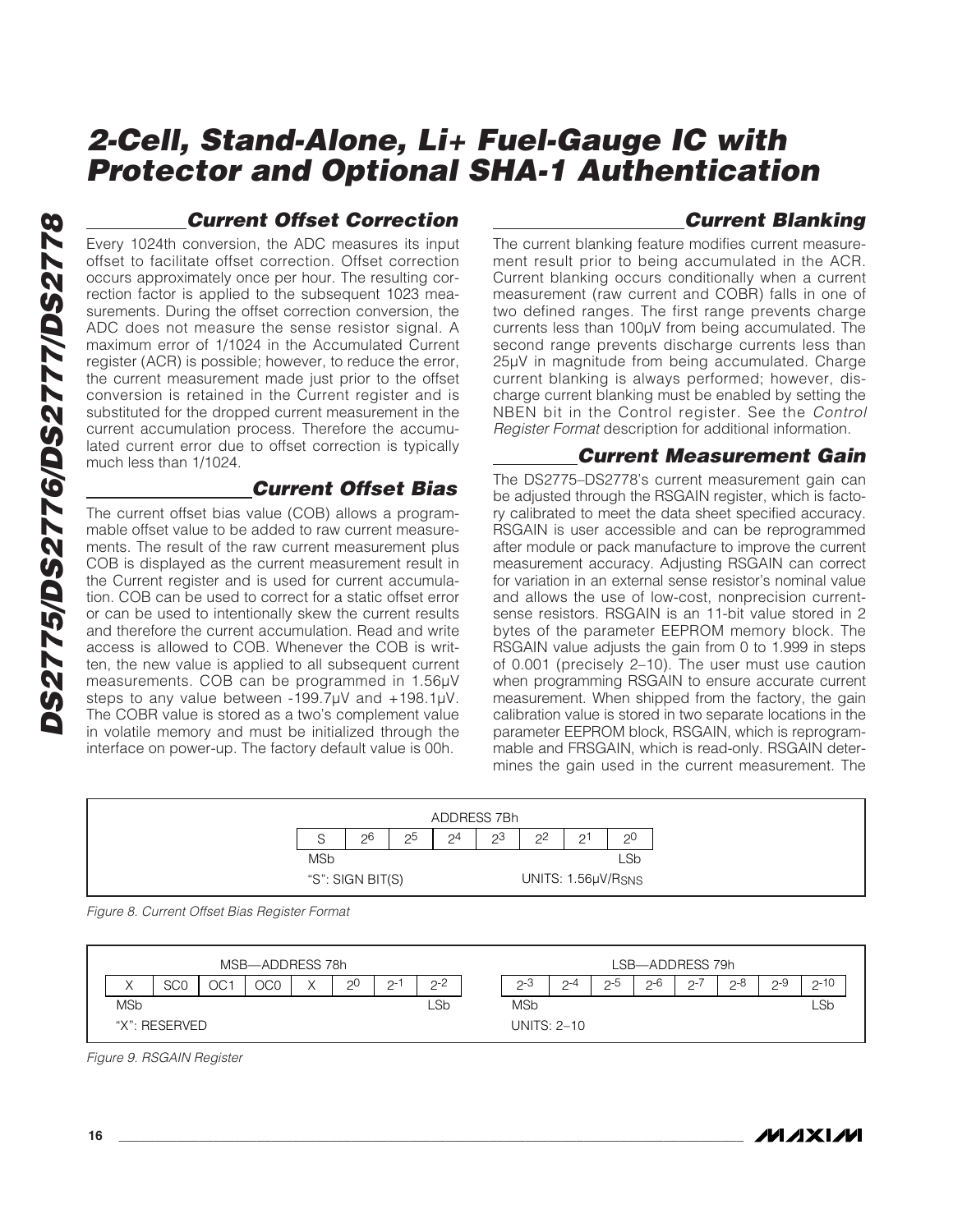FRSGAIN value is provided to preserve the factory calibration value only and is not used to calibrate the current measurement. The 16-bit FRSGAIN value is readable from addresses B0h and B1h.

#### **Sense-Resistor Temperature Compensation**

The DS2775–DS2778 can temperature compensate the current-sense resistor to correct for variation in a sense resistor's value over temperature. The DS2775–DS2778 are factory programmed with the sense-resistor temperature coefficient, RSTC, set to zero, which turns off the temperature compensation function. RSTC is user accessible and can be reprogrammed after module or pack manufacture to improve the current accuracy when using a high-temperature coefficient currentsense resistor. RSTC is an 8-bit value stored in the parameter EEPROM memory block. The RSTC value sets the temperature coefficient from 0 to +7782ppm/°C in steps of 30.5ppm/°C. The user must program RSTC cautiously to ensure accurate current measurement.

Temperature compensation adjustments are made when the Temperature register crosses 0.5°C boundaries. The temperature compensation is most effective with the resistor placed as close as possible to the VSS terminal to optimize thermal coupling of the resistor to the on-chip temperature sensor. If the current shunt is constructed with a copper PCB trace, run the trace under the DS2775–DS2778 package whenever possible.

#### **Current Accumulation**

Current measurements are internally summed, or accumulated, at the completion of each conversion period with the results displayed in the Accumulated Current register (ACR). The accuracy of the ACR is dependent on both the current measurement and the conversion time base. The ACR has a range of 0 to +409.6mVh with an LSb of 6.25µVh. Additional registers hold fractional results of each accumulation to avoid truncation errors. The fractional result bits are not user accessible. Accumulation of charge current above the maximum register value is reported at the maximum value; conversely, accumulation of discharge current below the minimum register value is reported at the minimum value.

Charge currents (positive Current register values) less than 100µV are not accumulated in order to mask the effect of accumulating small positive offset errors over long periods. This effect limits the minimum charge current, for coulomb counting purposes, to 5mA for RSNS  $= 0.020Ω$  and 20mA for R<sub>SNS</sub> = 0.005Ω (see Table 2 for more details).

Read and write access is allowed to the ACR. The ACR must be written most significant byte (MSB) first, then LSB. Whenever the ACR is written, the fractional accumulation result bits are cleared. The write must be completed in 3.5s. A write to the ACR forces the ADC to perform an offset correction conversion and update the internal offset correction factor. The current measurement and accumulation begin with the second conversion following a write to the ACR. To preserve the ACR value in case of power loss, the ACR value is backed up to EEPROM. The ACR value is recovered from EEPROM on power-up. See the Memory Map for specific address location and backup frequency.



Figure 10. Accumulated Current Register Format

| Table 2. Resolution and Range vs. Sense Resistor |  |  |
|--------------------------------------------------|--|--|
|--------------------------------------------------|--|--|

| <b>TYPE OF RESOLUTION/RANGE</b> | V <sub>SS</sub> - V <sub>SNS</sub> |             |              | <b>R</b> <sub>SNS</sub> |             |
|---------------------------------|------------------------------------|-------------|--------------|-------------------------|-------------|
|                                 |                                    | $20m\Omega$ | 15m $\Omega$ | 10m $\Omega$            | 5m $\Omega$ |
| <b>Current Resolution</b>       | 1.5625uV                           | 78.13uA     | 104.2uA      | 156.3uA                 | 312.5uA     |
| Current Range                   | $\pm 51.2$ mV                      | $\pm 2.56A$ | $\pm 3.41$ A | ±5.12A                  | ±10.2A      |
| <b>ACR Resolution</b>           | $6.25$ uVh                         | 312.5µAh    | 416.7µAh     | 625uAh                  | 1.250mAh    |
| ACR Range                       | ±409.6mVh                          | ±20.48Ah    | ±27.30Ah     | ±40.96Ah                | ±81.92Ah    |

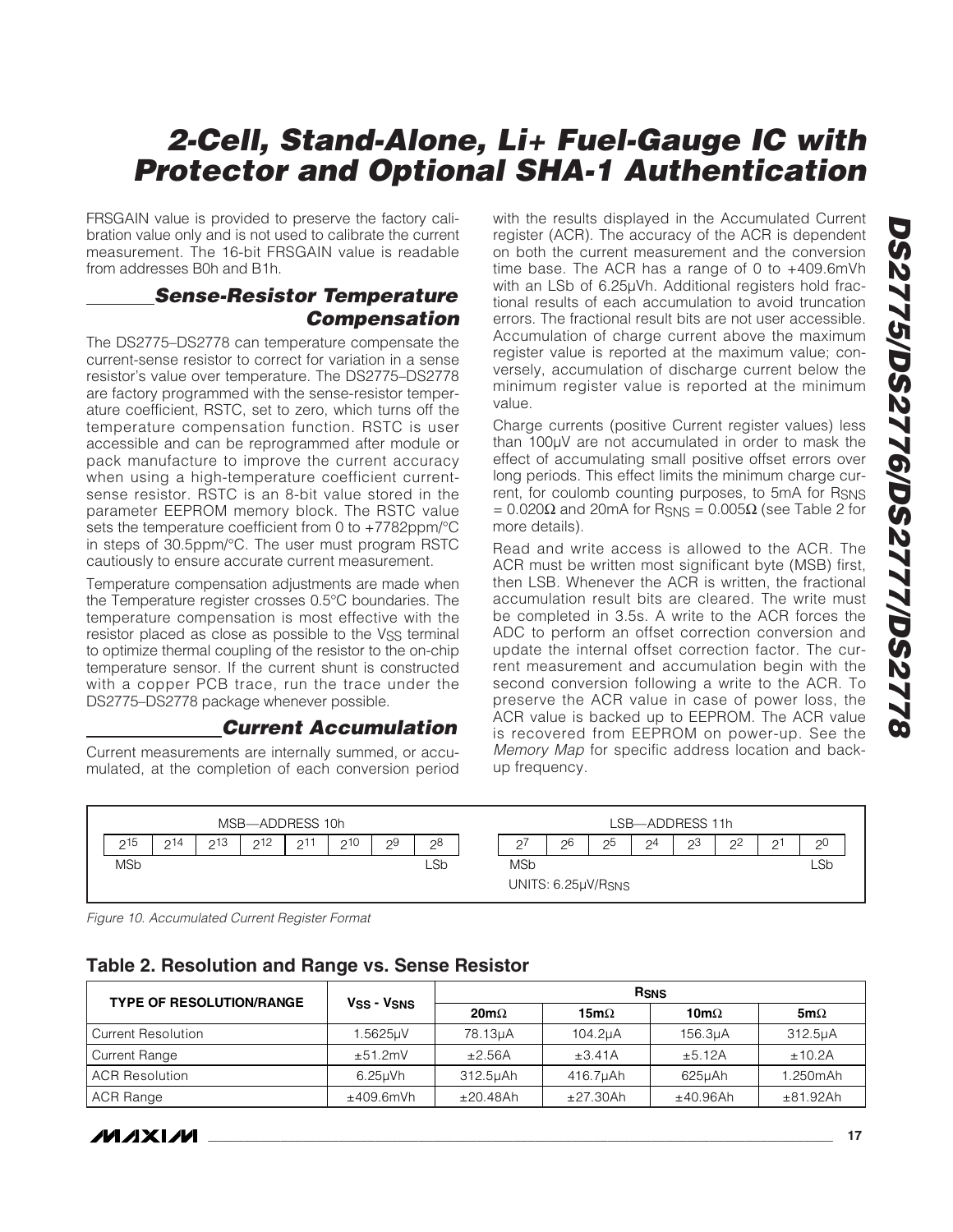### **Accumulation Bias**

In some designs a systematic error or an application preference requires the application of an arbitrary bias to the current accumulation process. The Current Accumulation Bias register (CAB) allows a user-programmed constant positive or negative polarity bias to be included in the current accumulation process. The value in CAB can be used to estimate battery currents that do not flow through the sense resistor, estimate battery self-discharge, or estimate current levels below the current measurement resolution. The user-programmed two's complement value, with bit weighting the same as the current register, is added to the ACR once per current conversion cycle. CAB is loaded on power-up from EEPROM memory.

#### **Cycle Counter**

The cycle counter is an absolute count of the cumulative discharge cycles. This register is intended to act as a "cell odometer." The LSb is two cycles, which allows a maximum count of 510 discharge cycles. The register does not loop. Once the maximum value is reached, the register is clamped. This register is read and write accessible while the parameter EEPROM memory block (block 1) is unlocked. The Cycle Count register becomes read-only once the EEPROM block is locked.

#### **Capacity Estimation Algorithm**

Remaining capacity estimation uses real-time measured values and stored parameters describing the cell characteristics and application operating limits. Figure 13 describes the algorithm inputs and outputs.

### **Modeling Cell Characteristics**

To achieve reasonable accuracy in estimating remaining capacity, the cell performance characteristics over temperature, load current, and charge-termination point must be considered. Since the behavior of Li+ cells is nonlinear, these characteristics must be included in the capacity estimation to achieve an acceptable level of accuracy in the capacity estimation. The FuelPack method used in the DS2775–DS2778 is described in general in Application Note 131: Lithium-Ion Cell Fuel Gauging with Maxim Battery Monitor ICs. To facilitate efficient implementation in hardware, a modified version of the method outlined in Application Note 131 is used to store cell characteristics in the DS2775–DS2778. Full and empty points are retrieved in a lookup process that retraces a piecewise linear model consisting of three model curves named full, active empty, and standby empty. Each model curve is constructed with five line segments, numbered 1 through 5. Above +40°C, the segment 5 model curves extend infinitely with zero slope, approximating the nearly flat change in capacity of Li+ cells at temperatures above +40°C. Segment 4 of each model curves originates at +40°C on its upper end and extends downward in temperature to the junction with segment 3. Segment 3 joins with segment 2, which in turn joins with segment 1. Segment 1 of each model curve extends from the junction with segment 2 to infinitely colder temperatures. The three junctions or breakpoints that join the segments (labeled TBP12, TBP23, and TBP34 in Figure 14) are programmable in 1°C increments from -128°C to +40°C. The slope or derivative for segments 1, 2, 3, and 4 are also programmable over a range of 0 to 15,555ppm in steps of 61ppm.



Figure 11. Current Accumulation Bias Register Format



Figure 12. Cycle Counter Register Format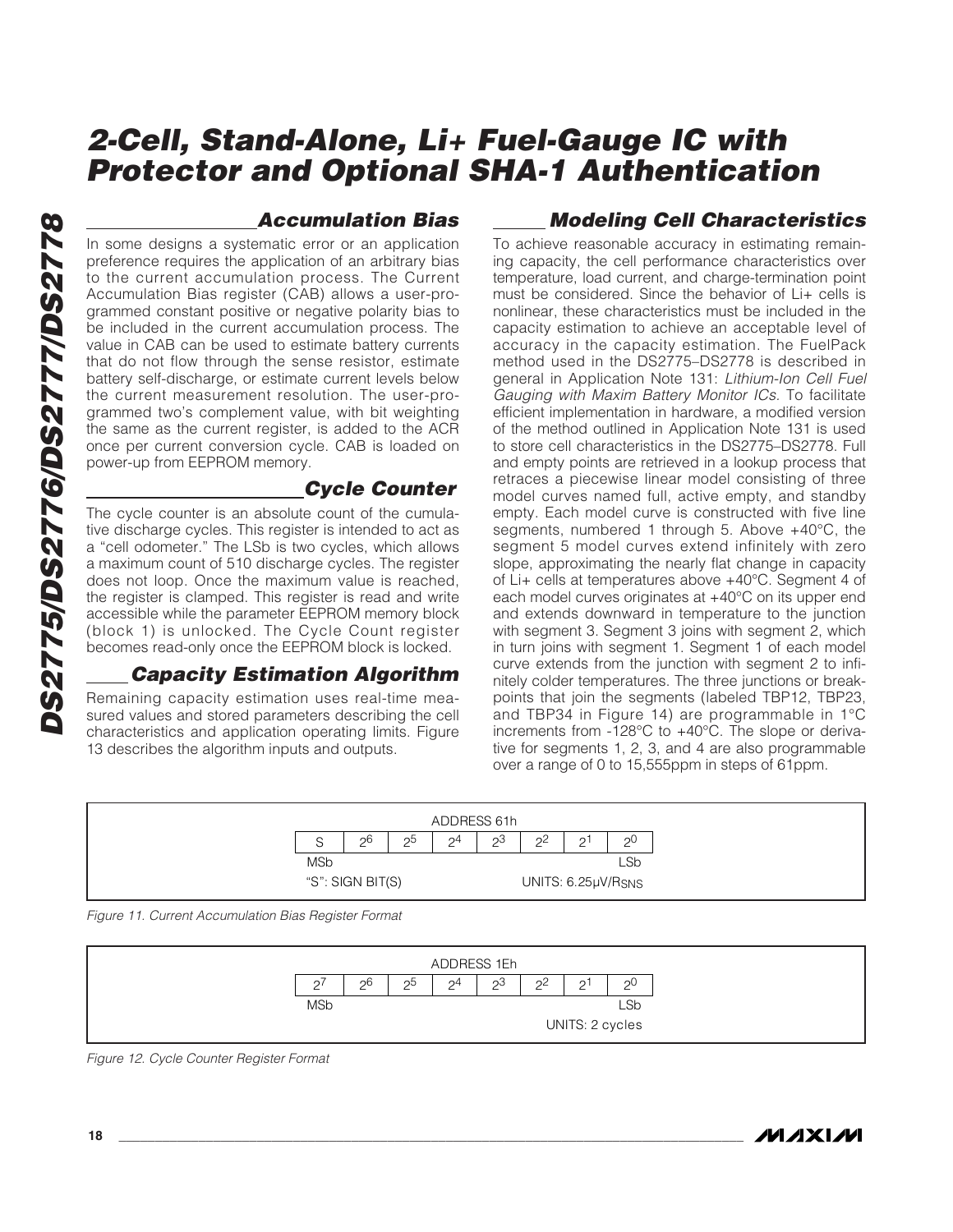

Figure 13. Top-Level Algorithm Diagram

#### **Full**

The full curve defines how the full point of a given cell depends on temperature for a given charge termination. The application's charge termination method should be used to determine the table values. The DS2775–DS2778 reconstruct the full line from cell characteristic table values to determine the full capacity of the battery at each temperature. Reconstruction occurs in one-degree temperature increments.

#### **Active Empty**

The active-empty curve defines the variation of the active-empty point over temperature. The active-empty point is defined as the minimum voltage required for system operation at a discharge rate based on a highlevel load current (one that is sustained during a highpower operating mode). This load current is programmed as the active-empty current (IAE), and should be a 3.5s average value to correspond to values



**DS2775/DS2776/DS2777/DS2778**

**DS2775/DS2776/DS27770S2778**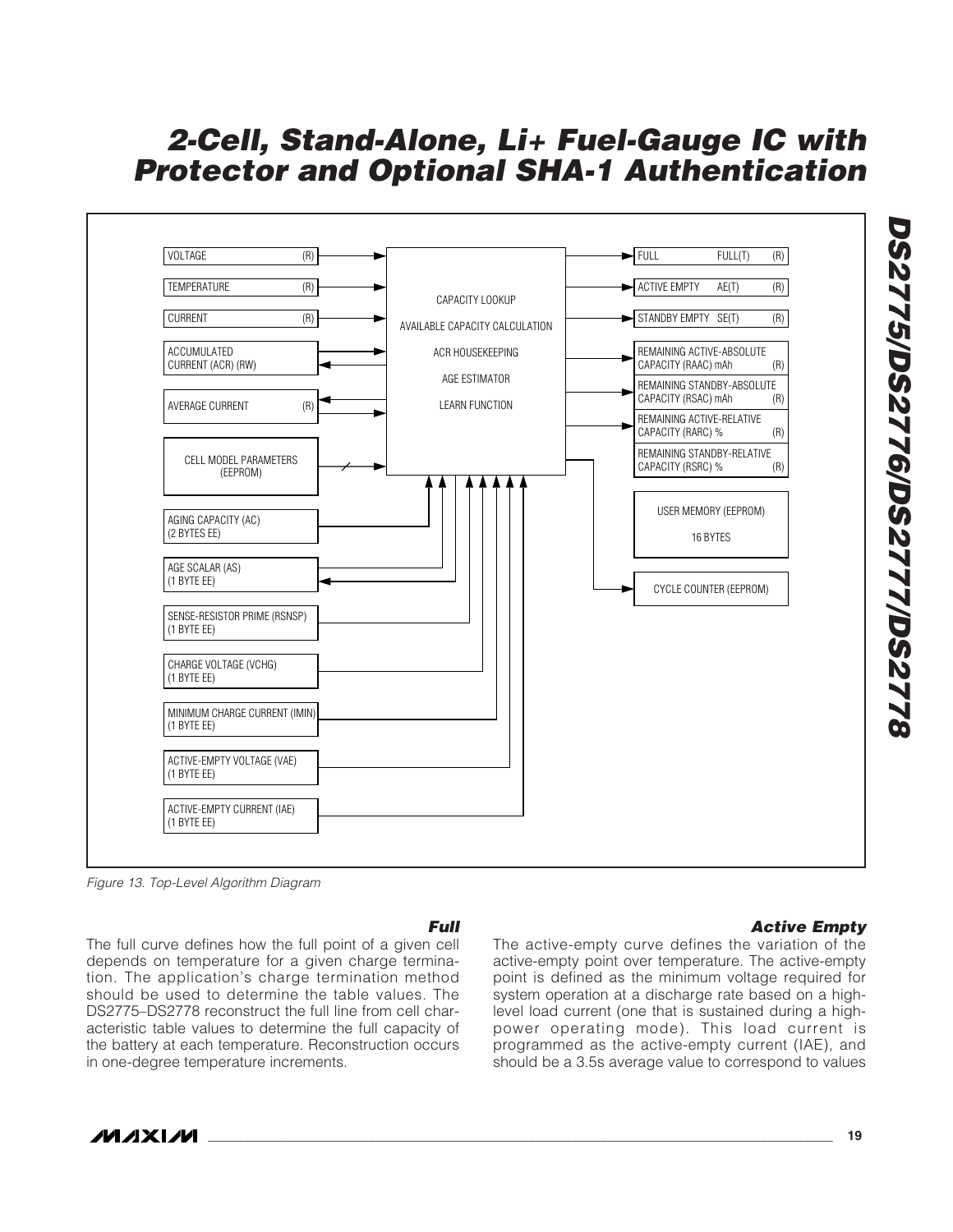



Figure 14. Cell Model Example Diagram

read from the Current register. The specified minimum voltage, or active-empty voltage (VAE), should be a 110ms average value to correspond to the values read from the voltage register. The VAE value represents the average of the two cell's voltages, V<sub>IN1</sub> and V<sub>IN2</sub>. The DS2775–DS2778 reconstruct the active-empty line from the cell characteristic table to determine the activeempty capacity of the battery at each temperature. Reconstruction occurs in one-degree temperature increments.

#### **Standby Empty**

The standby-empty curve defines the variation of the standby-empty point over temperature. The standbyempty point is defined as the minimum voltage required for standby operation at a discharge rate dictated by the application standby current. In typical handheld applications, standby empty represents the point that the battery can no longer support DRAM refresh and

thus the standby voltage is set by the minimum DRAM voltage-supply requirements. In other applications, standby empty can represent the point that the battery can no longer support a subset of the full application operation, such as games or organizer functions. The standby-load current and voltage are used for determining the cell characteristics but are not programmed into the DS2775–DS2778. The DS2775–DS2778 reconstruct the standby-empty line from the cell characteristic table to determine the standby-empty capacity of the battery at each temperature. Reconstruction occurs in one-degree temperature increments.

#### **Cell Model Construction**

The model is constructed with all points normalized to the fully charged state at +40°C. All values are stored in the cell parameter EEPROM block. The +40°C full value is stored in µVh with an LSb of 6.25µVh. The +40°C active-empty value is stored as a percentage of +40°C

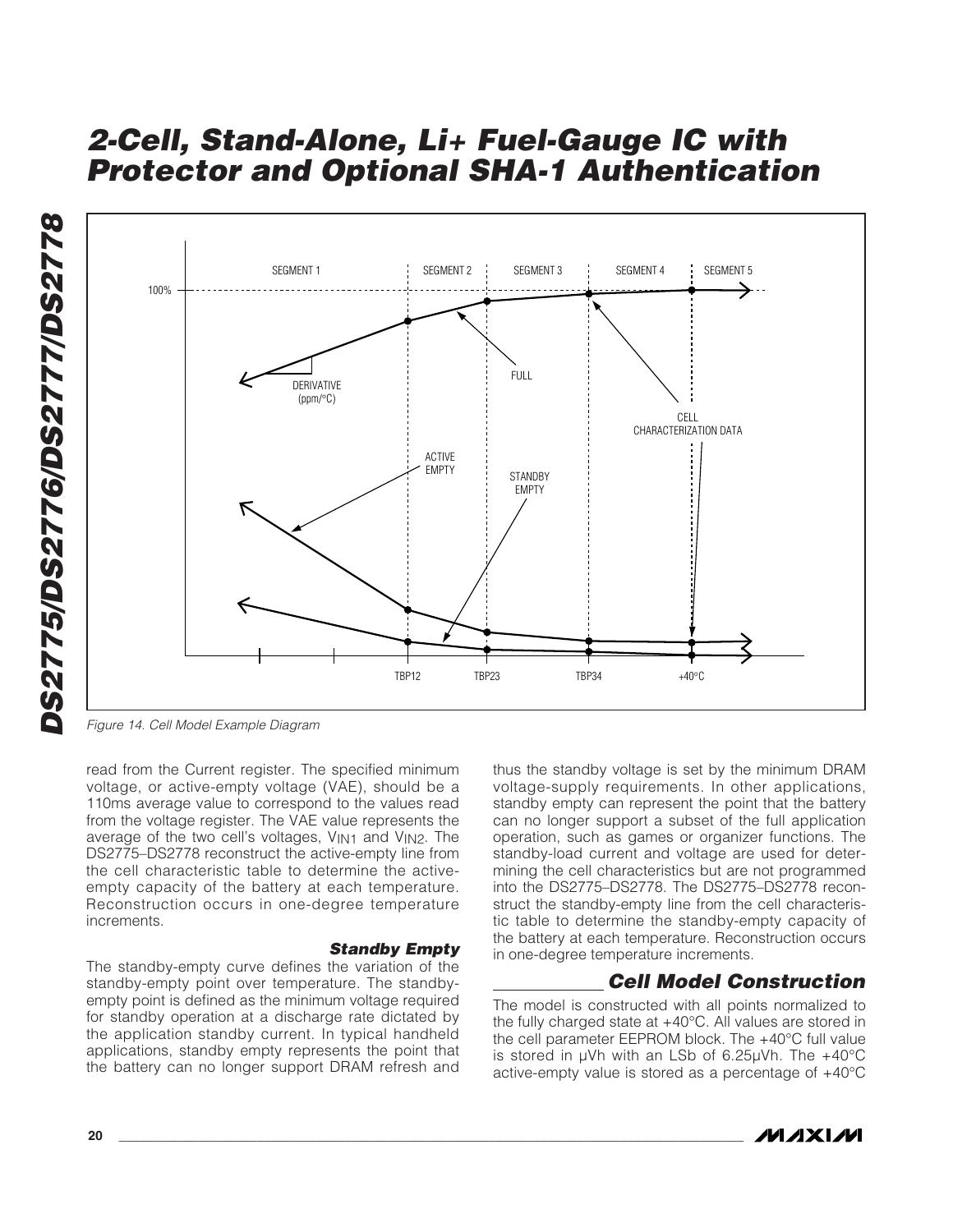full with a resolution of  $2^{-10}$ . Standby empty at  $+40^{\circ}$ C is, by definition, zero and therefore no storage is required. The slopes (derivatives) of the four segments for each model curve are stored in the cell parameter EEPROM block as ppm/°C. The breakpoint temperatures of each segment are stored there also (refer to Application Note 3584: Storing Battery Fuel Gauge Parameters in DS2780 for more details on how values are stored). An example of data stored in this manner is shown in Table 3.



Figure 15. Lookup Function Diagram

### **Application Parameters**

In addition to cell model characteristics, several application parameters are needed to detect the full and empty points, as well as calculate results in mAh units.

#### **Sense Resistor Prime (RSNSP)**

RSNSP stores the value of the sense resistor for use in computing the absolute capacity results. The value is stored as a 1-byte conductance value with units of mhos (1/Ω). RSNSP supports resistor values of 1Ω to 3.922mΩ. RSNSP is located in the parameter EEPROM block.

RSNSP =  $1/R_{SNS}$  (units of mhos;  $1/\Omega$ )

#### **Charge Voltage (VCHG)**

VCHG stores the charge voltage threshold used to detect a fully charged state. The voltage is stored as a 1-byte value with units of 19.5mV and can range from 0 to 4.978V. VCHG should be set marginally less than the average cell voltage at the end of the charge cycle to ensure reliable charge termination detection. VCHG is located in the parameter EEPROM block.

### **Table 3. Example Cell Characterization Table (Normalized to +40°C)**

| <b>Manufacturer's Rated Cell Capacity: 1000mAh</b> |                                  |
|----------------------------------------------------|----------------------------------|
| <b>Charge Voltage: 4.2V</b>                        | <b>Termination Current: 50mA</b> |
| Active Empty (V): 3.0V                             | Standby Empty (I): 300mA         |
| Sense Resistor: $0.020\Omega$                      |                                  |

| <b>SEGMENT BREAKPOINTS</b> |
|----------------------------|
| $TRP12 = -12^{\circ}C$     |
| $TBP23 = 0^{\circ}C$       |
| TBP34 = 18 $^{\circ}$ C    |

**CALCULATED VALUE +40°C NOMINAL (mAh) SEGMENT 1 (ppm/°C) SEGMENT 2 (ppm/°C) SEGMENT 3 (ppm/°C) SEGMENT 4 (ppm/°C)**  Full 1051 3601 3113 1163 854 Active Empty 2380 | 1099 | 671 | 305 Standby Empty 1383 (1892) 1404 1404 1627 244 183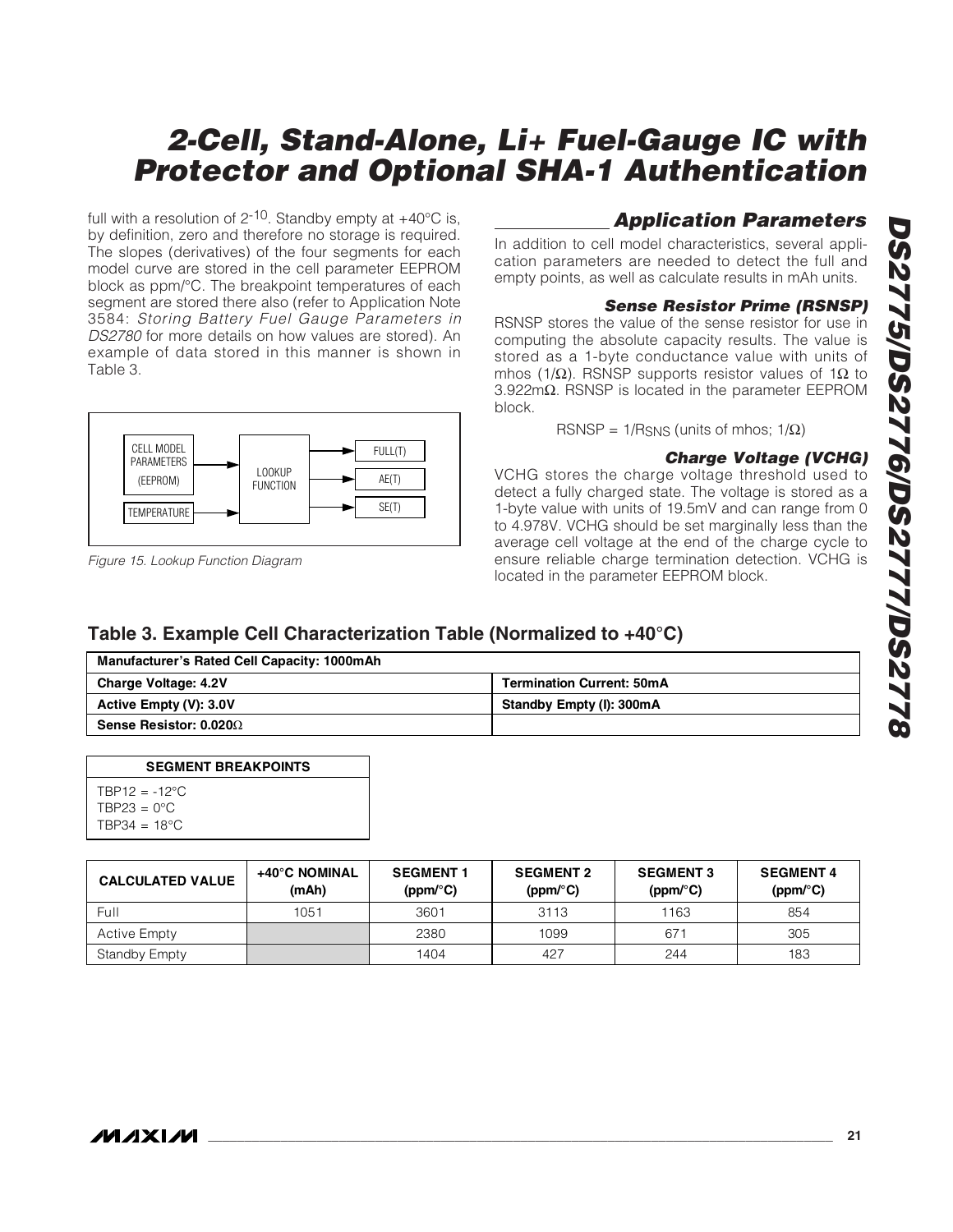#### **Minimum Charge Current (IMIN)**

IMIN stores the charge-current threshold used to detect a fully charged state. It is stored as a 1-byte value with units of 50µV (IMIN x R<sub>SNS</sub>) and can range from 0 to 12.75mV. Assuming  $R_{\rm SNS} = 20 \text{m}\Omega$ , IMIN can be programmed from 0 to 637.5mA in 2.5mA steps. IMIN should be set marginally greater than the charge current at the end of the charge cycle to ensure reliable charge termination detection. IMIN is located in the parameter EEPROM block.

#### **Active-Empty Voltage (VAE)**

VAE stores the voltage threshold used to detect the active-empty point. The value is stored in 1 byte with units of 19.5mV and can range from 0 to 4.978V. VAE is stored as an average of the cell's voltages. VAE is located in the parameter EEPROM block. See the Modeling Cell Characteristics section for more information.

#### **Active-Empty Current (IAE)**

IAE stores the discharge-current threshold used to detect the active-empty point. The unsigned value represents the magnitude of the discharge current and is stored in 1 byte with units of 200µV and can range from 0 to 51.2mV. Assuming RSNS = 20mΩ, IAE can be programmed from 0 to 2550mA in 10mA steps. IAE is located in the parameter EEPROM block. See the Modeling Cell Characteristics section for more information.

#### **Aging Capacity (AC)**

AC stores the rated cell capacity, which is used to estimate the decrease in battery capacity that occurs during normal use. The value is stored in 2 bytes in the same units as the ACR (6.25µVh). When set to the manufacturer's rated cell capacity, the aging estimation rate is approximately 2.4% per 100 cycles of equivalent full capacity discharges. Partial discharge cycles are added to form equivalent full capacity discharges. The default aging estimation results in 88% capacity after 500 equivalent cycles. The aging estimation rate can be adjusted by setting the AC to a value other than the cell manufacturer's rating. Setting AC to a lower value accelerates the aging estimation rate. Setting AC to a higher value retards the aging estimation rate. The AC is located in the parameter EEPROM block.

#### **Age Scalar (AS)**

AS adjusts the cell capacity estimation results downward to compensate for aging. The AS is a 1-byte value that has a range of 49.2% to 100%. The LSb is weighted at 0.78% (precisely  $2^{-7}$ ). A value of 100% (128 decimal or 80h) represents an unaged battery. A value of 95% is recommended as the starting AS value at the

time of pack manufacture to allow the learning of a larger capacity on batteries that have an initial capacity greater than the rated cell capacity programmed in the cell characteristic table. The AS is modified by aging estimation introduced under aging capacity and by the learn function.

Batteries are typically considered worn out when the full capacity reaches 80% of the rated capacity; therefore, the AS value is not required to range to 0%. It is clamped to 50% (64 decimal or 40h). If a value of 50% is read from the AS, the host should prompt the user to initiate a learning cycle.

The host system has read and write access to the AS; however, caution should be exercised when writing it to ensure that the cumulative aging estimate is not overwritten with an incorrect value. The AS is automatically saved to EEPROM. The EEPROM value is recalled on power-up.

#### **Capacity Estimation Operation**

#### **Cycle-Count-Based Aging Estimation**

As previously discussed, the AS register value is adjusted occasionally based on cumulative discharge. As the ACR register decrements during each discharge cycle, an internal counter is incremented until equal to 32 times the AC. The AS is then decremented by one, resulting in a decrease of the scaled full battery capacity by 0.78% (approximately 2.4% per 100 cycles). The internal counter is reset in the event of a learn cycle. See the Aging Capacity (AC) section for recommendations on customizing the age estimation rate.

#### **Learn Function**

Because Li+ cells exhibit charge efficiencies near unity, the charge delivered to a Li+ cell from a known empty point to a known full point is a dependable measure of the cell's capacity. A continuous charge from empty to full results in a learn cycle. First, the active-empty point must be detected. The learn flag (LEARNF) is set at this point. Then, once charging starts, the charge must continue uninterrupted until the battery is charged to full. Upon detecting full, the LEARNF is cleared, the chargeto-full (CHGTF) flag is set, and the AS is adjusted according to the learned capacity of the cell.

Full capacity estimation based on the learn function is more accurate than the cycle-count-based estimation introduced under aging capacity. The learn function reflects the current performance of the cell. Cyclecount-based estimation is an approximation derived from the manufacturer's recommendation for a typical cell. Therefore, the internal counter used for cycle-

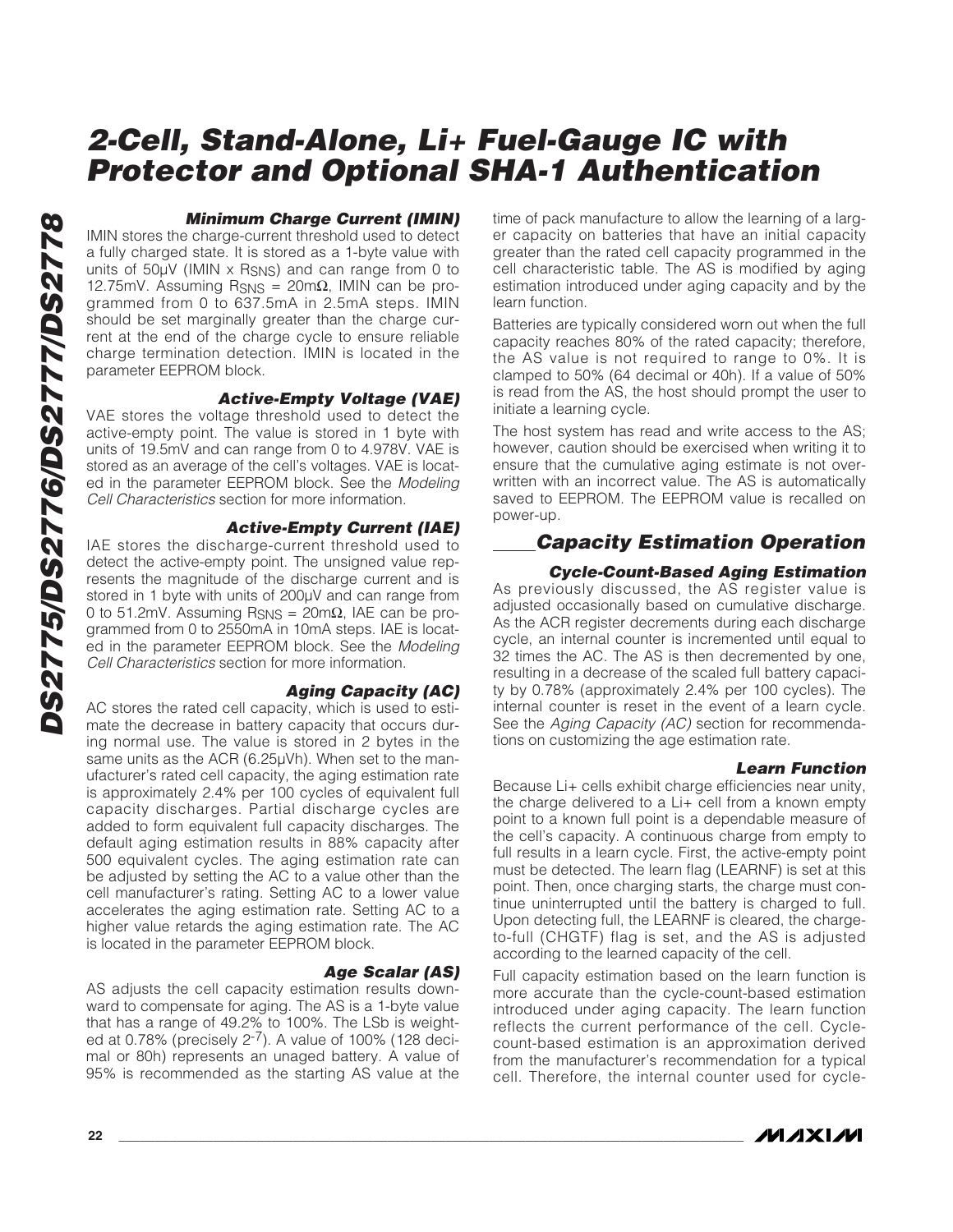count-based estimation is reset after a learn cycle. The cycle-count-based estimation is used only in the absence of a learn cycle.

#### **ACR Housekeeping**

The ACR value is adjusted occasionally to maintain the coulomb count within the model curve boundaries. When the battery is charged to full (CHGTF set), the ACR is set equal to the age-scaled full lookup value at the present temperature. If a learn cycle is in progress, correction of the ACR value occurs after the AS is updated. When an empty condition is detected (LEARNF and/or AEF set), the ACR adjustment is conditional:

- If the AEF is set and the LEARNF is not set, the active-empty point was not detected. The battery is likely below the active-empty capacity of the model. The ACR is set to the active-empty model value at present temperature only if it is greater than the active-empty model value at present temperature.
- If the AEF is set, the LEARNF is not set, and the ACR is below the active-empty model value at present temperature, the ACR is not updated.
- If the LEARNF is set, the battery is at the activeempty point and the ACR is set to the active-empty model value.

#### **Full Detect**

Full detection occurs when the average of V<sub>IN1</sub> and V<sub>IN2</sub> voltage registers remain continuously above the charge voltage (VCHG) threshold for the duration of two average current (IAVG) readings, and both IAVG readings are below terminating current (IMIN). The two consecutive IAVG readings must also be positive and nonzero (>16 LSB). This ensures that removing the battery from the charger does not result in a false detection of full. Full detect sets the charge to full (CHGTF) bit in the Status register.

#### **Active-Empty Point Detect**

Active-empty point detection occurs when the average of VIN1 and VIN2 voltage registers drops below the VAE threshold and the two previous current readings are above IAE. This captures the event of the battery reaching the active-empty point. Note that the two previous current readings must be negative and greater in magnitude than IAE (i.e., a larger discharge current than specified by the IAE threshold). Qualifying the voltage

level with the discharge rate ensures that the activeempty point is not detected at loads much lighter than those used to construct the model. Also, the activeempty point must not be detected when a deep discharge at a very light load is followed by a load greater than IAE. Either case would cause a learn cycle on the following charge to include part of the standby capacity in the measurement of the active capacity. Activeempty point detection sets the learn flag (LEARNF) bit in the Status register.

**Note:** Do not confuse the active-empty point with the active-empty flag. The active-empty flag is set only when the VAE threshold is passed.

#### **Result Registers**

The DS2775–DS2778 process measurement and cell characteristics on a 3.5s interval and yield seven result registers. The result registers are sufficient for direct display to the user in most applications. The host system can produce customized values for system use or user display by combining measurement, result, and user EEPROM values.

#### **FULL(T)**

The full capacity of the battery at the present temperature is reported normalized to the +40°C full value. This 15-bit value reflects the cell model full value at the given temperature. The FULL(T) register reports values between 100% and 50% with a resolution of 61ppm (precisely 2-14). Though the register format permits values greater than 100%, the register value is clamped to a maximum value of 100%.

#### **Active Empty, AE(T)**

The active-empty capacity of the battery at the present temperature is reported normalized to the +40°C full value. This 13-bit value reflects the cell model activeempty value at the given temperature. The AE(T) register reports values between 0% and 49.8% with a resolution of 61ppm (precisely 2-14).

#### **Standby Empty, SE(T)**

The standby-empty capacity of the battery at the present temperature is reported normalized to the +40°C full value. This 13-bit value reflects the cell model standby-empty value at the current temperature. The SE(T) register reports values between 0% and 49.8% with a resolution of 61ppm (precisely  $2^{-14}$ ).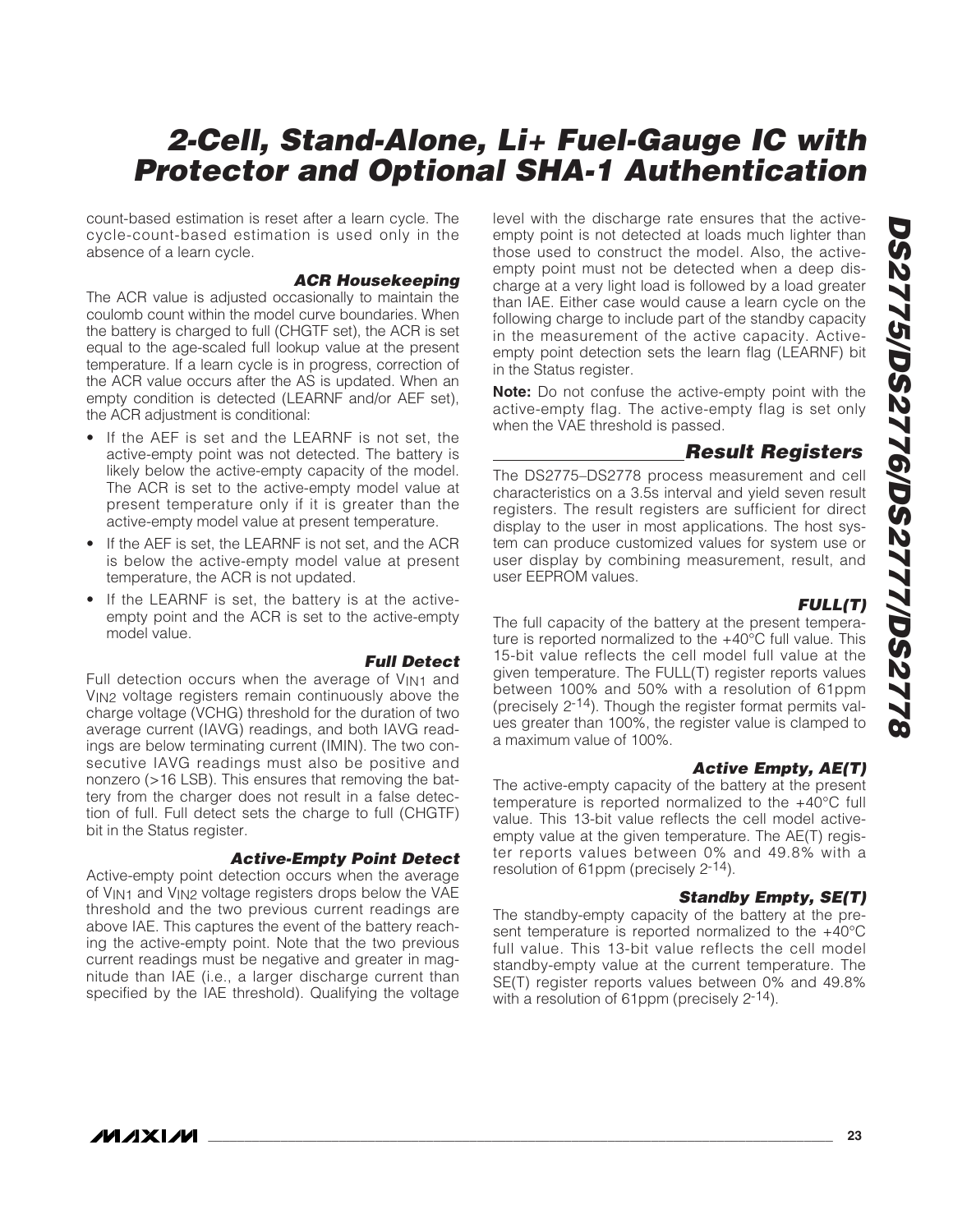|            |                 |                 | MSB-ADDRESS 02h |    |     |    |                |                    |               |                |                    | LSB-ADDRESS 03h     |                     |        |           |
|------------|-----------------|-----------------|-----------------|----|-----|----|----------------|--------------------|---------------|----------------|--------------------|---------------------|---------------------|--------|-----------|
| 215<br>←   | 214<br><u>.</u> | 213<br><u>.</u> | 212             | 21 | 210 | 29 | 28<br><u>_</u> | $\mathcal{D}$<br>∸ | 26            | 25<br><u>_</u> | $\mathcal{Q}$<br>∸ | 2 <sup>3</sup><br>∸ | 2 <sup>2</sup><br>∸ | ີ<br>∸ | - 26<br>∸ |
| <b>MSb</b> |                 |                 |                 |    |     |    | LSb            | MSb                |               |                |                    |                     |                     |        | LSb       |
|            |                 |                 |                 |    |     |    |                |                    | UNITS: 1.6mAh |                |                    |                     |                     |        |           |

Figure 16. Remaining Active Absolute Capacity (RAAC) [mAh]

The RAAC register reports the capacity available under the current temperature conditions to the the active-empty point in absolute units of milliamps/hour (mAh). RAAC is 16 bits.



Figure 17. Remaining Standby Absolute Capacity (RSAC) [mAh]

The RSAC register reports the remaining battery capacity available under the current temperature conditions to the standby-empty point capacity in absolute units of milliamps/hour (mAh). RSAC is 16 bits.



Figure 18. Remaining Active Relative Capacity (RARC) [%]

The RARC register reports the remaining battery capacity available under the current temperature conditions to the active-empty point in relative units of percent (%). RARC is 8 bits.

|                 |     |     | MSB-ADDRESS 07h |                |     |         |                  |
|-----------------|-----|-----|-----------------|----------------|-----|---------|------------------|
| 215<br><u>.</u> | 214 | 213 | 212             | $\mathcal{D}1$ | 210 | 29<br>⊂ | 28<br>_          |
| <b>MSb</b>      |     |     |                 |                |     |         | <b>LSb</b>       |
|                 |     |     |                 |                |     |         | <b>UNITS: 1%</b> |

Figure 19. Remaining Standby Relative Capacity (RSRC) [%]

The RSRC register reports the remaining battery capacity available under the current temperature conditions to the standby-empty point capacity in relative units of percent (%). RSRC is 8 bits.

#### **Calculation of Results**

**RAAC**  $[mAh] = (ACR[mVh] - AE(T) \times FULL40[mVh]) \times RSNSP [mhos]^*$ **RSAC [mAh]** = (ACR[mVh] - SE(T) x FULL40[mVh]) x RSNSP [mhos]\* **RARC**  $[\%] = 100\% \times (ACR[mVh] - AE(T) \times FULL40[mVh]) / {(AS \times FULL(T) - AE(T)) \times FULL40[mVh] }$ **RSRC**  $[\%] = 100\% \times (ACR[mVh] - SE(T) \times FULL40[mVh]) / {(AS \times FULL(T) - SE(T)) \times FULL40[mVh] }$  $*RSNSP = 1/R$ SNS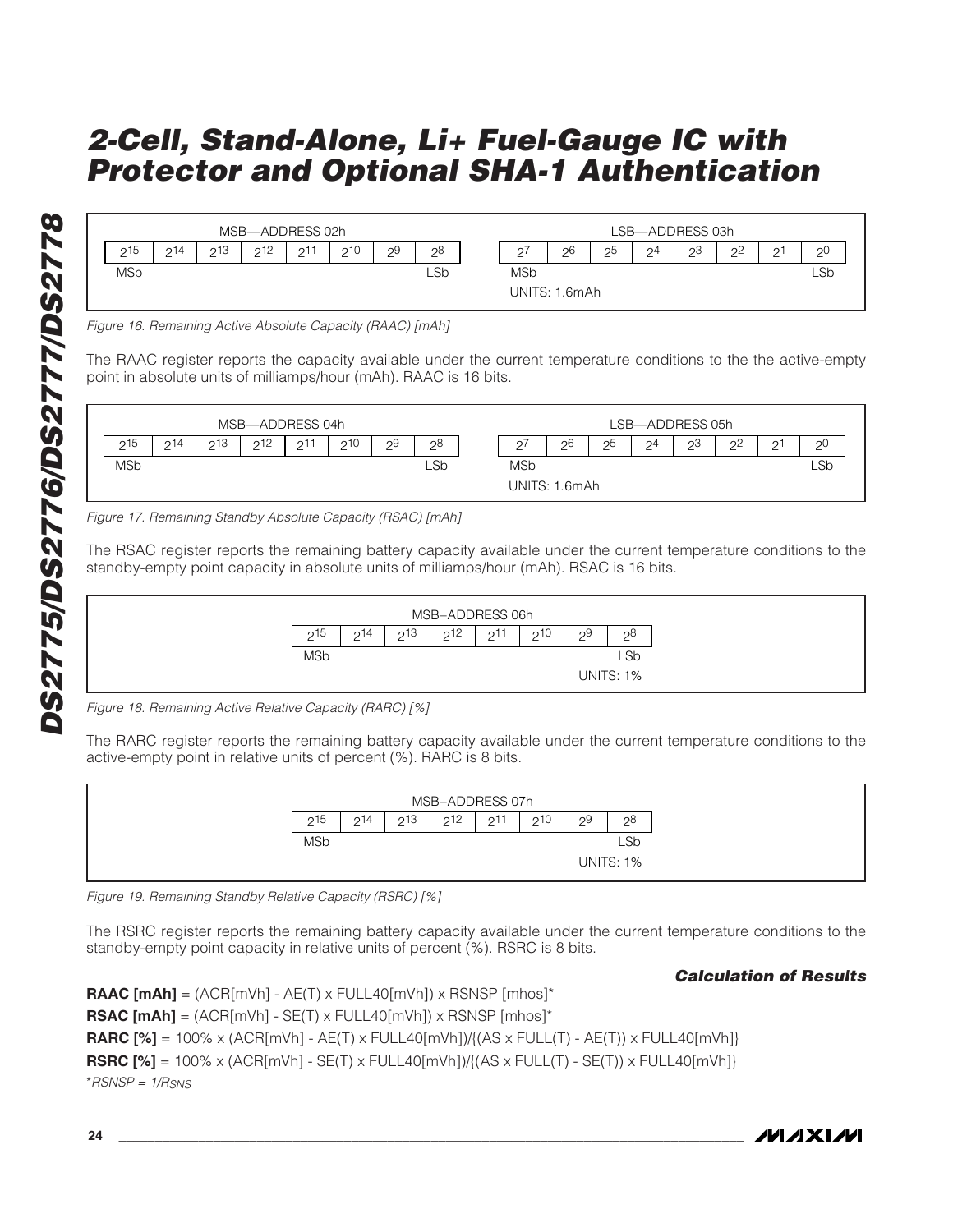## **Protection, Status, and Control Registers**

### **Protection Register Format**

The Protection register reports events detected by the Li+ safety circuit on bits [3:2]. Bits 0 and 1 are used to disable the charge and discharge FET gate drivers. Bits [3:2] are set by internal hardware only. Bits 2 and 3 are cleared by hardware only. Bits 0 and 1 are set on power-up and a transition from sleep to active modes. While in active mode, these bits can be cleared to disable the FET gate drive of either or both FETs. Setting these bits only turns on the FETs if there are no protection faults.

#### **Protection Register (00h)**

| BIT <sub>7</sub> | BIT <sub>6</sub> | BIT <sub>5</sub> | BIT / | BIT <sub>3</sub> | BIT <sub>2</sub>    | BIT :        | BIT <sub>0</sub> |
|------------------|------------------|------------------|-------|------------------|---------------------|--------------|------------------|
|                  |                  |                  |       | $\sim$<br>◡◡     | n <sub>c</sub><br>◡ | $\sim$<br>◡∟ | DE               |

#### **Bits 7 to 4: Reserved.**

**Bit 3: Charge Control Flag (CC).** CC indicates the logic state of the CC pin driver. The CC flag is set to indicate CC high and is cleared to indicate CC low. The CC flag is read-only.

**Bit 2: Discharge Control Flag (DC).** DC indicates the logic state of the DC pin driver. DC flag is set to indicate DC high and is cleared to indicate DC low. DC flag is read-only.

**Bit 1: Charge-Enable Bit (CE).** CE must be set to allow the CC pin to drive the charge FET to the on state. CE acts as an enable input to the safety circuit. If all safety conditions are met and CE is set, the CC pin drives to V<sub>CP</sub>. If CE is cleared, the CC pin is driven low to disable the charge FET. The power-up default state of CE is 1.

**Bit 0: Discharge-Enable Bit (DE).** DE must be set to allow the DC pin to drive the discharge FET to the on state. DE acts as an enable input to the safety circuit. If all safety conditions are met and DE is set, the DC pin drives to V<sub>CP</sub>. If DE is cleared, the DC pin is driven low to disable the discharge FET. The power-up default state of DE is 1.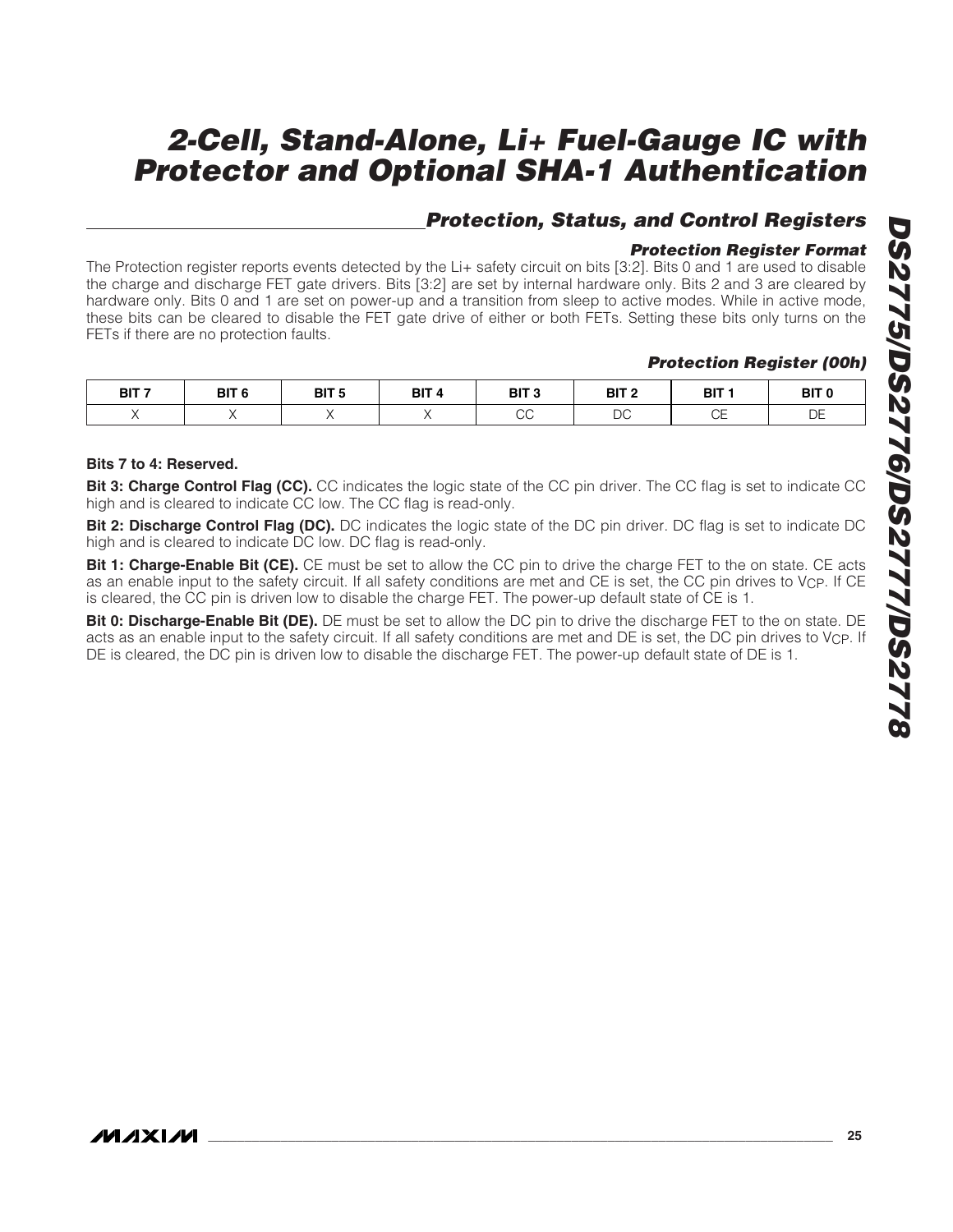## **Status Register Format**

The Status register contains bits that report the device status. All bits are set internally. The CHGTF, AEF, SEF, and LEARNF bits are read-only.

#### **Status Register (01h)**

| BIT <sub>7</sub>               | BIT <sub>6</sub> | ם דום<br>ы<br>×       | BIT /        | BIT <sub>3</sub> | BIT <sub>2</sub> | BIT <sub>1</sub> | <b>BIT O</b> |
|--------------------------------|------------------|-----------------------|--------------|------------------|------------------|------------------|--------------|
| $\bigcap$ $\bigcap$<br>JHU I F | . – –<br>ALL     | C <sub>FT</sub><br>◡∟ | <b>EARNF</b> |                  |                  |                  |              |

**Bit 7: Charge-Termination Flag (CHGTF).** CHGTF is set to indicate that the average of the voltages on V<sub>IN1</sub> and VIN2 and the Average Current register values have persisted above the VCHG and below the IMIN thresholds sufficiently long enough to detect a fully charged condition. CHGTF is cleared when RARC is less than 90%. CHGTF is read-only.

**Bit 6: Active-Empty Flag (AEF).** AEF is set to indicate that the battery is at or below the active-empty point. AEF is set when the average of the voltages on V<sub>IN1</sub> and V<sub>IN2</sub> is less than the VAE threshold. AEF is cleared when RARC is greater than 5%. AEF is read-only.

**Bit 5: Standby-Empty Flag (SEF).** SEF is set to indicate RSRC is less than 10%. SEF is cleared when RSRC is greater than 15%. SEF is read-only.

**Bit 4: Learn Flag (LEARNF).** LEARNF indicates that the current-charge cycle can be used to learn the battery capacity. LEARNF is set when the active-empty point is detected. This occurs when the average of the voltages on V<sub>IN1</sub> and V<sub>IN2</sub> drops below the VAE threshold and the two previous current register values were negative and greater in magnitude than the IAE threshold. See the Active-Empty Point Detect section for additional information. LEARNF is cleared when any of the following occur:

1) Learn cycle completes (CHGTF set).

2) Current register value becomes negative indicating discharge current flow.

 $3)$  ACR = 0.

4) ACR value is written or recalled from EEPROM.

5) Sleep mode is entered.

LEARNF is read-only.

**Bit 3 to 0: Reserved.**

*IVI A* XI*IV*I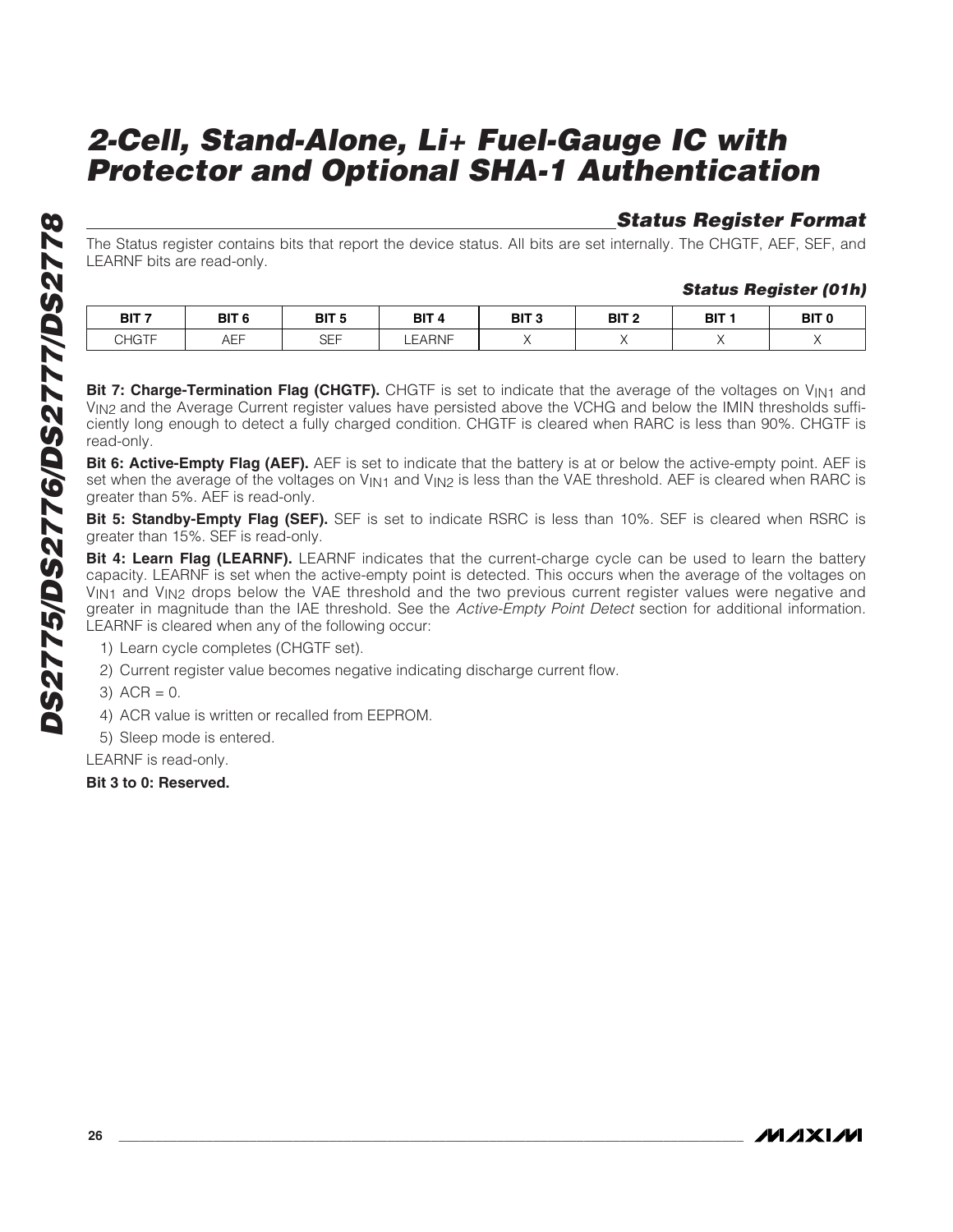## **Control Register Format**

All Control register bits are read and write accessible. The Control register is recalled from parameter EEPROM memory at power-up. Register bit values can be modified in shadow RAM after power-up. Power-up default values are saved by using the Copy Data command.

### **Control Register (60h)**

| BIT <sub>7</sub> | BIT <sub>6</sub> | <b>RIT 5</b><br>ы<br>- 11 | BIT          | BIT <sub>3</sub> | BIT <sub>2</sub> | BIT <sub>1</sub> | BIT <sub>0</sub> |
|------------------|------------------|---------------------------|--------------|------------------|------------------|------------------|------------------|
| NBEN             | JVEN             | <b>PMOD</b>               | <b>RNAOP</b> | VUV1             | VUVO             | <b>PSPIO</b>     | <b>PSDQ</b>      |

**Bit 7: Negative Blanking Enable (NBEN).** A value of 1 enables blanking of negative current values up to 25µV. A value of 0 disables blanking of negative currents. The power-up default of NBEN  $= 0$ .

**Bit 6: Undervoltage Enable (UVEN).** A value of 1 allows the DS2775–DS2778 to enter sleep mode when the average of the voltages on  $V_{\text{IN1}}$  and  $V_{\text{IN2}}$  is less than  $V_{\text{UV}}$  and DQ is stable at either logic level for t<sub>SLEEP</sub>. A value of 0 disables transitions to sleep mode during an undervoltage condition.

**Bit 5: Power-Mode Enable (PMOD).** A value of 1 allows the DS2775–DS2778 to enter sleep mode when DQ is low for tSLEEP. A value of 0 disables DQ-related transitions to sleep mode.

**Bit 4: Read Net Address Op Code (RNAOP).** A value of 0 selects 33h as the op code value for the Read Net Address command. A value of 1 selects 39h as the op code value for the Read Net Address command.

**Bit 3 and 2: Undervoltage Threshold (VUV[1:0]).** Sets the voltage at which the part detects an undervoltage condition according to Table 4.

**Bit 1: Power-Switch PIO Enable (PSPIO).** A value of 1 enables the PIO pin as a power-switch input. A value of 0 disables the power-switch input function on PIO pin. This control is independent of the PSDQ state.

**Bit 0: Power-Switch DQ Enable (PSDQ).** A value of 1 enables the DQ pin as a power-switch input. A value of 0 disables the power-switch input function on DQ pin. This control is independent of the PSPIO state. This bit has no effect in the DS2777/DS2778.

#### **Table 4. Undervoltage Threshold**

| VUV[1:0] BIT FIELD | $V_{UV}$ (V) |
|--------------------|--------------|
| ΟO                 | 2.00         |
|                    | 2.30         |
|                    | 2.45         |
|                    | 2.60         |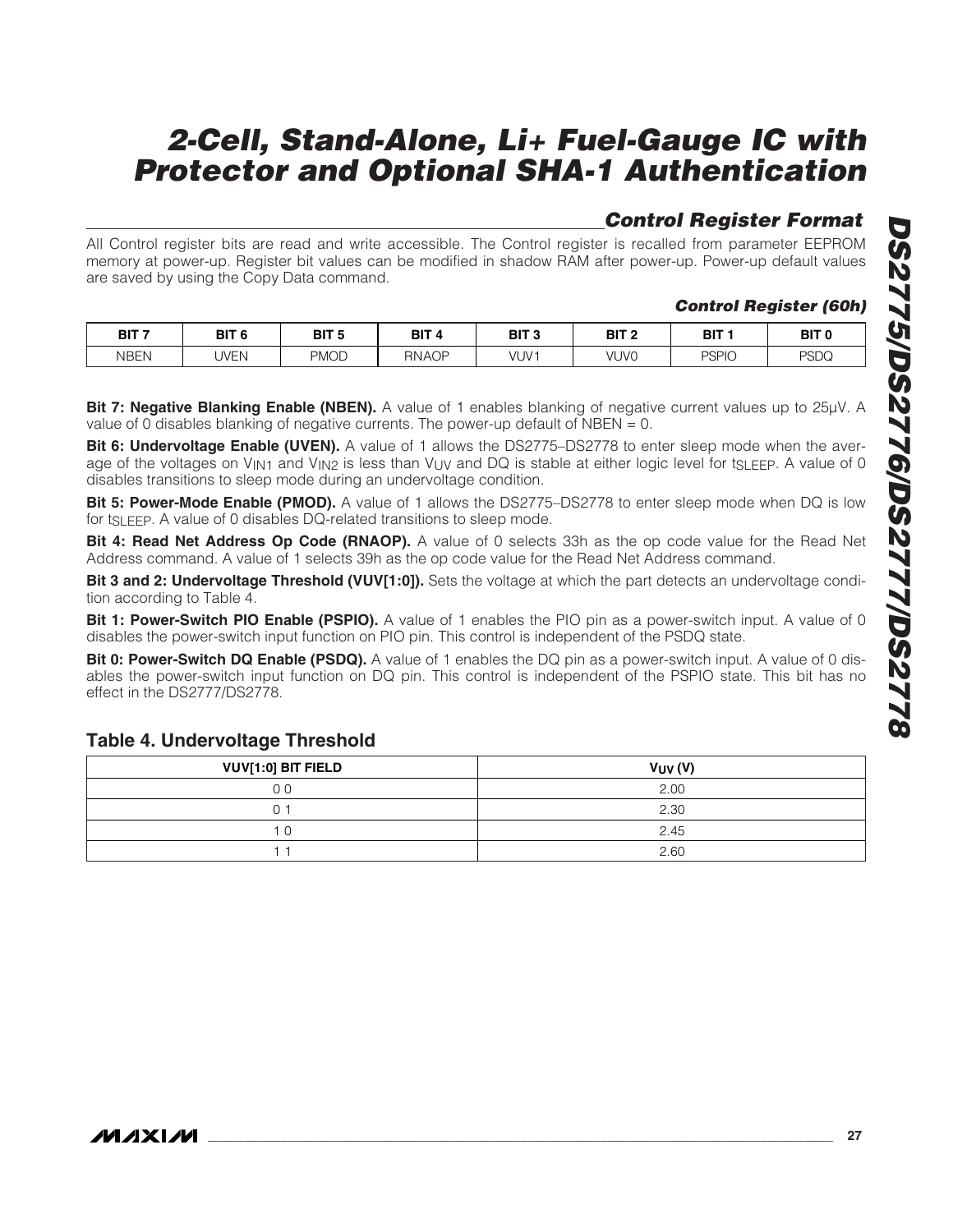### **Overvoltage Threshold Register Format**

The 8-bit Overvoltage Threshold register (VOV) sets the overvoltage threshold for the protection circuitry. An overvoltage condition is detected if either of the voltages on V<sub>IN1</sub> or V<sub>IN2</sub> exceeds the OV threshold for t<sub>OVD</sub>. The LSB of the VOV register is  $2 \times 5V/1024 = 31.25$ mV. The V<sub>OV</sub> set point can be calculated by the following formula.

VOV = (678 + 2 x Overvoltage\_Threshold\_Register\_Value) x 5V/1024

Example:

```
Overvoltage Threshold register = 1110110b = 118D
```
 $V_{\text{OV}} = (678 + 2 \times 118) \times 5 \text{V} / 1024 = 4.46289 \text{V}$ 

#### **Overvoltage Threshold Register (7Fh)**

| DIT 7<br>וום | BIT <sub>6</sub> | BIT <sub>5</sub><br>______ | BIT 4 | BIT <sub>3</sub> | BIT<br>-         | <b>BIT</b>       | BIT <sub>C</sub> |
|--------------|------------------|----------------------------|-------|------------------|------------------|------------------|------------------|
|              | VOV <sub>6</sub> | VOV <sub>5</sub>           | VOV4  | VOV3             | VOV <sub>2</sub> | VOV <sup>-</sup> | VOV0             |

### **Table 5. VOV Register Programmability**

| <b>VOV[6:0] BIT FIELD</b> | $V_{\rm OV}$ (V) |
|---------------------------|------------------|
| 0000000                   | 3.311            |
| 0000001                   | 3.320            |
| 0000010                   | 3.330            |
| 0000011                   | 3.340            |
| 0000100                   | 3.350            |
| 0000101                   | 3.359            |
| 0000110                   | 3.369            |
| 0000111                   | 3.379            |
| 0001000                   | 3.389            |
| 0001001                   | 3.398            |
| 0001010                   | 3.408            |
| 0001011                   | 3.418            |
| 0001100                   | 3.428            |
| 0001101                   | 3.438            |
| 0001110                   | 3.447            |
| 0001111                   | 3.457            |
|                           |                  |

| <b>VOV[6:0] BIT FIELD</b> | $V_{\rm OV}$ (V) |
|---------------------------|------------------|
| 1110000                   | 4.404            |
| 1110001                   | 4.414            |
| 1110010                   | 4.424            |
| 1110011                   | 4.434            |
| 1110100                   | 4.443            |
| 1110101                   | 4.453            |
| 1110110                   | 4.463            |
| 1110111                   | 4.473            |
| 1111000                   | 4.482            |
| 1111001                   | 4.492            |
| 1111010                   | 4.502            |
| 11011<br>11               | 4.512            |
| 1111100                   | 4.521            |
| 1101<br>11<br>1           | 4.531            |
| 110<br>1                  | 4.541            |
| 11<br>1<br>1<br>-1        | 4.551            |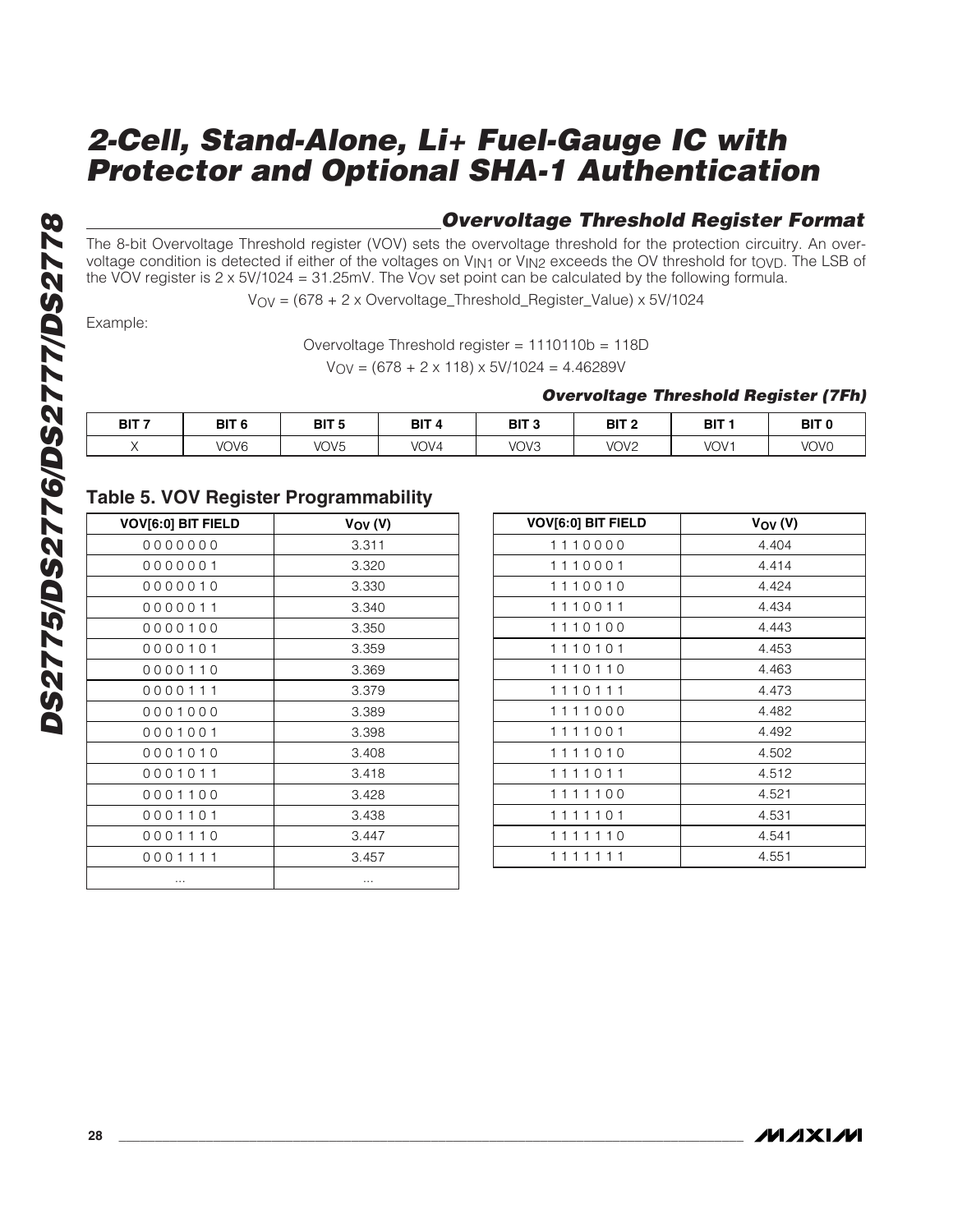## **Overcurrent Thresholds**

The overcurrent thresholds are set in the upper nibble of the RSGAIN register. The OC1 and OC0 bits set the overcurrent thresholds for the charge and discharge thresholds. The short-circuit threshold is set by the SC0 bit (see Tables 6 and 7, respectively, for overcurrent and short-circuit threshold values). The DS2775–DS2778 have a built-in fixed delay of tocp for overcurrent events and tscp for short-circuit events. This means that the current ADC must read a value greater than the overcurrent threshold for longer than tocp and greater than the short-circuit threshold for longer than t<sub>SCD</sub> before turning off the FET. Overcurrent and short-circuit events less than their respective delays are ignored.



Figure 20. Overcurrent and Short-Circuit Threshold Bits Format

### **Table 6. COC, DOC Programmability**

| OC[1:0] BIT FIELD | $VCOC$ (mV) | $V_{DOC}$ (mV) |
|-------------------|-------------|----------------|
| 7 C D             | $-25$       | 38             |
|                   | -38         | 50             |
| 1 ∩               | -50         | 75             |
|                   | $-75$       | 1 በ በ          |

### **Table 7. SC Programmability**

| <b>SCO BIT FIELD</b> | $V_{SC}$ (mV) |
|----------------------|---------------|
|                      | 150           |
|                      | 300           |

## **Special Feature Register Format**

All register bits are read and write accessible with default values specified in each bit definition.

#### **Special Feature Register (15h)**

| BIT <sub>7</sub> | BIT <sub>6</sub> | BIT <sub>5</sub> | BIT 4 | BIT <sub>3</sub> | BIT <sub>2</sub> | BIT 1                                    | BIT <sub>0</sub> |
|------------------|------------------|------------------|-------|------------------|------------------|------------------------------------------|------------------|
|                  |                  |                  |       |                  |                  | IDLE]<br>$\bigcap$ In<br>5HA<br><u>—</u> | <b>PIOB</b>      |

#### **Bits 7 to 2: Reserved.**

**Bit 1: SHA Idle Bit (SHA\_IDLE).** For the DS2777/DS2778, this bit reads logic 1 while an SHA calculation is in progress and reads logic 0 when the calculation is complete.

**Bit 0: PIO Pin Sense and Control Bit (PIOB).** Writing a 0 to the PIOB bit activates the PIO pin open-drain output driver, forcing the PIO pin low. Writing a 1 to PIOB disables the output driver, allowing the PIO pin to be pulled high or used as an input. Reading PIOB returns the logic level forced on the PIO pin. Note that if the PIO pin is left unconnected with PIOB set, a weak pulldown current source pulls the PIO pin to VSS. PIOB is set to a 1 on power-up. PIOB is also set in sleep mode to ensure the PIO pin is high-impedance in sleep mode. **Note:** Do not write PIOB to 0 if PSPIO is enabled.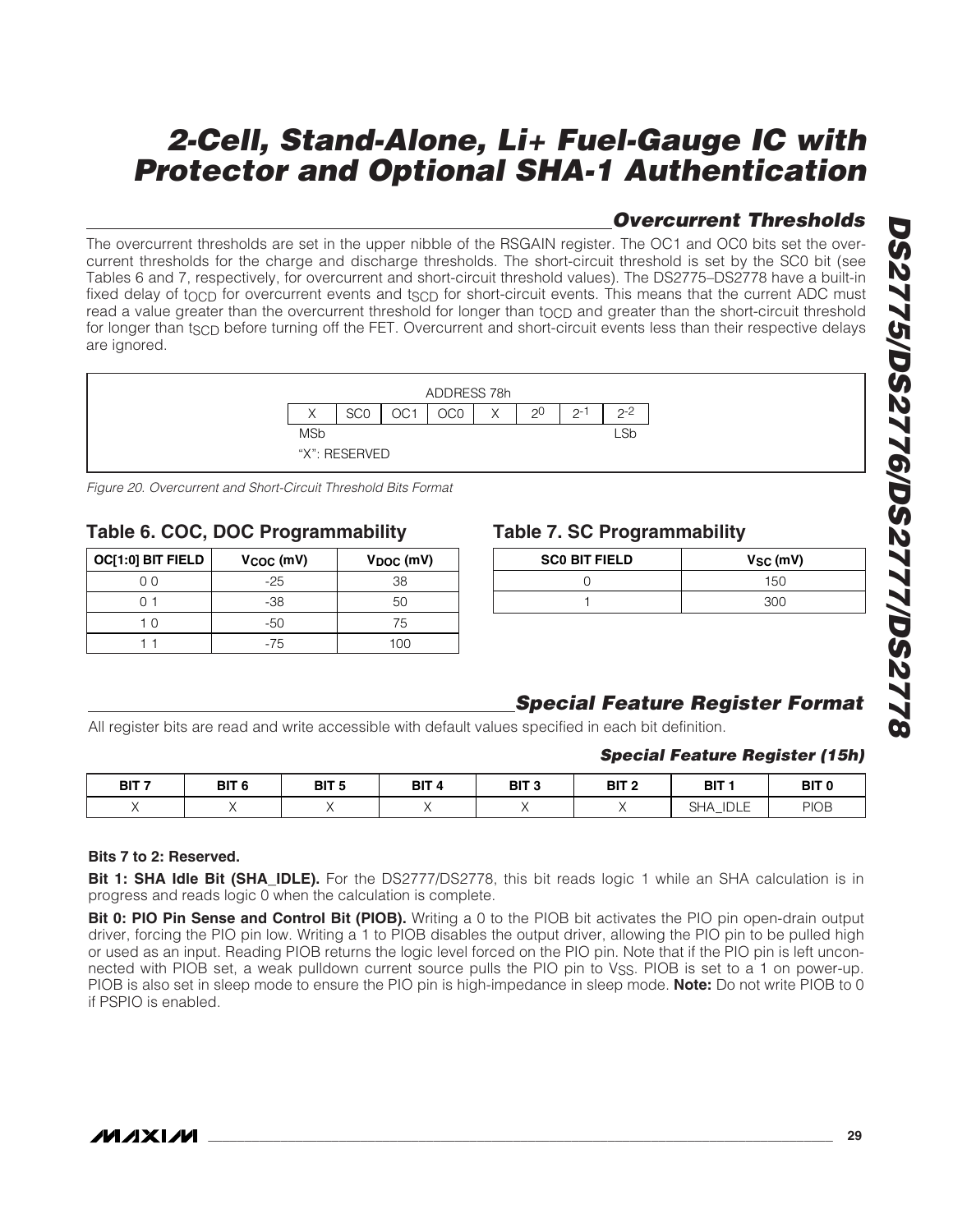### **EEPROM Register**

The EEPROM register provides access control of the EEPROM blocks. EEPROM blocks can be locked to prevent alteration of data within the block. Locking a block disables write access to the block. Once a block is locked, it cannot be unlocked. Read access to EEPROM blocks is unaffected by the lock/unlock status.

#### **EEPROM Register Format (1Fh)**

| BIT <sub>7</sub> | BIT <sub>6</sub> | BIT <sub>5</sub> | BIT <sub>4</sub> | <b>BIT 3</b> | BIT <sub>2</sub> | BIT 1           | BIT <sub>0</sub> |
|------------------|------------------|------------------|------------------|--------------|------------------|-----------------|------------------|
|                  | $\sim$           | $\sim$           |                  | $\sim$       | --- -            |                 | ---              |
| <b>FFC</b><br>느느 | LOCK             |                  |                  |              |                  | BL <sub>1</sub> | BL <sub>C</sub>  |

**Bit 7: EEPROM Copy Flag (EEC).** A 1 in this read-only bit indicates that a Copy Data command is in progress. While this bit is high, writes to EEPROM addresses are ignored. A 0 value in this bit indicates that data can be written to unlocked EEPROM.

**Bit 6: EEPROM Lock Enable (LOCK).** When the LOCK bit is 0, the Lock command is ignored. Writing a 1 to this bit enables the Lock command. After setting the LOCK bit, the Lock command must be issued as the next command, else the LOCK bit is reset to 0. After the lock operation is completed, the LOCK bit is reset to 0. The LOCK bit is a volatile R/W bit, initialized to 0 upon POR.

#### **Bits 5 to 2: Reserved.**

**Bit 1: Parameter EEPROM Block 1 Lock Flag (BL1).** A 1 in this read-only bit indicates that EEPROM block 1 (addresses 60h to 80h) is locked (read-only), while a 0 indicates block 1 is unlocked (read/write).

**Bit 0: User EEPROM Block 0 Lock Flag (BL0).** A 1 in this read-only bit indicates that EEPROM block 0 (addresses 20h to 2Fh) is locked (read-only), while a 0 indicates block 0 is unlocked (read/write).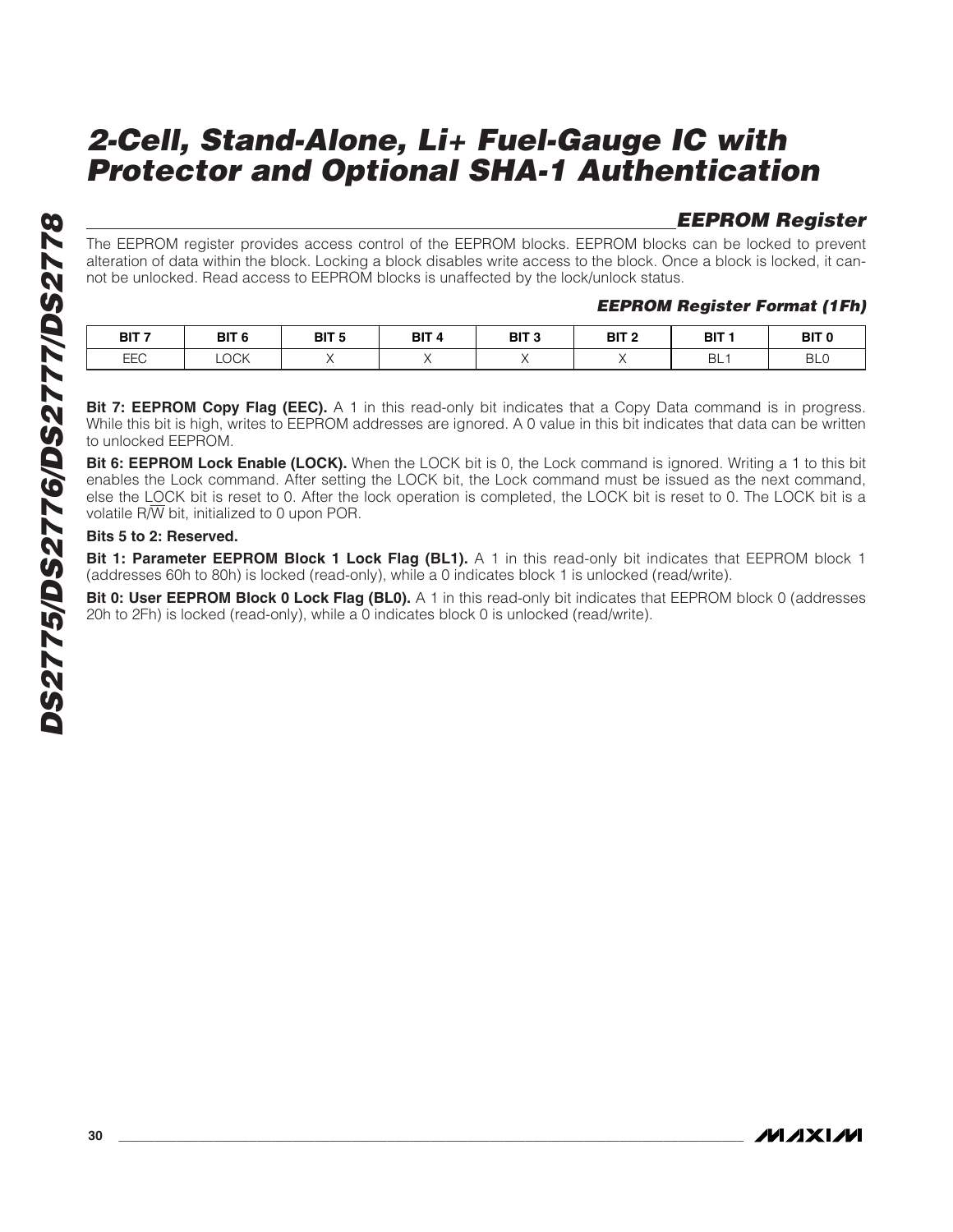#### **Memory**

The DS2775–DS2778 have a 256-byte linear memory space with registers for instrumentation, status, and control, as well as EEPROM memory blocks to store parameters and user information. Byte addresses designated as "reserved" typically return FFh when read. These bytes should not be written. Several byte registers are paired into 2-byte registers to store 16-bit values. The MSB of the 16-bit value is located at the even address and the LSB is located at the next address (odd) byte. When the MSB of a 2-byte register is read, the MSB and LSB are latched simultaneously and held for the duration of the Read Data command to prevent updates to the LSB during the read. This ensures synchronization between the two register bytes. For consistent results, always read the MSB and the LSB of a 2-byte register during the same Read Data sequence.

EEPROM memory consists of nonvolatile EEPROM cells overlaying volatile shadow RAM. The Read Data and Write Data commands allow the 1-Wire interface to directly accesse the shadow RAM (Figure 21). The Copy Data and Recall Data commands transfer data between the EEPROM cells and the shadow RAM. In order to modify the data stored in the EEPROM cells, data must be written to the shadow RAM and then copied to the EEPROM. To verify the data stored in the EEPROM cells, the EEPROM data must be recalled to the shadow RAM and then read from the shadow. After issuing the Copy Data command, access to the EEP-ROM block is not available until the EEPROM copy completes (see tEEC in the EEPROM Reliability Specification table).

#### **User EEPROM—Block 0**

A 16-byte user EEPROM memory (block 0, addresses 20h to 2Fh) provides nonvolatile memory that is uncommitted to other DS2775–DS2778 functions. Accessing the user EEPROM block does not affect the operation of the DS2775–DS2778. User EEPROM is lockable and, once locked, write access is not allowed. The battery pack or host system manufacturer can program lot codes, date codes, and other manufacturing or warranty or diagnostic information and then lock it to safeguard the data. User EEPROM can also store parameters for charging to support different size batteries in a host device as well as auxiliary model data such as time to full-charge estimation parameters.

#### **Parameter EEPROM—Block 1**

Model data for the cells as well as application operating parameters are stored in the parameter EEPROM memory (block 1, addresses 60h to 80h). The ACR (MSB and LSB) and AS registers are automatically saved to EEPROM when the RARC result crosses 4% boundaries (see Table 8 for more information).



Figure 21. EEPROM Access Through Shadow RAM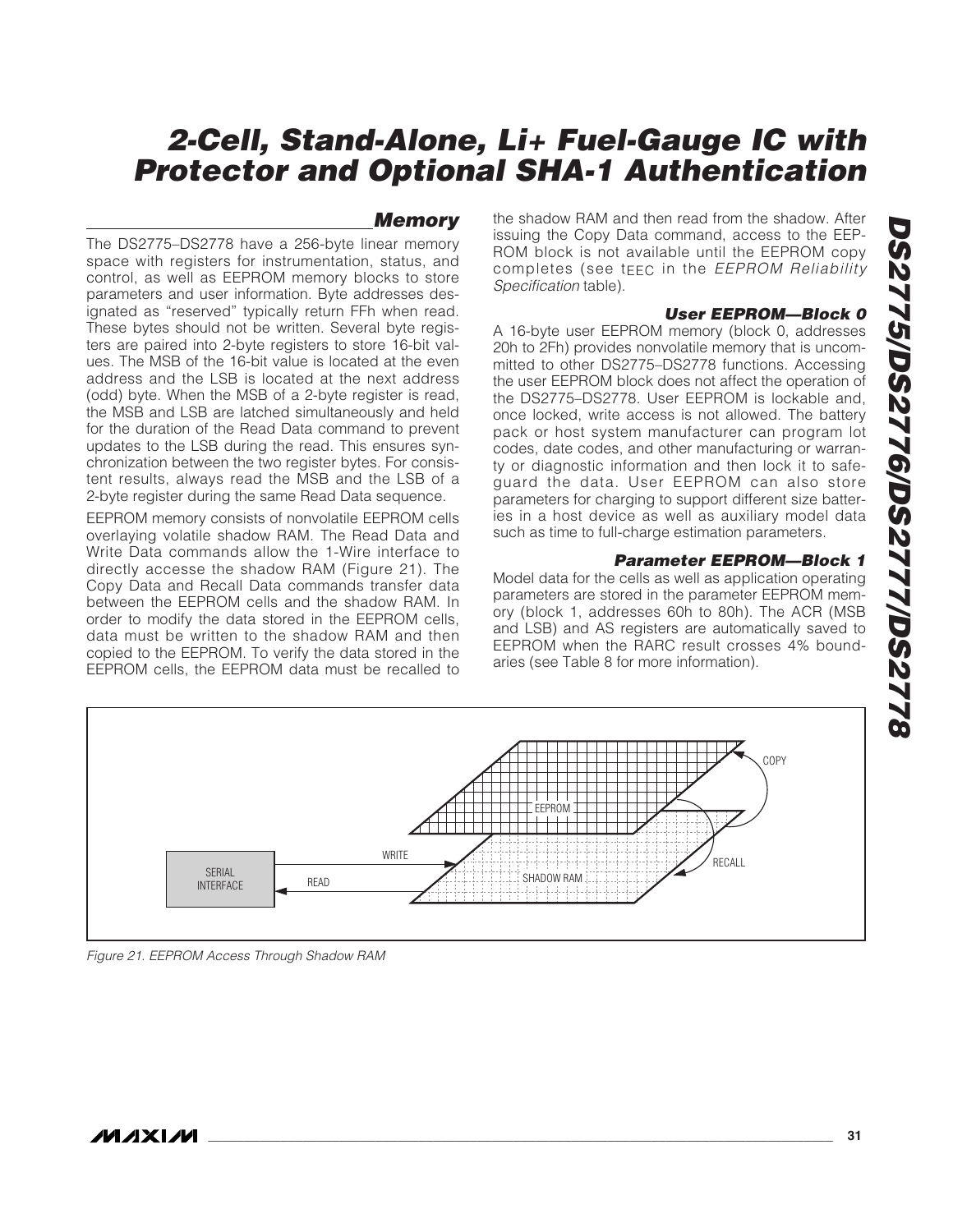## **Table 8. Parameter EEPROM Memory Block**

| <b>ADDRESS</b><br>(HEX) | <b>DESCRIPTION</b>                     | <b>ADDRESS</b><br>(HEX) | <b>DESCRIPTION</b>                              |
|-------------------------|----------------------------------------|-------------------------|-------------------------------------------------|
| 60h                     | Control Register                       | 71 <sub>h</sub>         | AE Segment 3 Slope Register                     |
| 61h                     | Accumulation Bias Register (AB)        | 72h                     | AE Segment 2 Slope Register                     |
| 62h                     | Aging Capacity Register MSB (AC)       | 73h                     | AE Segment 1 Slope Register                     |
| 63h                     | Aging Capacity Register LSB (AC)       | 74h                     | SE Segment 4 Slope Register                     |
| 64h                     | Charge Voltage Register (VCHG)         | 75h                     | SE Segment 3 Slope Register                     |
| 65h                     | Minimum Charge Current Register (IMIN) | 76h                     | SE Segment 2 Slope Register                     |
| 66h                     | Active-Empty Voltage Register (VAE)    | 77h                     | SE Segment 1 Slope Register                     |
| 67h                     | Active-Empty Current Register (IAE)    | 78h                     | Sense-Resistor Gain Register MSB (RSGAIN)       |
| 68h                     | Active-Empty 40 Register               | 79h                     | Sense-Resistor Gain Register LSB (RSGAIN)       |
| 69h                     | Sense Resistor Prime Register (RSNSP)  | 7Ah                     | Sense-Resistor Temperature Coefficient Register |
| 6Ah                     | Full 40 MSB Register                   |                         | (RSTC)                                          |
| 6Bh                     | Full 40 LSB Register                   | 7Bh                     | Current Offset Bias Register (COB)              |
| 6Ch                     | Full Segment 4 Slope Register          | 7Ch                     | TBP34 Register                                  |
| 6Dh                     | Full Segment 3 Slope Register          | 7Dh                     | TBP23 Register                                  |
| 6Eh                     | Full Segment 2 Slope Register          | 7Eh                     | TBP12 Register                                  |
| 6Fh                     | Full Segment 1 Slope Register          | 7Fh                     | Protector Threshold Register                    |
| 70h                     | AE Segment 4 Slope Register            | 80h                     | 2-Wire Slave Address Register                   |

### **Table 9. Memory Map**

| <b>ADDRESS (HEX)</b> | <b>DESCRIPTION</b>                   | <b>READ/WRITE</b> |
|----------------------|--------------------------------------|-------------------|
| 00h                  | Protection Register                  | R/W               |
| 01h                  | Status Register                      | R/W               |
| 02h                  | RAAC Register MSB                    | R                 |
| 03h                  | RAAC Register LSB                    | R                 |
| 04h                  | <b>RSAC Register MSB</b>             | R                 |
| 05h                  | <b>RSAC Register LSB</b>             | $\mathsf{R}$      |
| 06h                  | <b>RARC</b> Register                 | R                 |
| 07h                  | <b>RSRC Register</b>                 | $\mathsf{R}$      |
| 08h                  | Average Current Register MSB         | R                 |
| 09h                  | Average Current Register LSB         | R                 |
| 0Ah                  | Temperature Register MSB             | R                 |
| 0Bh                  | Temperature Register LSB             | $\mathsf{R}$      |
| 0Ch                  | Voltage Register MSB, VIN1 - VSS     | $\mathsf{R}$      |
| 0Dh                  | Voltage Register LSB, VIN1 - VSS     | $\mathsf{R}$      |
| 0Eh                  | Current Register MSB                 | R                 |
| 0Fh                  | <b>Current Register LSB</b>          | $\mathsf{R}$      |
| 10h                  | Accumulated Current Register MSB     | $R/W^*$           |
| 11h                  | Accumulated Current Register LSB     | $R/W^*$           |
| 12h                  | Accumulated Current Register LSB - 1 | R                 |

**MAXIM**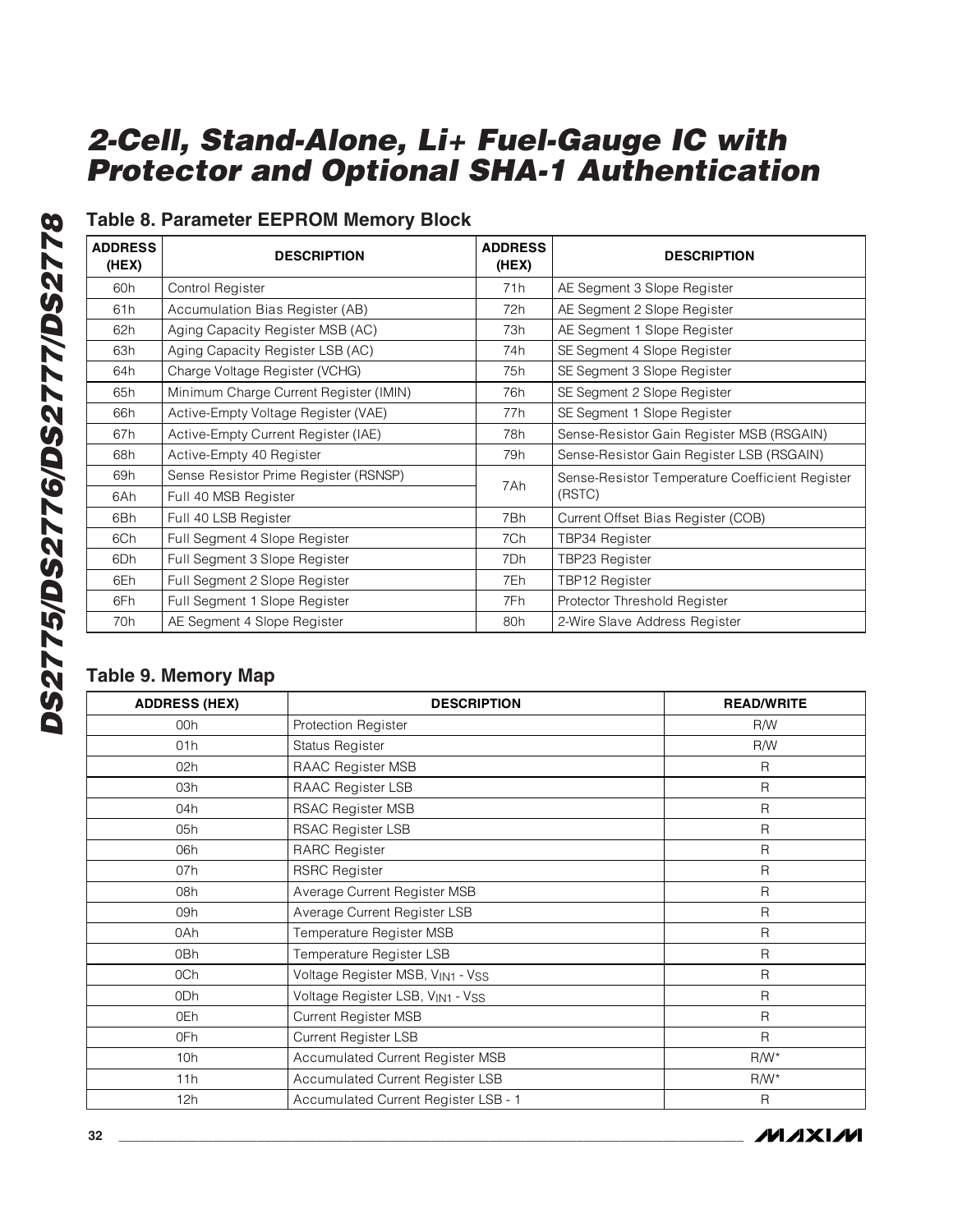| <b>ADDRESS (HEX)</b> | <b>DESCRIPTION</b>                           | <b>READ/WRITE</b> |
|----------------------|----------------------------------------------|-------------------|
| 13h                  | Accumulated Current Register LSB - 2         | R                 |
| 14h                  | Age Scalar Register                          | $R/W^*$           |
| 15h                  | Special Feature Register                     | <b>R/W</b>        |
| 16h                  | Full Register MSB                            | R                 |
| 17h                  | Full Register LSB                            | $\mathsf{R}$      |
| 18h                  | Active-Empty Register MSB                    | R                 |
| 19h                  | Active-Empty Register LSB                    | R                 |
| 1Ah                  | Standby-Empty Register MSB                   | R                 |
| 1Bh                  | Standby-Empty Register LSB                   | R                 |
| 1Ch                  | Voltage Register MSB, VIN2 - VIN1            | R                 |
| 1Dh                  | Voltage Register LSB, VIN2 - VIN1            | $\mathsf{R}$      |
| 1Eh                  | Cycle Counter Register                       | $R/W^*$           |
| 1Fh                  | <b>EEPROM Register</b>                       | R/W               |
| 20h to 2Fh           | User EEPROM Register, Lockable, Block 0      | R/W               |
| 30h to 5Fh           | Reserved                                     | $\hspace{0.05cm}$ |
| 60h to 80h           | Parameter EEPROM Register, Lockable, Block 1 | R/W               |
| 81h to AFh           | Reserved                                     |                   |
| B <sub>0</sub> h     | Factory Gain RSGAIN Register MSB             | R                 |
| B <sub>1</sub> h     | Factory Gain RSGAIN Register LSB             | R                 |
| B2h to FDh           | Reserved                                     |                   |
| <b>FEh</b>           | 2-Wire Command Register                      | W                 |
| <b>FFh</b>           | Reserved                                     |                   |

#### **Table 9. Memory Map (continued)**

\*Register value is automatically saved to EEPROM during active-mode operation and recalled from EEPROM on power-up.

### **64-Bit Net Address (ROM ID)**

Each DS2775–DS2778 has a unique, factory-programmed ROM ID that is 64 bits. The first 8 bits of the net address are the product family code (3Dh). The next 48 bits are a unique serial number. The last 8 bits are a cyclic redundancy check (CRC) of the first 56 bits (see Figure 22).

#### **Authentication**

The DS2776/DS2778 have an authentication feature that is performed using a FIPS 180-compliant SHA-1 one-way hash algorithm on a 512-bit message block. The message block consists of a 64-bit secret, a 64-bit challenge, and 384 bits of constant data. Optionally, the 64-bit net address replaces 64 of the 384 bits of constant data used in the hash operation. Contact Maxim for details of the message block organization.

The host and the DS2776/DS2778 both calculate the result based on the mutually known secret. The result data, known as the message authentication code (MAC) or message digest, is returned by the DS2776/DS2778 for comparison to the host's result. Note that the secret is never transmitted on the bus and thus cannot be captured by observing bus traffic. Each authentication attempt is initiated by the host system by providing a 64-bit random challenge through the Write

|--|

Figure 22. 1-Wire Net Address Format (ROM ID)



**DS2775/DS2776/DS2777/DS2778**

**BZ775/DS2776/DS2777/DS2778**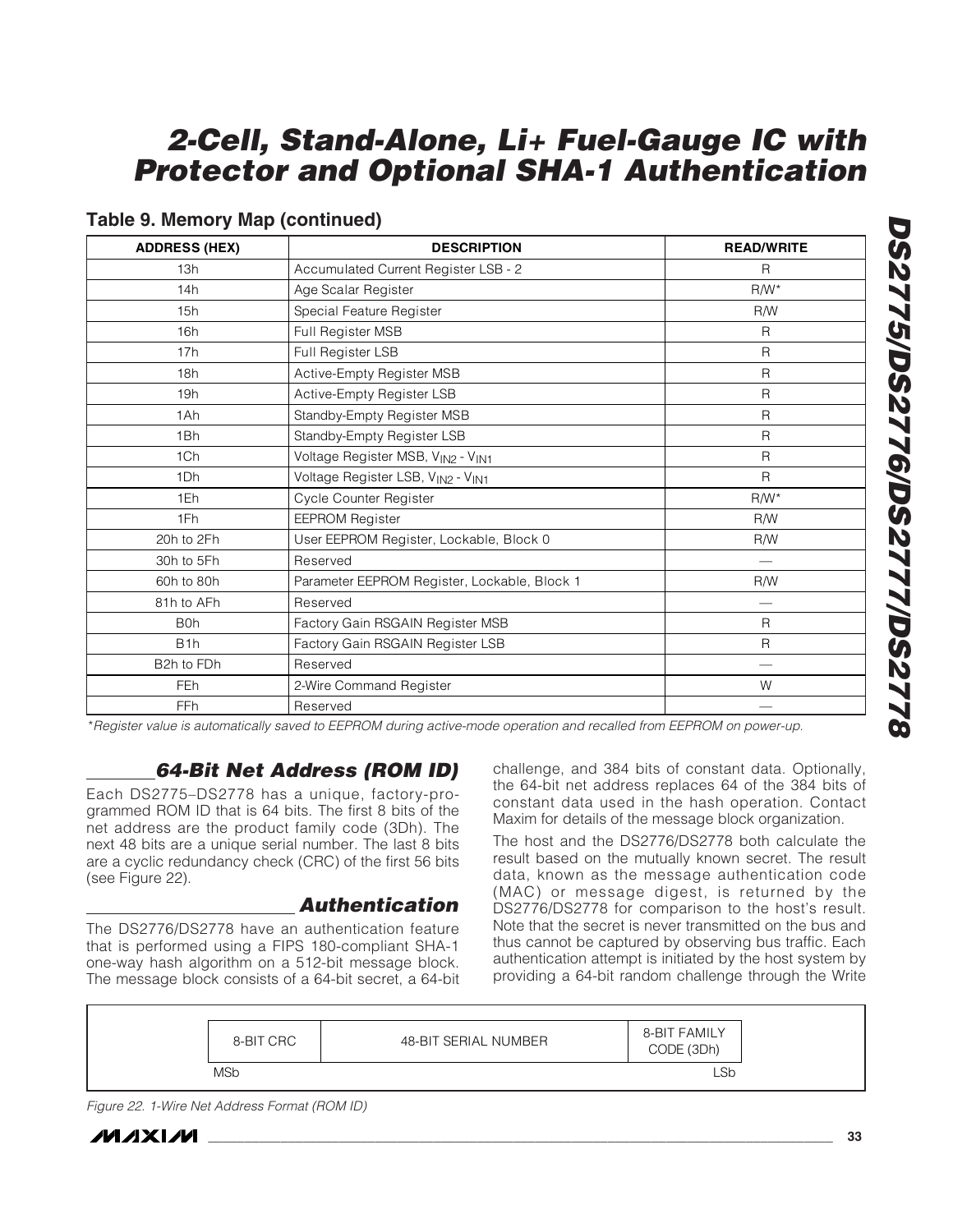Challenge command. The host then issues the Compute MAC or Compute MAC with ROM ID command. The MAC is computed per FIPS 180, and then returned as a 160-bit serial stream, beginning with the LSb.

### **DS2776/DS2778 Authentication Commands**

#### **Write Challenge [0Ch]**

This command writes the 64-bit challenge to the DS2776/DS2778. The LSB of the 64-bit data argument can begin immediately after the MSB of the command has been completed. If more than 8 bytes are written, the final value in the Challenge register is indeterminate. The Write Challenge command must be issued prior to every Compute MAC or Compute Next Secret command for reliable results.

#### **Compute MAC Without ROM ID [36h]**

This command initiates an SHA-1 computation without including the ROM ID in the message block. Because the ROM ID is not used, this command allows the use of a master secret and MAC response independent of the ROM ID. The DS2776/DS2778 computes the MAC in t<sub>SHA</sub> after receiving the last bit of this command. After the MAC computation is complete, the host must write eight write-zero time slots and then issue 160 read time slots to receive the 20-byte MAC. See Figure 25 for command timing.

#### **Compute MAC with ROM ID [35h]**

This command is structured the same as the Compute MAC without ROM ID, except that the ROM ID is included in the message block. With the ROM ID unique to each DS2776/DS2778 included in the MAC computation, use of a unique secret in each token and a master secret in the host device is allowed. Refer to Application Note 1099: White Paper 4: Glossary of 1-Wire SHA-1 Terms for more information. See Figure 25 for command timing.

Table 10 summarizes SHA-1-related commands used while authenticating a battery or peripheral device. The Secret Management Function Commands section describes four additional commands for clearing, computing, and locking of the secret.

#### **Secret Management Function Commands**

Table 11 summarizes all the secret management function commands.

#### **Clear Secret [5Ah]**

This command sets the 64-bit secret to all 0s (0000 0000 0000 0000h). The host must wait for  $t_F \sim$  for the DS2776/DS2778 to write the new secret value to EEPROM. See Figure 28 for command timing.

#### **Compute Next Secret Without ROM ID [30h]**

This command initiates an SHA-1 computation of the MAC and uses a portion of the resulting MAC as the next or new secret. The MAC computation is performed with the current 64-bit secret and the 64-bit challenge. Logical 1s are loaded in place of the ROM ID. The output MAC's 64 bits are used as the new secret value. The host must allow ts<sub>HA</sub> after issuing this command for the SHA calculation to complete, then wait t $FFC$  for the DS2776/DS2778 to write the new secret value to EEPROM. See Figure 26 for command timing.

**Compute Next Secret with ROM ID [33h]** This command initiates an SHA-1 computation of the MAC and uses a portion of the resulting MAC as the next or new secret. The MAC computation is performed with the current 64-bit secret, the 64-bit ROM ID, and the 64-bit challenge. The output MAC's 64 bits are used as the new secret value. The host must allow tsha after issuing this command for the SHA calculation to complete, then wait t<sub>FFC</sub> for the DS2776/DS2778 to write

| <b>COMMAND</b>                                                     | <b>HEX</b> | <b>FUNCTION</b>                                                                                                              |
|--------------------------------------------------------------------|------------|------------------------------------------------------------------------------------------------------------------------------|
| Write Challenge                                                    | OCh        | Writes 64-bit challenge for SHA-1 processing. Required prior to issuing<br>Compute MAC and Compute Next Secret commands.     |
| Compute MAC without ROM ID (and<br>Return MAC for the DS2776 only) | 36h        | Computes hash of the message block with logical 1s in place of the ROM<br>ID. (Returns the 160-bit MAC for the DS2776 only.) |
| Compute MAC with ROM ID (and Return<br>MAC for the DS2776 only)    | 35h        | Computes hash of the message block including the ROM ID. (Returns the<br>160-bit MAC for the DS2776 only.)                   |
| Read ROM ID (DS2778 only)                                          | 39h        | Returns the ROM ID (DS2778 only).                                                                                            |
| Read MAC (DS2778 only)                                             | 3Ah        | Returns the 160-bit MAC (DS2778 only).                                                                                       |

#### **Table 10. Authentication Function Commands**

**MAXIM**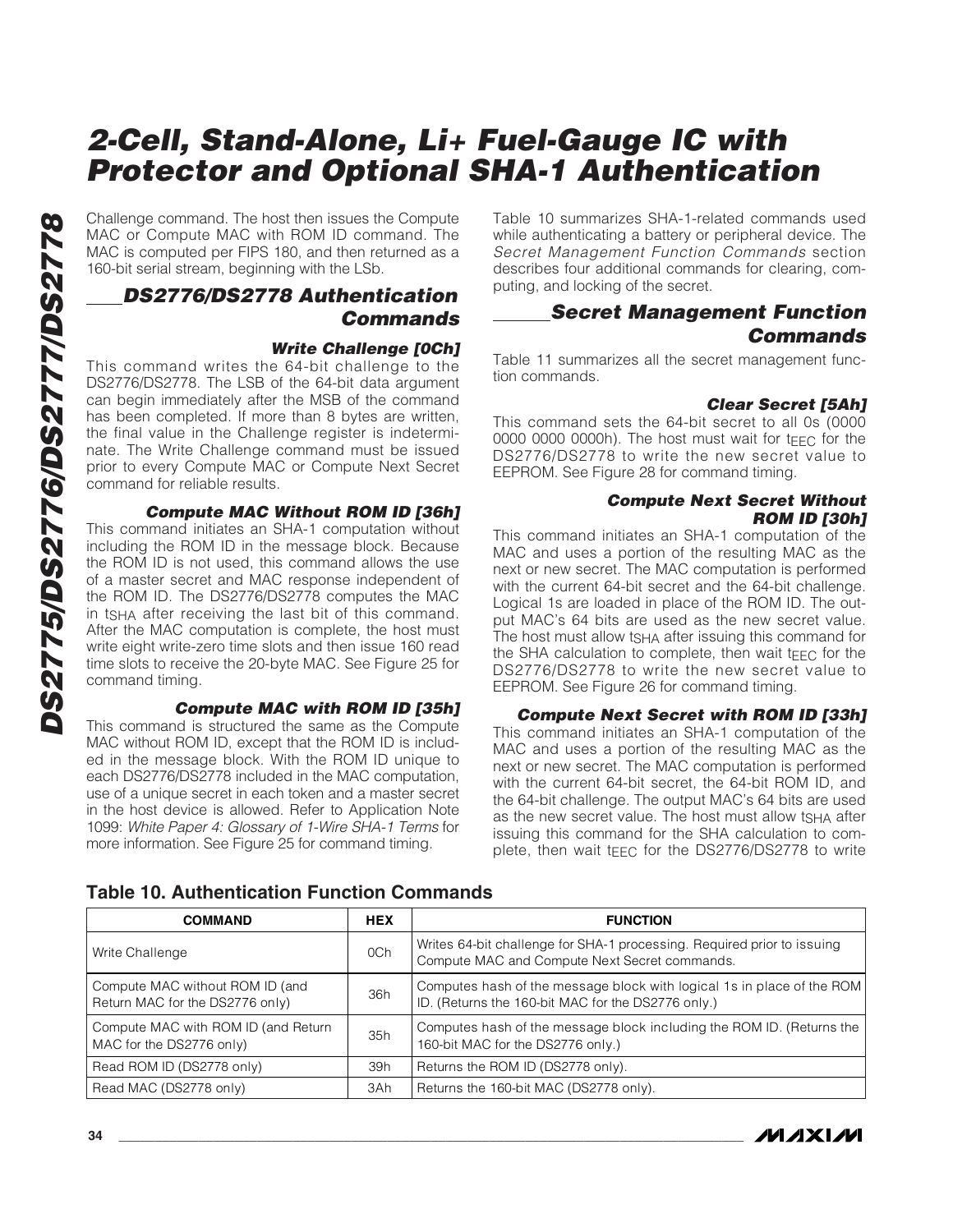#### **Table 11. Secret Management Function Commands**

| <b>COMMAND</b>                     | <b>HEX</b> | <b>FUNCTION</b>                                     |
|------------------------------------|------------|-----------------------------------------------------|
| l Clear Secret                     | 5Ah        | l Clears the 64-bit secret to 0000 0000 0000 0000h. |
| Compute Next Secret without ROM ID | 30h        | Generates new global secret.                        |
| Compute Next Secret with ROM ID    | 33h        | Generates new unique secret.                        |
| Lock Secret                        | 60h        | Sets lock bit to prevent changes to the secret.     |

the new secret value to EEPROM. See Figure 26 for command timing.

#### **Lock Secret [60h]**

This command write protects the 64-bit secret to prevent accidental or malicious overwrite of the secret value. The secret value stored in EEPROM becomes "final." The host must wait t $F_{\text{FC}}$  for the DS2776/DS2778 to write the lock secret bit to EEPROM. See Figure 28 for command timing.

### **1-Wire Bus System (DS2775/DS2776 Only)**

The 1-Wire bus is a system that has a single bus master and one or more slaves. A multidrop bus is a 1-Wire bus with multiple slaves, while a single-drop bus has only one slave device. In all instances, the DS2775/ DS2776 are slave devices. The bus master is typically a microprocessor in the host system. The discussion of this bus system consists of five topics: 64-bit net address, CRC generation, hardware configuration, transaction sequence, and 1-Wire signaling.

### **CRC Generation**

The DS2775/DS2776 have an 8-bit CRC stored in the MSB of its 64-bit net address and generates a CRC during some command protocols. To ensure error-free transmission of the address, the host system can compute a CRC value from the first 56 bits of the address and compare it to the CRC from the DS2775/DS2776.

The host system is responsible for verifying the CRC value and taking action as a result. The DS2775/ DS2776 do not compare CRC values and do not prevent a command sequence from proceeding as a result of a CRC mismatch. Proper use of the CRC can result in a communication channel with a very high level of integrity.

The CRC can be generated by the host using a circuit consisting of a Shift register and XOR gates as shown in Figure 23, or it can be generated in software using the polynomial  $X^8 + X^5 + X^4 + 1$ . Additional information about the Maxim 1-Wire CRC is available in Application Note 27: Understanding and Using Cyclic Redundancy Checks with Maxim iButton® Products.

In the circuit in Figure 23, the Shift register bits are initialized to 0. Then, starting with the LSb of the family code, one bit at a time is shifted in. After the 8th bit of the family code has been entered, then the serial number is entered. After the 48th bit of the serial number has been entered, the Shift register contains the CRC value.

During some command sequences, the DS2775/ DS2776 also generate an 8-bit CRC and provide this value to the bus master to facilitate validation for the transfer of command, address, and data from the bus master to the DS2775/DS2776. The DS2775/DS2776 compute an 8-bit CRC for the command and address bytes received from the bus master for the Read Memory, Read Status, and Read/Generate CRC commands to confirm that these bytes have been received correctly. The CRC generator on the DS2775/DS2776 is



Figure 23. 1-Wire CRC Generation Block Diagram

iButton is a registered trademark of Maxim Integrated Products, Inc.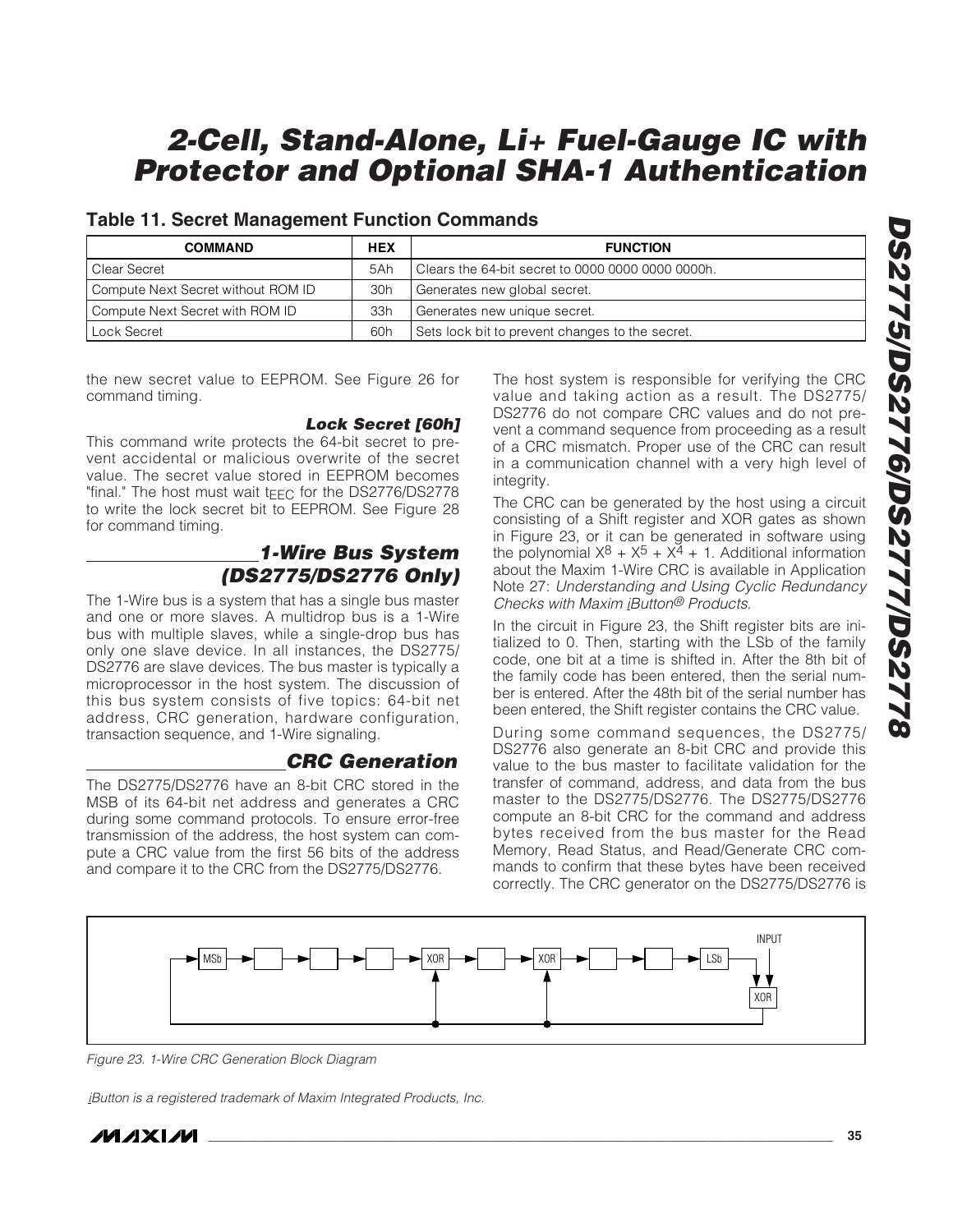also used to provide verification of error-free data transfer as each EEPROM page is sent to the master during a Read Data/Generate CRC command and for the 8 bytes of information in the status memory field.

In each case where a CRC is used for data transfer validation, the bus master must calculate the CRC value using the same polynomial function and compare the calculated value to the CRC either stored in the DS2775/DS2776 net address or computed by the DS2775/DS2776. The comparison of CRC values and decision to continue with an operation are determined entirely by the bus master. There is no circuitry in the DS2775/DS2776 that prevents a command sequence from proceeding if the stored or calculated CRC from the DS2775/DS2776 and the calculated CRC from the host do not match.

### **Hardware Configuration**

Because the 1-Wire bus has only a single line, it is important that each device on the bus be able to drive it at the appropriate time. To facilitate this, each device attached to the 1-Wire bus must connect to the bus with open-drain or three-state output drivers. The DS2775/ DS2776 use an open-drain output driver as part of the bidirectional interface circuitry shown in Figure 24. If a bidirectional pin is not available on the bus master, separate output and input pins can be connected together.

The 1-Wire bus must have a pullup resistor at the bus master end. A value of between  $2kΩ$  and  $5kΩ$  is recommended. The idle state for the 1-Wire bus is high. If, for any reason, a bus transaction must be suspended, the bus must be left in the idle state to properly resume the transaction later. Note that if the bus is left low for more than  $t_{LOW0}$ , slave devices on the bus begin to interpret the low period as a reset pulse, effectively terminating the transaction.

#### **Transaction Sequence**

The protocol for accessing the DS2775/DS2776 through the 1-Wire port is as follows:

- **Initialization**
- Net Address Commands
- Function Command(s)
- Data Transfer (not all commands have data transfer)

#### **Initialization**

All transactions of the 1-Wire bus begin with an initialization sequence consisting of a reset pulse transmitted by the bus master, followed by a presence pulse simultaneously transmitted by the DS2775/DS2776 and any other slaves on the bus. The presence pulse tells the bus master that one or more devices are on the bus and ready to operate. For more details, see the 1-Wire Signaling section.

#### **Net Address Commands**

Once the bus master has detected the presence of one or more slaves, it can issue one of the net address commands described in the following sections. The name of each Net Address command (ROM command) is followed by the 8-bit op code for that command in square brackets.

#### **Read Net Address [33h]**

This command allows the bus master to read the DS2775/DS2776's 1-Wire net address. This command can only be used if there is a single slave on the bus. If more than one slave is present, a data collision occurs when all slaves try to transmit at the same time (open drain produces a wired-AND result).



Figure 24. 1-Wire Bus Interface Circuitry

*IVI A* XI*IV*I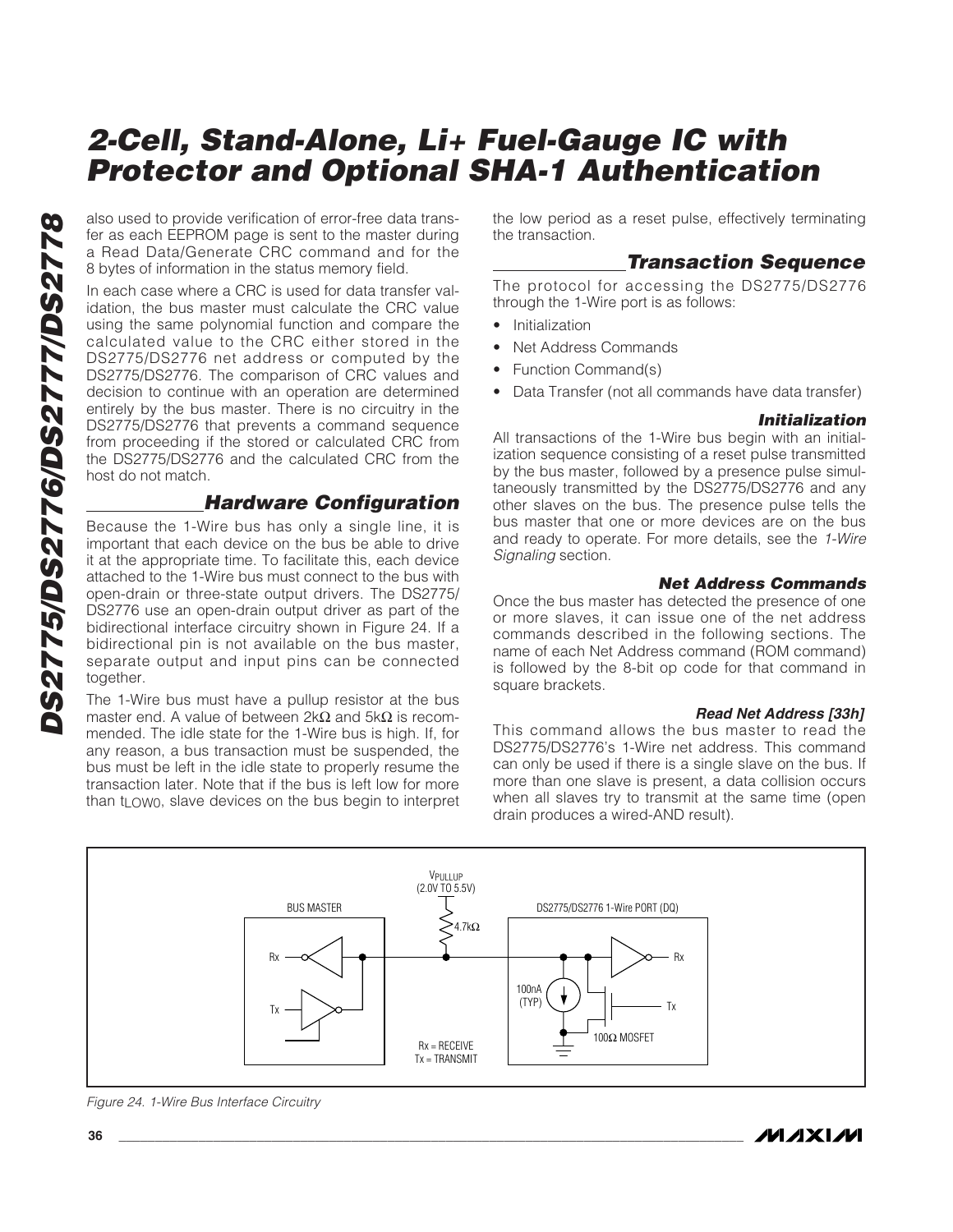#### **Match Net Address [55h]**

This command allows the bus master to specifically address one DS2775/DS2776 on the 1-Wire bus. Only the addressed DS2775/DS2776 responds to any subsequent function command. All other slave devices ignore the function command and wait for a reset pulse. This command can be used with one or more slave devices on the bus.

#### **Skip Net Address [CCh]**

This command saves time when there is only one DS2775/DS2776 on the bus by allowing the bus master to issue a function command without specifying the address of the slave. If more than one slave device is present on the bus, a subsequent function command can cause a data collision when all slaves transmit data at the same time.

#### **Search Net Address [F0h]**

This command allows the bus master to use a process of elimination to identify the 1-Wire net addresses of all slave devices on the bus. The search process involves the repetition of a simple three-step routine: read a bit, read the complement of the bit, then write the desired value of that bit. The bus master performs this simple three-step routine on each bit location of the net address. After one complete pass through all 64 bits, the bus master knows the address of one device. The remaining devices can then be identified on additional iterations of the process. See Chapter 5 in Application Note 937: Book of iButton Standards for a comprehensive discussion of a net address search, including an actual example.

#### **Function Commands**

After successfully completing one of the net address commands, the bus master can access the features of the DS2775/DS2776 with any of the function commands described in the following paragraphs. The name of each function is followed by the 8-bit op code for that command in square brackets. The function commands are summarized in Table 12. Table 13 details the requirements for using the function commands.

#### **Read Data [69h, XXh]**

This command reads data from the DS2775/DS2776 starting at memory address XXh. The LSb of the data in address XXh is available to be read immediately after the MSb of the address has been entered. Because the address is automatically incremented after the MSb of each byte is received, the LSb of the data at address XXh + 1 is available to be read immediately after the MSb of the data at address XXh. If the bus master continues to read beyond address FFh, data is read start-



ing at memory address 00h and the address is automatically incremented until a reset pulse occurs. Addresses labeled Reserved in the Memory Map contain undefined data values (see Table 9). The Read Data command can be terminated by the bus master with a reset pulse at any bit boundary. Reads from EEP-ROM block addresses return the data in the shadow RAM. A Recall Data command is required to transfer data from the EEPROM to the shadow. See the Memory section for more details.

#### **Write Data [6Ch, XXh]**

This command writes data to the DS2775/DS2776 starting at memory address XXh. The LSb of the data to be stored at address XXh can be written immediately after the MSb of the address has been entered. Because the address is automatically incremented after the MSb of each byte is written, the LSb to be stored at address  $XXh + 1$  can be written immediately after the MSb to be stored at address XXh. If the bus master continues to write beyond address FFh, the data starting at address 00 is overwritten. Writes to read-only addresses, reserved addresses, and locked EEPROM blocks are ignored. Incomplete bytes are not written. Writes to unlocked EEPROM block addresses modify the shadow RAM. A Copy Data command is required to transfer data from the shadow to the EEPROM. See the Memory section for more details.

#### **Copy Data [48h, XXh]**

This command copies the contents of the EEPROM shadow RAM to EEPROM cells for the EEPROM block containing address XXh. Copy Data commands that address locked blocks are ignored. While the Copy Data command is executing, the EEC bit in the EEPROM register is set to 1 and writes to EEPROM addresses are ignored. Reads and writes to non-EEPROM addresses can still occur while the copy is in progress. The Copy Data command takes tEEC time to execute, starting on the next falling edge after the address is transmitted. See Figure 27 for more information.

#### **Recall Data [B8h, XXh]**

This command recalls the contents of the EEPROM cells to the EEPROM shadow memory for the EEPROM block containing address XXh.

#### **Lock [6Ah, XXh]**

This command locks (write protects) the block of EEPROM memory containing memory address XXh. The LOCK bit in the EEPROM register must be set to 1 before the Lock command is executed. To help prevent unintentional locks, one must issue the Lock command immediately after setting the LOCK bit (EEPROM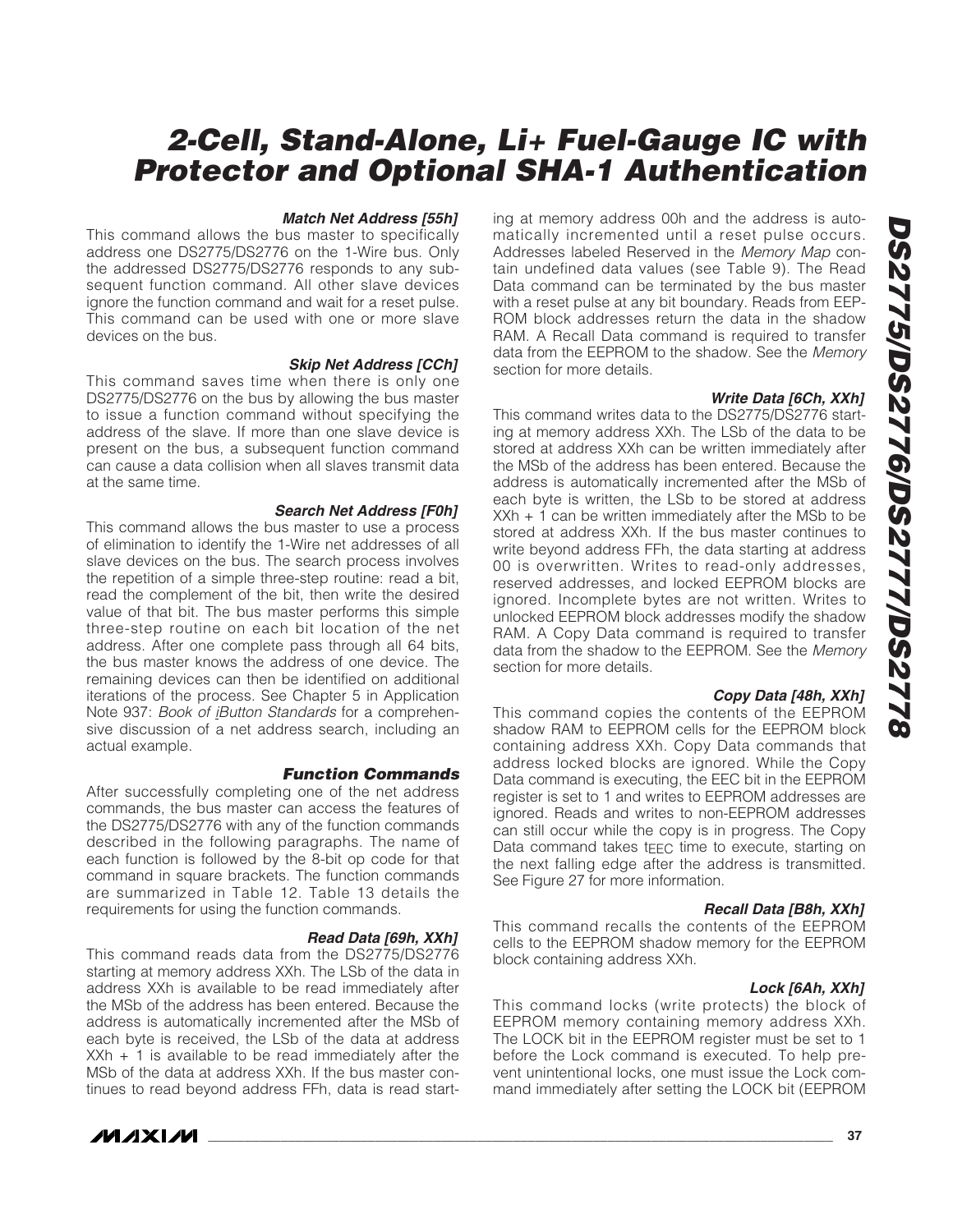register, address 1Fh, bit 6) to a 1. If the LOCK bit is 0 or if setting the LOCK bit to 1 does not immediately precede the Lock command, the Lock command has no effect. The Lock command is permanent; a locked block can never be written again.

## **Table 12. All Function Commands**

| <b>COMMAND</b>                                                     | <b>HEX</b> | <b>DESCRIPTION</b>                                                                                                               |
|--------------------------------------------------------------------|------------|----------------------------------------------------------------------------------------------------------------------------------|
| Write Challenge                                                    | 0Ch        | Writes 64-bit challenge for SHA-1 processing. Required immediately prior<br>to all Compute MAC and Compute Next Secret commands. |
| Compute MAC without ROM ID (and<br>Return MAC for the DS2776 only) | 36h        | Computes hash of the message block with logical 1s in place of ROM ID.<br>(Returns the 160-bit MAC for the DS2776 only.)         |
| Compute MAC with ROM ID (and Return<br>MAC for the DS2776 only)    | 35h        | Computes hash of the message block using the ROM ID. (Returns the<br>160-bit MAC for the DS2776 only.)                           |
| Clear Secret                                                       | 5Ah        | Clears the 64-bit secret to 0000 0000 0000 0000h.                                                                                |
| Compute Next Secret without the ROM ID                             | 30h        | Generates new global secret.                                                                                                     |
| Compute Next Secret with ROM ID                                    | 33h        | Generates new unique secret.                                                                                                     |
| Read ROM ID (DS2778 only)                                          | 39h        | Returns the ROM ID (DS2778 only).                                                                                                |
| Read MAC (DS2778 only)                                             | 3Ah        | Returns the 160-bit MAC (DS2778 only).                                                                                           |
| Lock Secret                                                        | 60h        | Sets lock bit to prevent changes to the secret.                                                                                  |
| Read Data                                                          | 69h, XXh   | Reads data from memory starting at address XXh.                                                                                  |
| Write Data                                                         | 6Ch, XXh   | Writes data to memory starting at address XXh.                                                                                   |
| Copy Data                                                          | 48h, XXh   | Copies shadow RAM data to EEPROM block containing address XXh.                                                                   |
| Recall Data                                                        | B8h, XXh   | Recalls EEPROM block containing address XXh to RAM.                                                                              |
| Lock                                                               | 6Ah, XXh   | Permanently locks the block of EEPROM containing address XXh.                                                                    |
| Reset                                                              | <b>BBh</b> | Resets DS2775/DS2776 (software POR).                                                                                             |

#### **Table 13. Guide to Function Command Requirements**

| <b>COMMAND</b>               | <b>ISSUE MEMORY ADDRESS</b><br>(BITS) | <b>ISSUE 00h BEFORE READ</b> | <b>READ/WRITE TIME SLOTS</b> |
|------------------------------|---------------------------------------|------------------------------|------------------------------|
| Write Challenge              |                                       |                              | Write: 64                    |
| Compute MAC                  |                                       | Yes                          | Read: Up to 160              |
| Compute Next Secret          |                                       |                              |                              |
| Clear/Lock Secret, Set/Clear |                                       |                              |                              |
| Read Data                    | 8                                     |                              | Read: Up to 2048             |
| Write Data                   | 8                                     |                              | Write: Up to 2048            |
| Copy Data                    | 8                                     |                              |                              |
| Recall Data                  | 8                                     |                              |                              |
| Lock                         | 8                                     |                              |                              |
| Reset                        |                                       |                              |                              |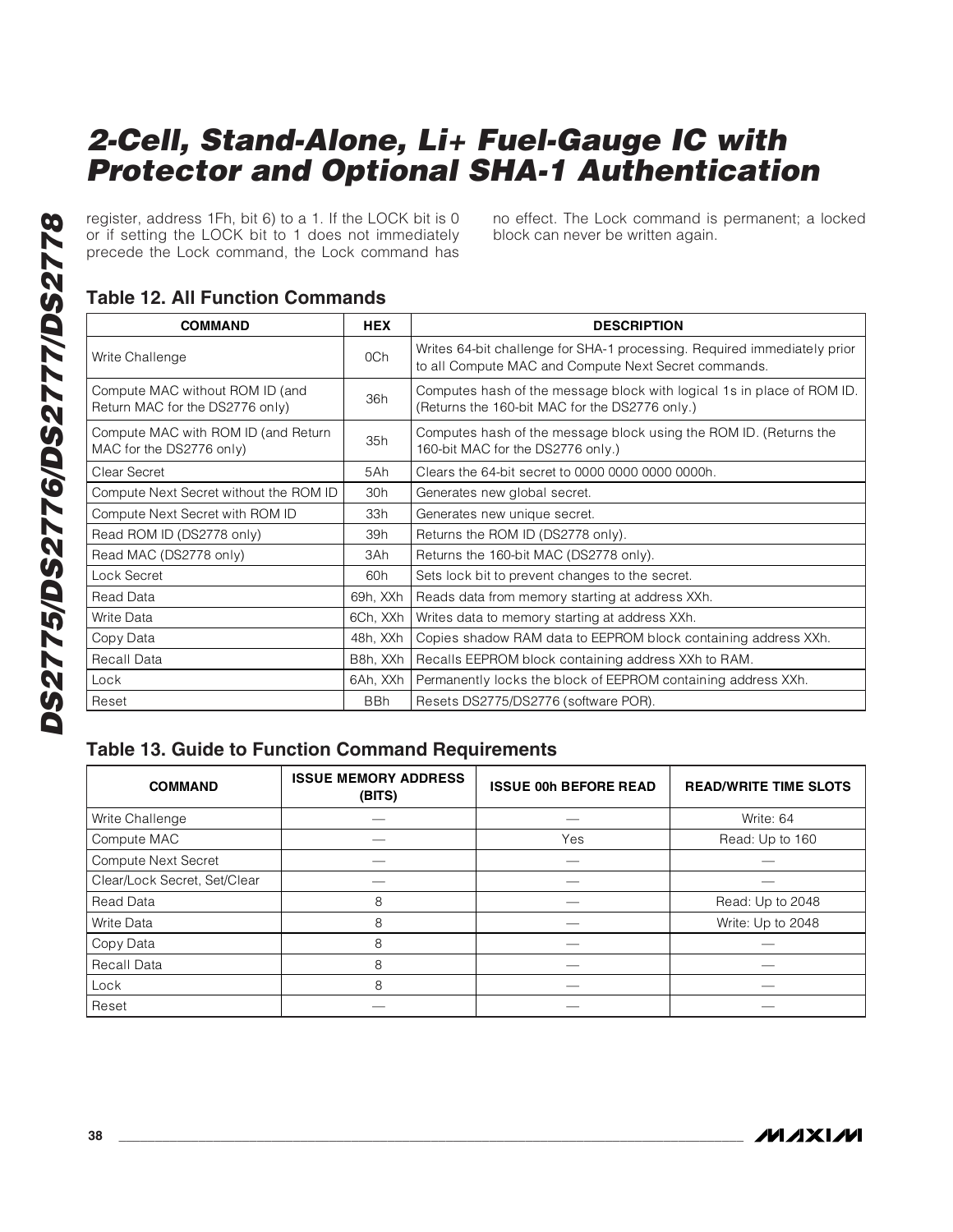

Figure 25. Compute MAC Command



Figure 26. Compute Next Secret Command



Figure 27. Copy Data Command

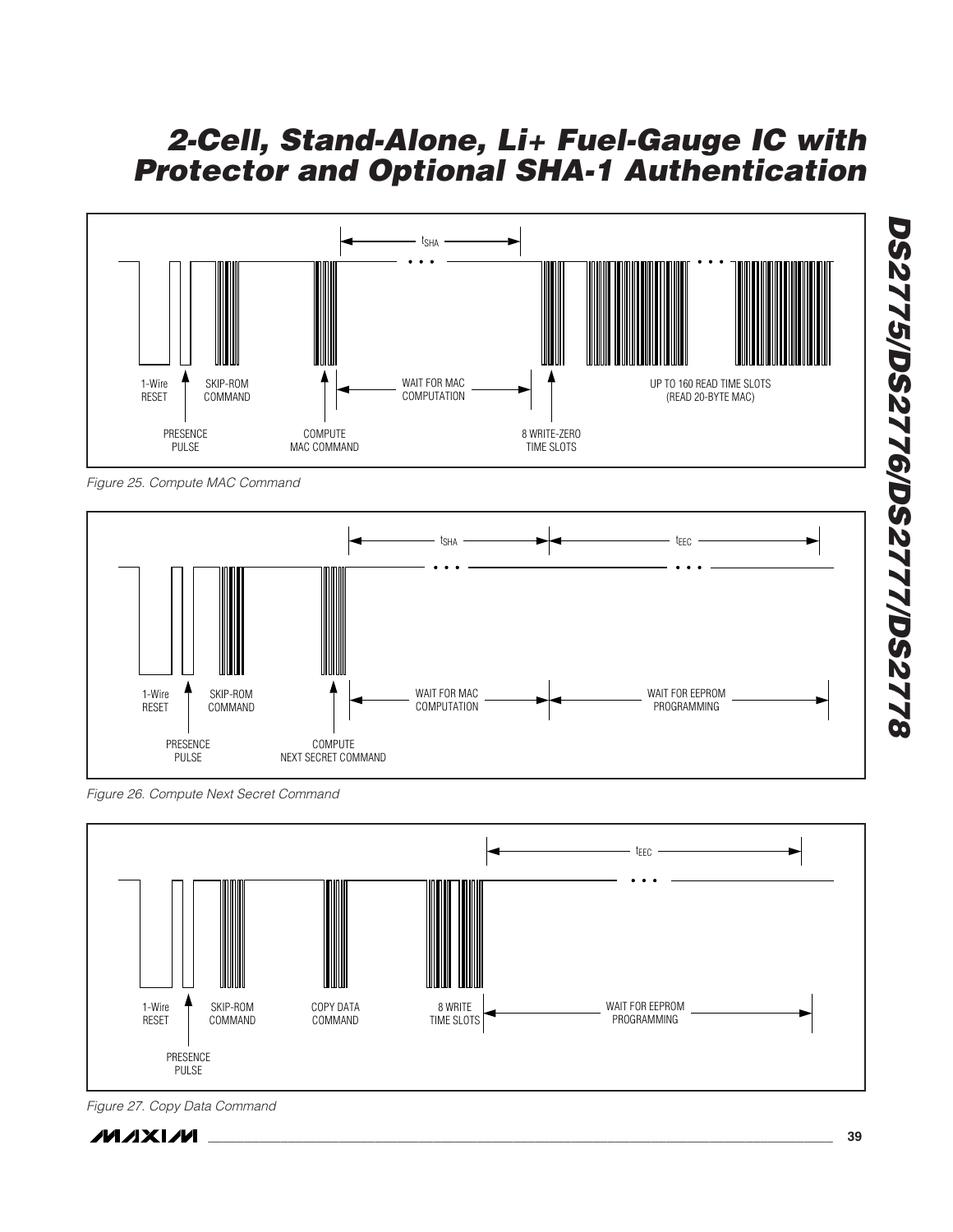

Figure 28. Clear/Lock Secret, Set/Clear Overdrive Commands



Figure 29. 1-Wire Initialization Sequence

### **1-Wire Signaling**

The 1-Wire bus requires strict signaling protocols to ensure data integrity. The four protocols used by the DS2775/DS2776 are as follows: the initialization sequence (reset pulse followed by presence pulse), write-zero, write-one, and read data. The bus master initiates all these types of signaling except the presence pulse.

Figure 29 shows the initialization sequence required to begin any communication with the DS2775/DS2776. A presence pulse following a reset pulse indicates that the DS2775/DS2776 are ready to accept a Net Address command. The bus master transmits (Tx) a reset pulse for t<sub>RSTL</sub>. The bus master then releases the line and goes into receive mode (Rx). The 1-Wire bus line is then pulled high by the pullup resistor. After detecting the rising edge on the DQ pin, the DS2775/DS2776 wait for tPDH and then transmit the presence pulse for tPDL.

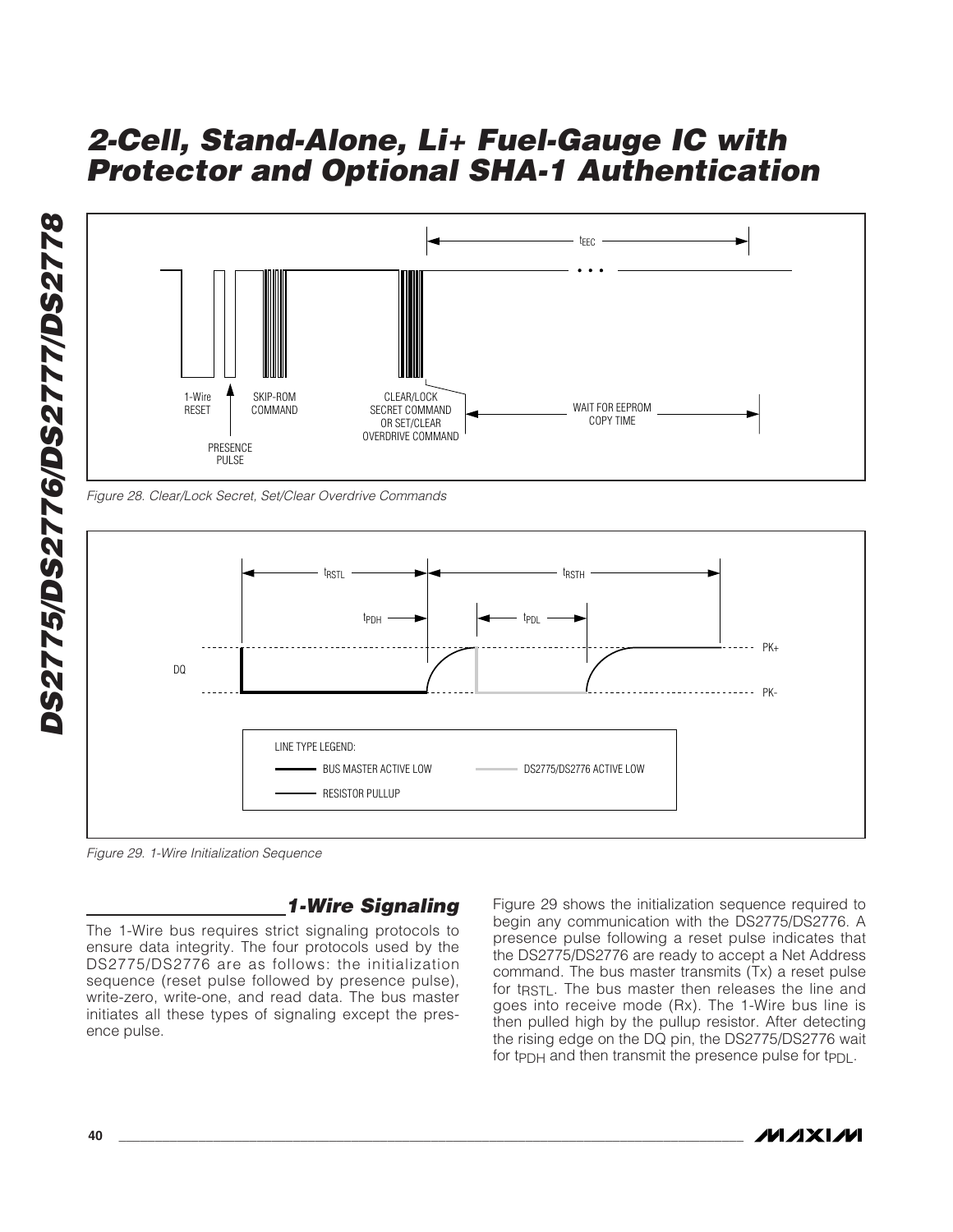### **Write Time Slots**

A write time slot is initiated when the bus master pulls the 1-Wire bus from a logic-high (inactive) level to a logic-low level. There are two types of write time slots: write-one and write-zero. All write time slots must be  $ts$  ot in duration with a 1 $\mu$ s minimum recovery time, t<sub>REC</sub>, between cycles. The DS2775/DS2776 sample the 1-Wire bus line between tLOW1\_MAX and tLOW0\_MIN after the line falls. If the line is high when sampled, a write-one occurs. If the line is low when sampled, a write-zero occurs. Figure 30 illustrates the sample window. For the bus master to generate a write-one time slot, the bus line must be pulled low and then released, allowing the line to be pulled high less than tRDV after the start of the write time slot. For the host to generate a write-zero time slot, the bus line must be pulled low and held low for the duration of the write time slot.

### **Read Time Slots**

A read time slot is initiated when the bus master pulls the 1-Wire bus line from a logic-high level to a logic-low level. The bus master must keep the bus line low for at least 1µs and then release it to allow the DS2775/ DS2776 to present valid data. The bus master can then sample the data tRDV from the start of the read time slot. By the end of the read time slot, the DS2775/DS2776 release the bus line and allow it to be pulled high by the external pullup resistor. All read time slots must be tsu OT in duration with a 1µs minimum recovery time, tREC, between cycles. See Figure 30 and the timing specifications in the Electrical Characteristics: 1-Wire Interface, Standard/Overdrive tables for more information.

### **2-Wire Bus System**

The 2-wire bus system supports operation as a slaveonly device in a single or multislave and single or multimaster system. Up to 128 slave devices can share the bus by uniquely setting the 7-bit slave address. The 2-wire interface consists of a serial data line (SDA) and serial clock line (SCL). SDA and SCL provide bidirectional communication between the DS2777/DS2778 slave device and a master device at speeds up to 400kHz. The DS2777/DS2778's SDA pin operates bidirectionally, that is, when the DS2777/DS2778 receive data, SDA operates as an input, and when the DS2777/DS2778 return data, SDA operates as an opendrain output with the host system providing a resistive pullup. The DS2777/DS2778 always operate as a slave device, receiving and transmitting data under the control of a master device. The master initiates all transactions on the bus and generates the SCL signal as well as the START and STOP bits which begin and end each transaction.

## **Bit Transfer**

One data bit is transferred during each SCL clock cycle with the cycle defined by SCL transitioning low-to-high and then high-to-low. The SDA logic level must remain stable during the high period of the SCL clock pulse. Any change in SDA when SCL is high is interpreted as a START (S) or STOP (P) control signal.

### **Bus Idle**

The bus is defined to be idle, or not busy, when no master device has control. Both SDA and SCL remain high when the bus is idle. The STOP condition is the proper method to return the bus to the idle state.

### **START and STOP Conditions**

The master initiates transactions with a START condition by forcing a high-to-low transition on SDA while SCL is high. The master terminates a transaction with a STOP condition, a low-to-high transition on SDA while SCL is high. A repeated START condition (Sr) can be used in place of a STOP then START sequence to terminate one transaction and begin another without returning the bus to the idle state. In multimaster systems, a repeated START allows the master to retain control of the bus. The START and STOP conditions are the only bus activities in which the SDA transitions when SCL is high.

#### **Acknowledge Bits**

Each byte of a data transfer is acknowledged with an acknowledge bit (A) or a not acknowledge bit (N). Both the master and the DS2777/DS2778 slave generate acknowledge bits. To generate an acknowledge, the receiving device must pull SDA low before the rising edge of the acknowledge-related clock pulse (9th pulse) and keep it low until SCL returns low. To generate a not acknowledge (also called NACK), the receiver releases SDA before the rising edge of the acknowledge-related clock pulse and leaves SDA high until SCL returns low. Monitoring the acknowledge bits allows for detection of unsuccessful data transfers. An unsuccessful data transfer can occur if a receiving device is busy or if a system fault has occurred. In the event of an unsuccessful data transfer, the bus master should reattempt communication.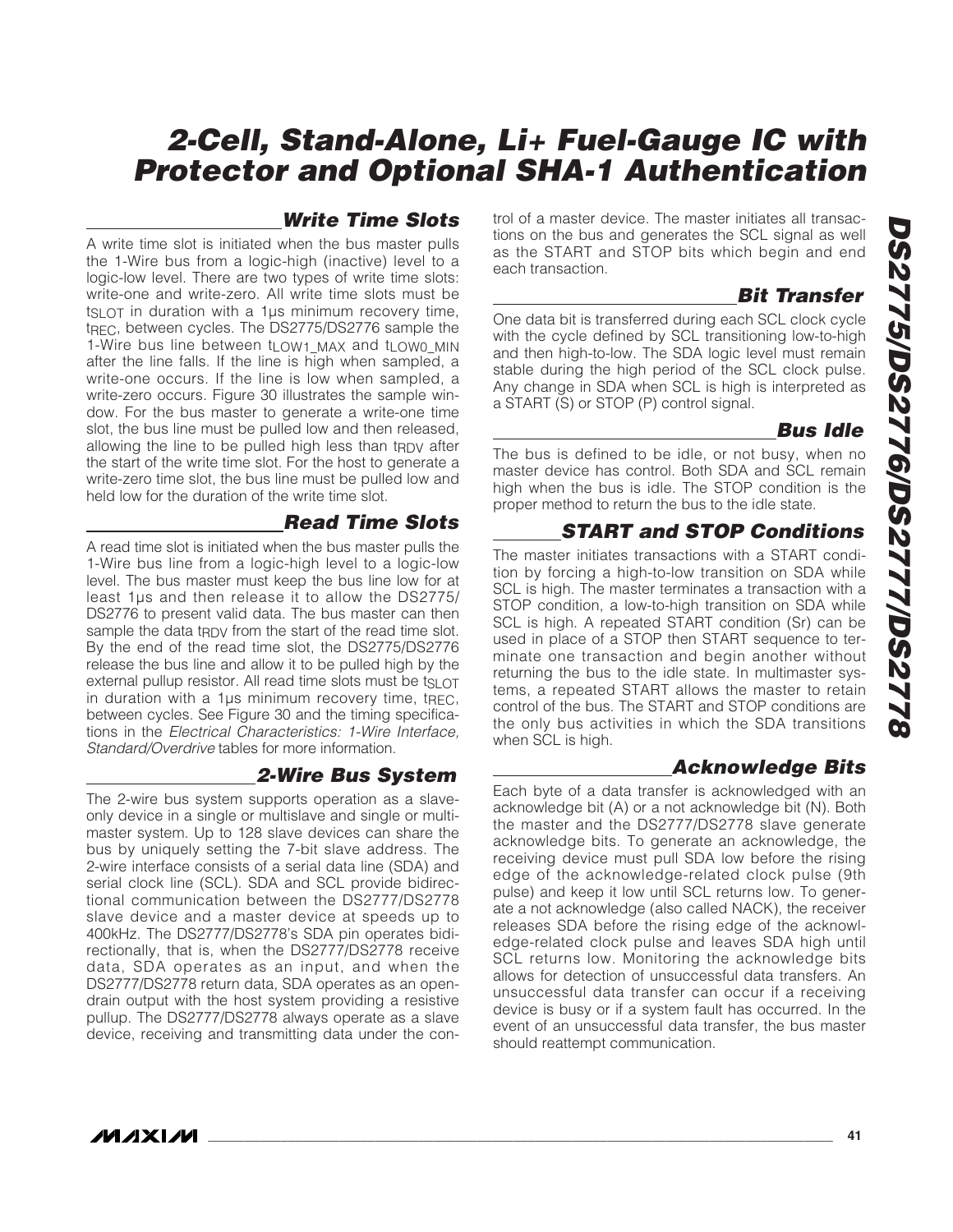

Figure 30. 1-Wire Write and Read Time Slots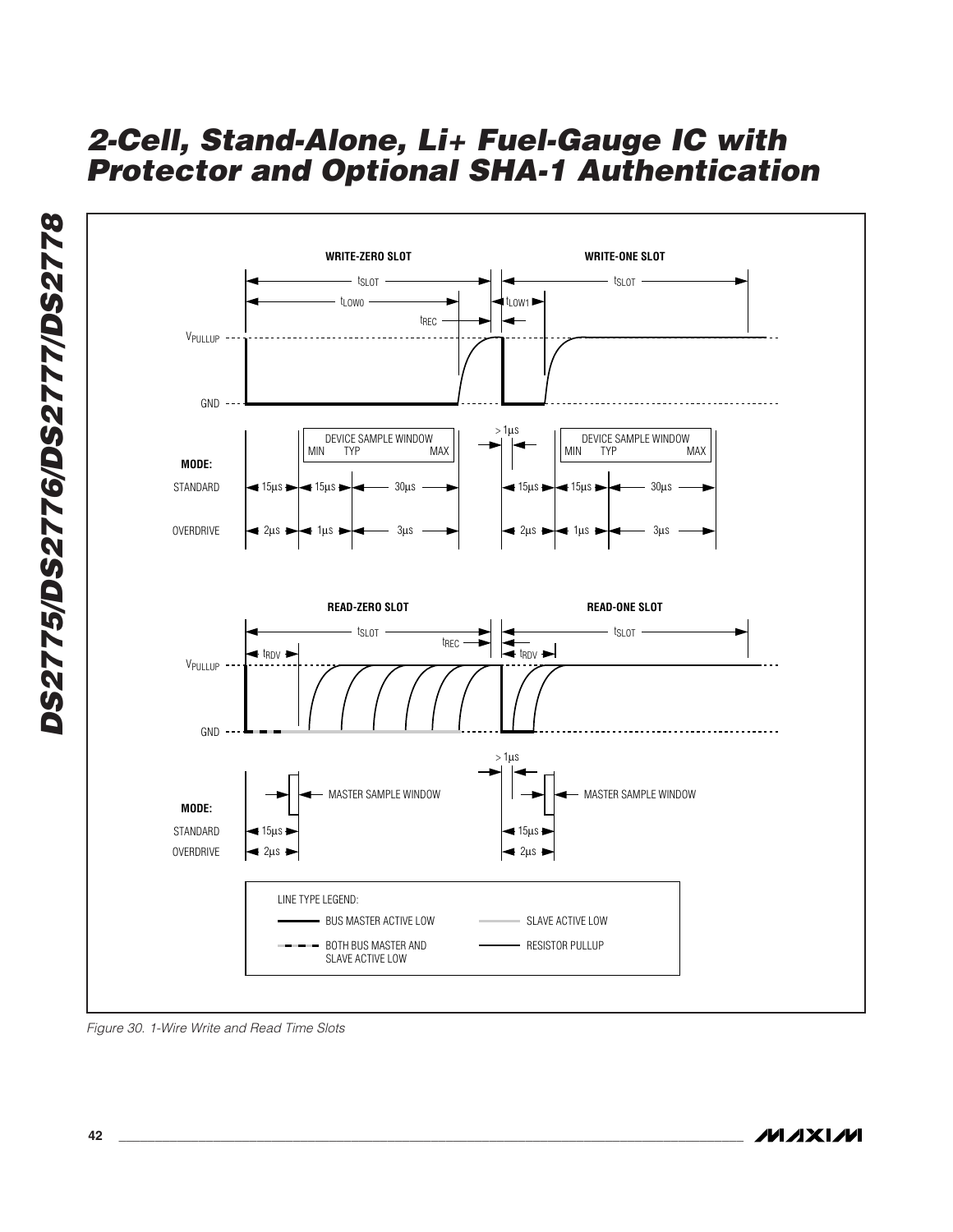### **Data Order**

A byte of data consists of 8 bits ordered MSb first. The LSb of each byte is followed by the acknowledge bit. The DS2777/DS2778 registers composed of multibyte values are ordered MSB first. The MSB of multibyte registers is stored on even data memory addresses.

#### **Slave Address**

A bus master initiates communication with a slave device by issuing a START condition followed by a slave address (SAddr) and the read/write  $(R/\overline{W})$  bit. When the bus is idle, the DS2777/DS2778 continuously monitor for a START condition followed by its slave address. When the DS2777/DS2778 receive a slave address that matches the value in its Programmable Slave Address register, they respond with an acknowledge bit during the clock period following the  $R/\overline{W}$  bit. The 7-bit Programmable Slave Address register is factory programmed to 1011001. The slave address can be reprogrammed. See the Programmable Slave Address section for details.

#### **Programmable Slave Address**

The 2-wire slave address of the DS2777/DS2778 is stored in the parameter EEPROM block, address 80h. Programming the slave address requires a write to 80h with the desired slave address. The new slave address value is effective following the write to 80h and must be used to address the DS2777/DS2778 on subsequent bus transactions. The slave address value is not stored to EEPROM until a Copy EEPROM Block 1 command is executed. Prior to executing the Copy Data command, power cycling the DS2777/DS2778 restores the original slave address value. The data format of the slave address value in address 80h is shown in the Slave Address Format (80h) section.

#### **Read/Write Bit**

The  $R/\overline{W}$  bit following the slave address determines the data direction of subsequent bytes in the transfer.  $R/\overline{W}$  $= 0$  selects a write transaction, with the subsequent bytes being written by the master to the slave.  $R/\overline{W} = 1$ 

selects a read transaction, with the subsequent bytes being read from the slave by the master.

#### **Bus Timing**

The DS2777/DS2778 are compatible with any bus timing up to 400kHz. No special configuration is required to operate at any speed.

### **2-Wire Command Protocols**

The command protocols involve several transaction formats. The simplest format consists of the master writing the START bit, slave address,  $R/\overline{W}$  bit, and then monitoring the acknowledge bit for presence of the DS2777/DS2778. More complex formats such as the Write Data, Read Data, and function command protocols write data, read data, and execute device-specific operations. All bytes in each command format require the slave or host to return an acknowledge bit before continuing with the next byte. Each function command definition outlines the required transaction format. Table 14 applies to the transaction formats.

### **Basic Transaction Formats**

Write: S SAddr W A MAddr A Data0 A P

A write transaction transfers one or more data bytes to the DS2777/DS2778. The data transfer begins at the memory address supplied in the MAddr byte. Control of the SDA signal is retained by the master throughout the transaction, except for the acknowledge cycles.

Read: S SAddr W A MAddr A Sr SAddr R A Data0 N P

#### Write Portion Read Portion

A read transaction transfers one or more bytes from the DS2777/DS2778. Read transactions are composed of two parts with a write portion followed by a read portion and are, therefore, inherently longer than a write transaction. The write portion communicates the starting point for the read operation. The read portion follows immediately, beginning with a repeated START, and slave address with R/W set to a 1. Control of SDA is

#### **Slave Address Format (80h)**

| BIT <sub>7</sub> | BIT <sub>6</sub> | BIT <sub>5</sub><br>$\sim$ | - Bl™ | BIT <sub>3</sub> | BIT <sub>2</sub> | ÞГ<br>nц | יוכ<br>וס |
|------------------|------------------|----------------------------|-------|------------------|------------------|----------|-----------|
| $\sim$<br>Ab     | า∪               |                            | ی ۱   | ╰                |                  |          |           |

**Bits 7 to 1: Slave Address (A[6:0]).** A[6:0] contains the 7-bit slave address of the DS2777/DS2778. The factory default is 1011001b.

**Bit 0: Reserved.**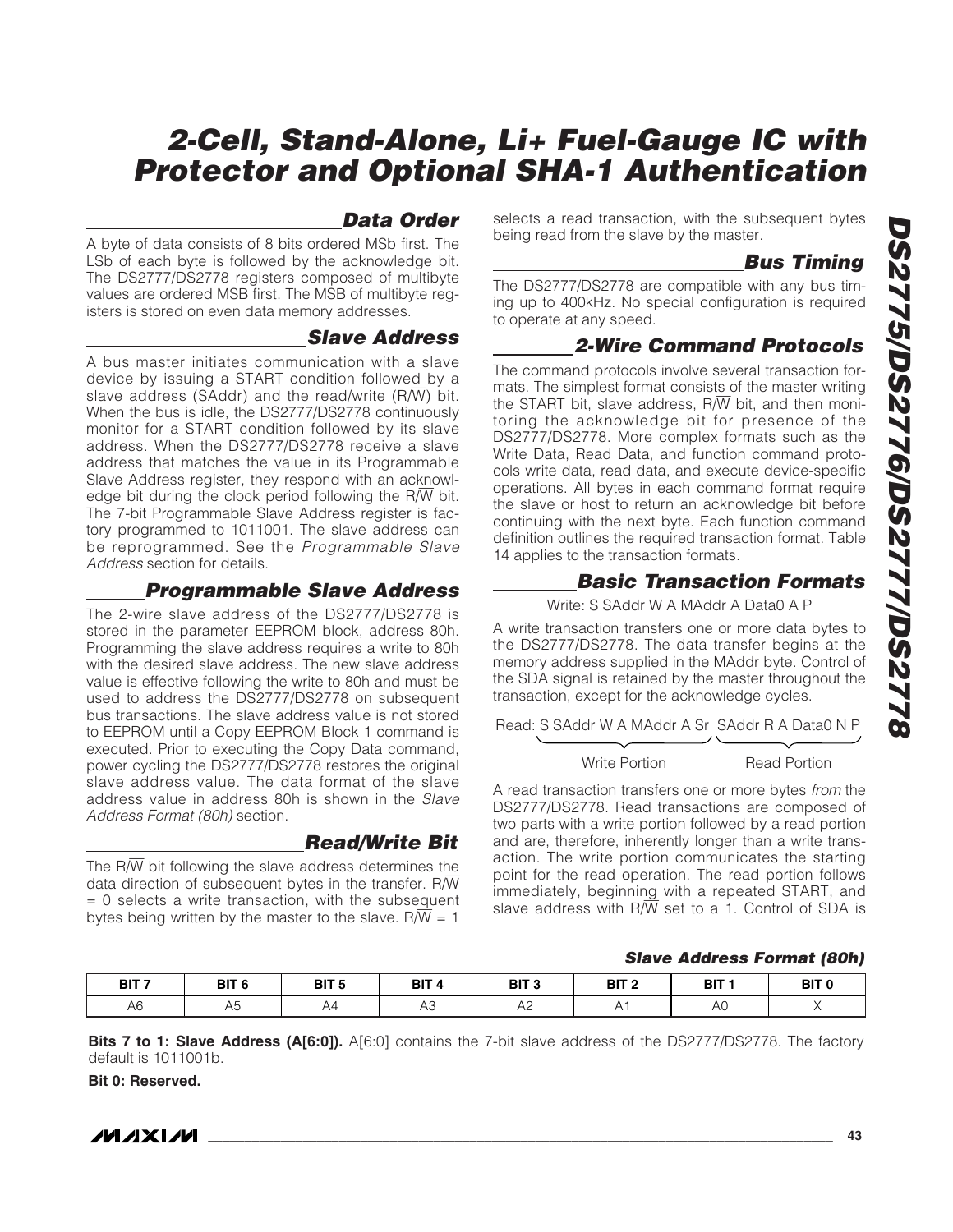| <b>KEY</b>   | <b>DESCRIPTION</b>          | <b>KEY</b> | <b>DESCRIPTION</b>          |
|--------------|-----------------------------|------------|-----------------------------|
|              | <b>START Bit</b>            | Sr         | <b>Repeated START</b>       |
| SAddr        | Slave Address (7-bit)       | W          | $R/\overline{W}$ Bit = 0    |
| FCmd         | Function Command Byte       | R          | $R/\overline{W}$ Bit = 1    |
| <b>MAddr</b> | Memory Address Byte         | D          | STOP bit                    |
| Data         | Data Byte Written by Master | Data       | Data Byte Returned by Slave |
| A            | Acknowledge Bit (Master)    | A          | Acknowledge Bit (Slave)     |
| N            | Not Acknowledge (Master)    | N          | Not Acknowledge (Slave)     |

#### **Table 14. 2-Wire Protocol Key**

assumed by the DS2777/DS2778 beginning with the slave address acknowledge cycle. Control of the SDA signal is retained by the DS2777/DS2778 throughout the transaction, except for the acknowledge cycles. The master indicates the end of a read transaction by responding to the last byte it requires with a no acknowledge. This signals the DS2777/DS2778 that control of SDA is to remain with the master following the acknowledge clock.

#### **Write-Data Protocol**

The write-data protocol is used to write to register and shadow RAM data to the DS2777/DS2778 starting at memory address MAddr. Data0 represents the data written to MAddr, Data1 represents the data written to MAddr + 1 and DataN represents the last data byte, written to MAddr  $+$  N. The master indicates the end of a write transaction by sending a STOP or repeated START after receiving the last acknowledge bit.

#### S SAddr W A MAddr A Data0 A Data1 A … DataN A P

The MSb of the data to be stored at address MAddr can be written immediately after the MAddr byte is acknowledged. Because the address is automatically incremented after the LSb of each byte is received by the DS2777/DS2778, the MSb of the data at address MAddr  $+$  1 is written immediately after the acknowledgement of the data at address MAddr. If the bus master continues an autoincremented write transaction beyond address 4Fh, the DS2777/DS2778 ignore the data. Data is also ignored on writes to read-only addresses and reserved addresses, locked EEPROM blocks, as well as a write that auto-increments to the Function Command register (address FEh). Incomplete bytes and bytes that are not acknowledged by the DS2777/DS2778 are not written to memory. As noted in the Memory section, writes to unlocked EEPROM blocks modify the shadow RAM only.

### **Read-Data Protocol**

The read-data protocol is used to read register and shadow RAM data from the DS2777/DS2778 starting at a memory address specified by MAddr. Data0 represents the data byte in memory location MAddr, Data1 represents the data from MAddr + 1, and DataN represents the last byte read by the master.

#### S SAddr W A MAddr A Sr SAddr R A Data0 A Data1 A … DataN N P

Data is returned beginning with the MSb of the data in MAddr. Because the address is automatically incremented after the LSb of each byte is returned, the MSb of the data at address MAddr  $+$  1 is available to the host immediately after the acknowledgement of the data at address MAddr. If the bus master continues to read beyond address FFh, the DS2777/DS2778 output data values of FFh. Addresses labeled reserved in the Memory Map return undefined data. The bus master terminates the read transaction at any byte boundary by issuing a not acknowledge followed by a STOP or repeated START.

### **Function Command Protocol**

The function command protocol executes a devicespecific operation by writing one of the function command values (FCmd) to memory address FEh. Table 15 lists the DS2777/DS2778 FCmd values and describes the actions taken by each. A 1-byte write protocol is used to transmit the function command, with the MAddr set to FEh and the data byte set to the desired FCmd value. Additional data bytes are ignored. Data read from memory address FEh is undefined.

S SAddr W A MAddr = 0FEh A FCmd A P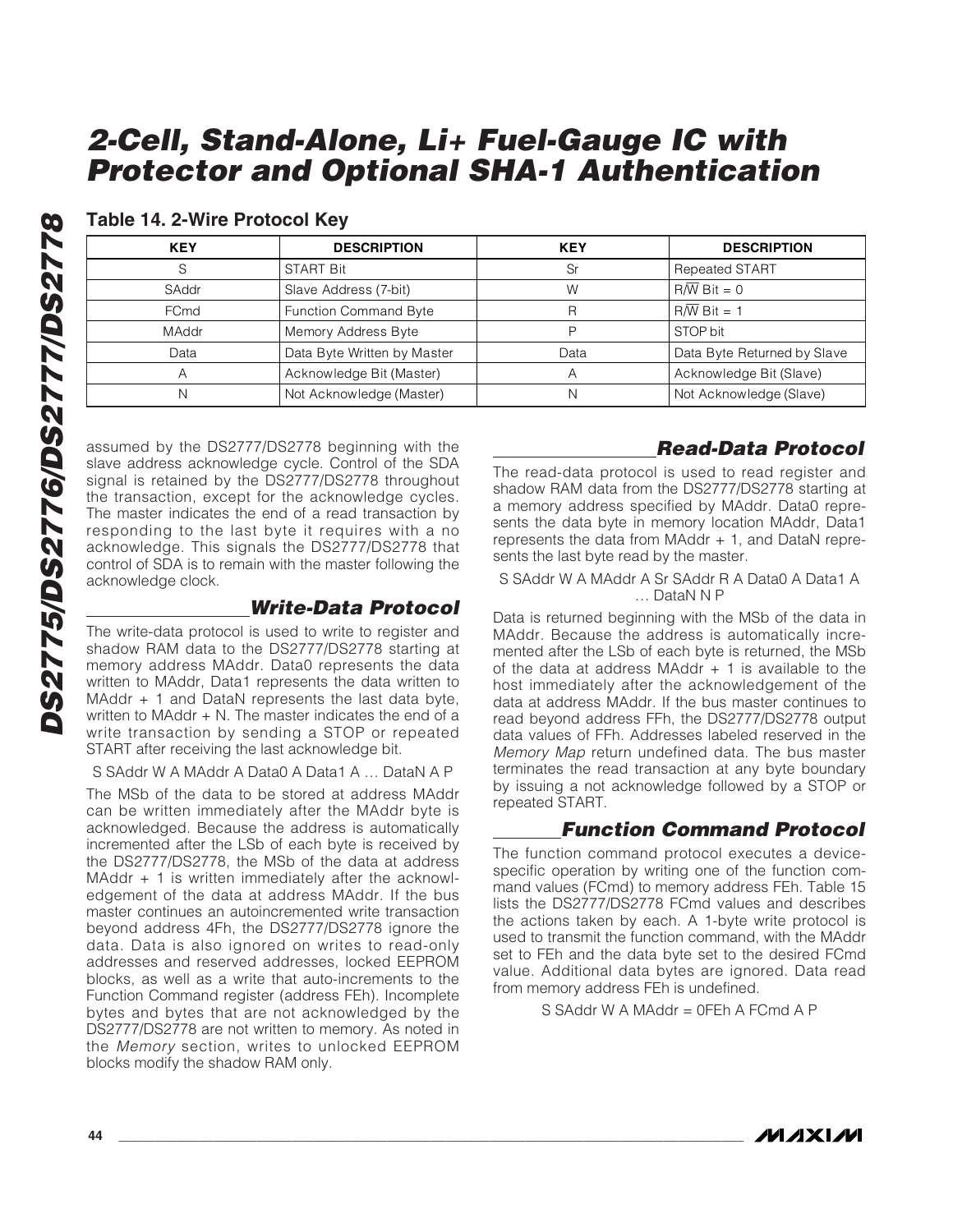| <b>FUNCTION</b><br><b>COMMAND</b> | <b>TARGET</b><br><b>EEPROM</b><br><b>BLOCK</b> | <b>FCmd</b><br><b>VALUE</b> | <b>DESCRIPTION</b>                                                                                                                                                                                                                                                                                                                                                                                                                                                                                                                                                                                                                                                      |  |  |
|-----------------------------------|------------------------------------------------|-----------------------------|-------------------------------------------------------------------------------------------------------------------------------------------------------------------------------------------------------------------------------------------------------------------------------------------------------------------------------------------------------------------------------------------------------------------------------------------------------------------------------------------------------------------------------------------------------------------------------------------------------------------------------------------------------------------------|--|--|
|                                   | $\Omega$<br>42h                                |                             | This command copies the shadow RAM to the target EEPROM block. Copy data<br>commands that target locked blocks are ignored. While the Copy Data command is<br>executing, the EEC bit in the EEPROM register is set to 1, and write data commands<br>with MAddr set to any address within the target block are ignored. Read data and<br>write data commands with MAddr set outside the target block are processed while<br>the copy is in progress. The Copy Data command execution time, t $EEC$ , is 2ms<br>typical and starts after the FCmd byte is acknowledged. Subsequent copy or lock<br>commands must be delayed until the EEPROM programming cycle completes. |  |  |
| Copy Data<br>44h                  |                                                |                             |                                                                                                                                                                                                                                                                                                                                                                                                                                                                                                                                                                                                                                                                         |  |  |
| Recall Data                       | $\Omega$                                       | B <sub>2</sub> h            | This command recalls the contents of the targeted EEPROM block to its shadow                                                                                                                                                                                                                                                                                                                                                                                                                                                                                                                                                                                            |  |  |
|                                   |                                                | B4h                         | RAM.                                                                                                                                                                                                                                                                                                                                                                                                                                                                                                                                                                                                                                                                    |  |  |
| Lock                              | $\Omega$                                       | 63h                         | This command locks (write protects) the targeted EEPROM block. The LOCK bit in<br>the EEPROM register must be set to 1 before the Lock command is executed. If the<br>LOCK bit is 0, the Lock command has no effect. The Lock command is permanent;<br>a locked block can never be written again. The Lock command execution time,                                                                                                                                                                                                                                                                                                                                      |  |  |
|                                   |                                                | 66h                         | tEEC, is 2ms typical and starts after the FCmd byte is acknowledged. Subsequent<br>copy or lock commands must be delayed until the EEPROM programming cycle<br>completes.                                                                                                                                                                                                                                                                                                                                                                                                                                                                                               |  |  |
| Read ROM<br>ID                    |                                                | 39h                         | This command initiates a read of the unique 64-bit ROM ID. After the Read ROM ID<br>command is sent, the ROM ID can be read with the following sequence:<br>S SAddr R Data0 A Data1 A  Data7 N P.                                                                                                                                                                                                                                                                                                                                                                                                                                                                       |  |  |

#### **Table 15. Function Commands**

| <b>PART</b>      | <b>INTERFACE</b> | SHA-1 |
|------------------|------------------|-------|
| $DS2775G+$       | 1-Wire           | No    |
| DS2775G+T&R      | 1-Wire           | No    |
| $DS2776G+$       | 1-Wire           | Yes   |
| DS2776G+T&R      | 1-Wire           | Yes   |
| <b>DS2777G+</b>  | 2-Wire           | No    |
| DS2777G+T&R      | 2-Wire           | No    |
| <b>DS2778</b> G+ | 2-Wire           | Yes   |
| DS2778G+T&R      | 2-Wire           | Yes   |

## **Selector Guide**

+Denotes a lead(Pb)-free/RoHS-compliant package. T&R = Tape and reel.

## **Package Information**

For the latest package outline information and land patterns (footprints), go to **www.maxim-ic.com/packages**. Note that a "+", "#", or "-" in the package code indicates RoHS status only. Package drawings may show a different suffix character, but the drawing pertains to the package regardless of RoHS status.

| <b>PACKAGE</b> | <b>PACKAGE</b> | <b>OUTLINE</b> | I AND              |
|----------------|----------------|----------------|--------------------|
| TYPF.          | <b>CODE</b>    | NO.            | <b>PATTERN NO.</b> |
| 14 TDFN-FP     | T1435N+1       | 21-0253        | 90-0246            |